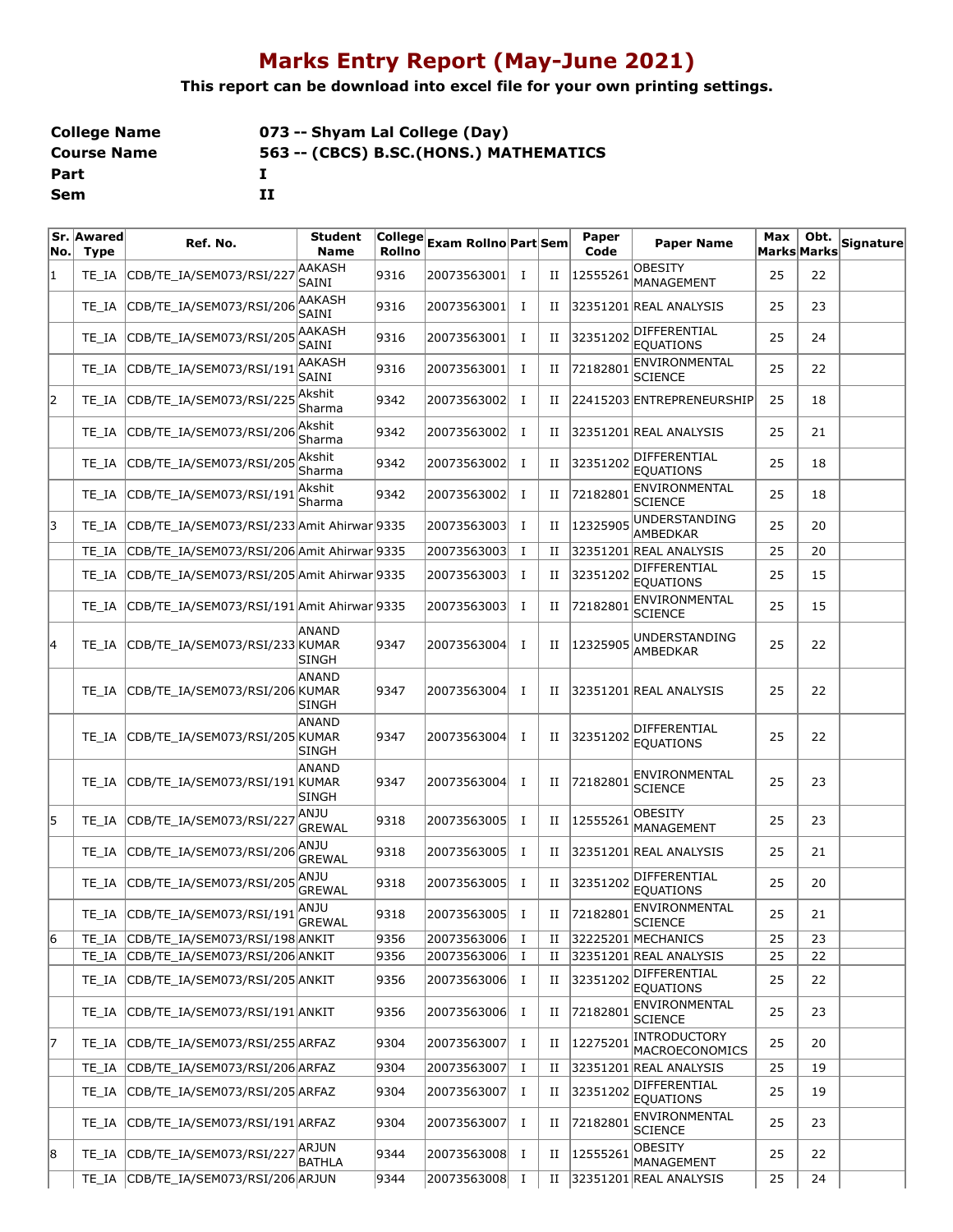|    |       |                                 | <b>BATHLA</b>                  |      |             |          |             |          |                                  |    |    |  |
|----|-------|---------------------------------|--------------------------------|------|-------------|----------|-------------|----------|----------------------------------|----|----|--|
|    | TE IA | CDB/TE IA/SEM073/RSI/205        | <b>ARJUN</b><br><b>BATHLA</b>  | 9344 | 20073563008 | $\bf{I}$ | $_{\rm II}$ | 32351202 | DIFFERENTIAL<br><b>EQUATIONS</b> | 25 | 24 |  |
|    | TE IA | CDB/TE IA/SEM073/RSI/191        | ARJUN<br><b>BATHLA</b>         | 9344 | 20073563008 | 1        | H           | 72182801 | ENVIRONMENTAL<br><b>SCIENCE</b>  | 25 | 24 |  |
| 19 | TE IA | CDB/TE IA/SEM073/RSI/233 ARVIND |                                | 9334 | 20073563009 | <b>I</b> | П           | 1232590  | UNDERSTANDING<br>AMBEDKAR        | 25 | 20 |  |
|    | TE IA | CDB/TE IA/SEM073/RSI/206 ARVIND |                                | 9334 | 20073563009 | $\bf{I}$ | П           |          | 32351201 REAL ANALYSIS           | 25 | 20 |  |
|    | TE IA | CDB/TE_IA/SEM073/RSI/205 ARVIND |                                | 9334 | 20073563009 | $\bf{I}$ | H           | 32351202 | DIFFERENTIAL<br><b>EQUATIONS</b> | 25 | 21 |  |
|    | TE IA | CDB/TE_IA/SEM073/RSI/191 ARVIND |                                | 9334 | 20073563009 | I        | П           | 7218280  | ENVIRONMENTAL<br>SCIENCE         | 25 | 15 |  |
| 10 | TE IA | CDB/TE IA/SEM073/RSI/233        | Aryan<br>chauhan               | 9349 | 20073563010 | $\bf{I}$ | П           | 1232590  | UNDERSTANDING<br>AMBEDKAR        | 25 | 22 |  |
|    | TE IA | CDB/TE_IA/SEM073/RSI/206        | Aryan<br>chauhan               | 9349 | 20073563010 | $\bf{I}$ | П           |          | 32351201 REAL ANALYSIS           | 25 | 22 |  |
|    | TE IA | CDB/TE_IA/SEM073/RSI/205        | Aryan<br>chauhan               | 9349 | 20073563010 | 1        | H           | 32351202 | DIFFERENTIAL<br><b>EQUATIONS</b> | 25 | 21 |  |
|    | TE IA | CDB/TE_IA/SEM073/RSI/19         | Aryan<br>chauhan               | 9349 | 20073563010 | Ι.       | П           | 7218280  | ENVIRONMENTAL<br><b>SCIENCE</b>  | 25 | 22 |  |
| 11 | TE IA | CDB/TE_IA/SEM073/RSI/198        | ATUL<br>TIWARI                 | 9325 | 20073563011 | $\bf{I}$ | П           |          | 32225201 MECHANICS               | 25 | 25 |  |
|    | TE IA | CDB/TE_IA/SEM073/RSI/206        | ATUL<br>TIWARI                 | 9325 | 20073563011 | 1        | H           |          | 32351201 REAL ANALYSIS           | 25 | 23 |  |
|    | TE IA | CDB/TE_IA/SEM073/RSI/205        | ATUL<br>TIWARI                 | 9325 | 20073563011 | $\bf{I}$ | H           | 32351202 | DIFFERENTIAL<br><b>EQUATIONS</b> | 25 | 22 |  |
|    | TE IA | CDB/TE_IA/SEM073/RSI/191        | <b>ATUL</b><br>TIWARI          | 9325 | 20073563011 | 1        | П           | 72182801 | ENVIRONMENTAL<br><b>SCIENCE</b>  | 25 | 22 |  |
| 12 | TE IA | CDB/TE IA/SEM073/RSI/233        | Bhuvnesh<br>pratap singh       | 9354 | 20073563012 | 1        | П           | 12325905 | UNDERSTANDING<br>AMBEDKAR        | 25 | 21 |  |
|    | TE IA | CDB/TE_IA/SEM073/RSI/206        | Bhuvnesh<br>pratap singh       | 9354 | 20073563012 | 1        | П           |          | 32351201 REAL ANALYSIS           | 25 | 24 |  |
|    | TE IA | CDB/TE_IA/SEM073/RSI/205        | Bhuvnesh<br>pratap singh       | 9354 | 20073563012 | 1        | П           | 32351202 | DIFFERENTIAL<br><b>EQUATIONS</b> | 25 | 22 |  |
|    | TE IA | CDB/TE_IA/SEM073/RSI/19         | Bhuvnesh<br>pratap singh       | 9354 | 20073563012 | 1        | П           | 7218280  | ENVIRONMENTAL<br><b>SCIENCE</b>  | 25 | 21 |  |
| 13 | TE IA | CDB/TE_IA/SEM073/RSI/198 KUMAR  | <b>DEEPAK</b><br><b>SINGH</b>  | 9313 | 20073563013 | <b>I</b> | П           |          | 32225201 MECHANICS               | 25 | 25 |  |
|    | TE IA | CDB/TE_IA/SEM073/RSI/206 KUMAR  | <b>DEEPAK</b><br><b>SINGH</b>  | 9313 | 20073563013 | Ι.       | П           |          | 32351201 REAL ANALYSIS           | 25 | 24 |  |
|    | TE IA | CDB/TE_IA/SEM073/RSI/205 KUMAR  | <b>DEEPAK</b><br>∣SINGH        | 9313 | 20073563013 | 1        | П           | 32351202 | DIFFERENTIAL<br><b>EOUATIONS</b> | 25 | 23 |  |
|    | TE IA | CDB/TE_IA/SEM073/RSI/191 KUMAR  | <b>DEEPAK</b><br>SINGH         | 9313 | 20073563013 | Ι.       | П           | 72182801 | ENVIRONMENTAL<br>SCIENCE         | 25 | 23 |  |
| 14 | TE IA | CDB/TE IA/SEM073/RSI/198        | <b>DHEERAJ</b><br>KUMAR        | 9348 | 20073563014 | <b>I</b> | П           |          | 32225201 MECHANICS               | 25 | 23 |  |
|    | TE_IA | CDB/TE IA/SEM073/RSI/206        | <b>DHEERAJ</b><br><b>KUMAR</b> | 9348 | 20073563014 | Ι.       | П           |          | 32351201 REAL ANALYSIS           | 25 | 21 |  |
|    | TE IA | CDB/TE_IA/SEM073/RSI/205        | DHEERAJ<br>KUMAR               | 9348 | 20073563014 | <b>I</b> | П           | 32351202 | DIFFERENTIAL<br><b>EQUATIONS</b> | 25 | 19 |  |
|    | TE IA | CDB/TE IA/SEM073/RSI/19         | <b>DHEERAJ</b><br>KUMAR        | 9348 | 20073563014 | $\bf{I}$ | П           | 7218280  | ENVIRONMENTAL<br>SCIENCE         | 25 | 21 |  |
| 15 | TE_IA | CDB/TE_IA/SEM073/RSI/233        | <b>DHEERAJ</b><br>SINGH        | 9341 | 20073563015 | <b>I</b> | П           | 12325905 | UNDERSTANDING<br>AMBEDKAR        | 25 | 21 |  |
|    | TE IA | CDB/TE_IA/SEM073/RSI/206        | <b>DHEERAJ</b><br><b>SINGH</b> | 9341 | 20073563015 | <b>I</b> | H           |          | 32351201 REAL ANALYSIS           | 25 | 21 |  |
|    | TE IA | CDB/TE_IA/SEM073/RSI/205        | <b>DHEERAJ</b><br>SINGH        | 9341 | 20073563015 | $\bf{I}$ | П           | 32351202 | DIFFERENTIAL<br><b>EQUATIONS</b> | 25 | 18 |  |
|    | TE_IA | CDB/TE_IA/SEM073/RSI/19         | <b>DHEERAJ</b><br><b>SINGH</b> | 9341 | 20073563015 | Ι.       | П           | 72182801 | ENVIRONMENTAL<br><b>SCIENCE</b>  | 25 | 18 |  |
| 16 | TE IA | CDB/TE_IA/SEM073/RSI/221        | DIPANSHU<br><b>GOYAL</b>       | 9338 | 20073563016 | Ι.       | П           | 12555261 | OBESITY<br>MANAGEMENT            | 25 | 23 |  |
|    | TE_IA | CDB/TE_IA/SEM073/RSI/206        | DIPANSHU<br>GOYAL              | 9338 | 20073563016 | $\bf{I}$ | П           |          | 32351201 REAL ANALYSIS           | 25 | 25 |  |
|    | TE IA | CDB/TE_IA/SEM073/RSI/205        | DIPANSHU<br>GOYAL              | 9338 | 20073563016 | <b>I</b> | П           | 32351202 | DIFFERENTIAL<br><b>EQUATIONS</b> | 25 | 25 |  |
|    | TE_IA | CDB/TE_IA/SEM073/RSI/19         | DIPANSHU<br><b>GOYAL</b>       | 9338 | 20073563016 | $\bf{I}$ | П           | 72182801 | ENVIRONMENTAL<br>SCIENCE         | 25 | 24 |  |
| 17 | TE IA | CDB/TE_IA/SEM073/RSI/255 FAIZAN |                                | 9322 | 20073563017 | Ι.       | П           |          | 12275201 INTRODUCTORY            | 25 | 21 |  |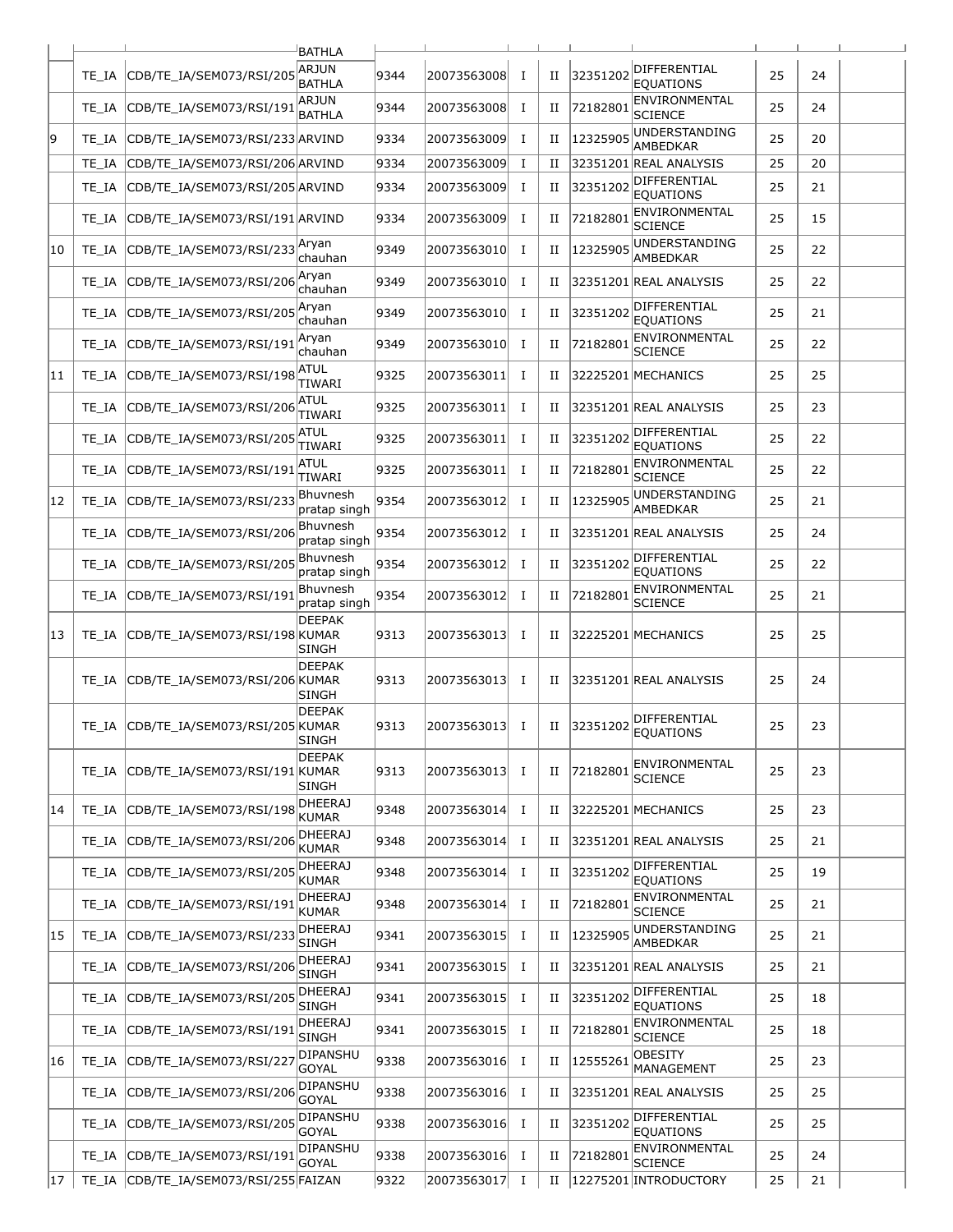|    |       |                                           |                                |      |             |          |             |          | <b>MACROECONOMICS</b>             |    |    |  |
|----|-------|-------------------------------------------|--------------------------------|------|-------------|----------|-------------|----------|-----------------------------------|----|----|--|
|    | TE IA | CDB/TE IA/SEM073/RSI/206 FAIZAN           |                                | 9322 | 20073563017 | 1        | П           |          | 32351201 REAL ANALYSIS            | 25 | 23 |  |
|    | TE IA | CDB/TE IA/SEM073/RSI/205 FAIZAN           |                                | 9322 | 20073563017 | <b>I</b> | H           | 32351202 | DIFFERENTIAL<br><b>EQUATIONS</b>  | 25 | 24 |  |
|    | TE IA | CDB/TE_IA/SEM073/RSI/191 FAIZAN           |                                | 9322 | 20073563017 | Ι.       | П           | 7218280  | ENVIRONMENTAL<br><b>SCIENCE</b>   | 25 | 22 |  |
| 18 | TE IA | CDB/TE IA/SEM073/RSI/198 FAZIL KHAN       |                                | 9327 | 20073563018 | 1        | П           |          | 32225201 MECHANICS                | 25 | 25 |  |
|    | TE IA | CDB/TE_IA/SEM073/RSI/206 FAZIL KHAN       |                                | 9327 | 20073563018 | $\bf{I}$ | П           |          | 32351201 REAL ANALYSIS            | 25 | 24 |  |
|    |       |                                           |                                |      |             |          |             |          | DIFFERENTIAL                      |    |    |  |
|    | TE IA | CDB/TE_IA/SEM073/RSI/205 FAZIL KHAN       |                                | 9327 | 20073563018 | Ι.       | П           | 3235120  | <b>EQUATIONS</b><br>ENVIRONMENTAL | 25 | 23 |  |
|    | TE IA | CDB/TE_IA/SEM073/RSI/191 FAZIL KHAN       | <b>HAPPY</b>                   | 9327 | 20073563018 | <b>I</b> | П           | 72182801 | SCIENCE<br>OBESITY                | 25 | 22 |  |
| 19 | TE IA | CDB/TE IA/SEM073/RSI/227                  | <b>PANCHAL</b><br><b>HAPPY</b> | 9345 | 20073563019 | $\bf{I}$ | П           | 1255526  | MANAGEMENT                        | 25 | 23 |  |
|    | TE IA | CDB/TE_IA/SEM073/RSI/206                  | <b>PANCHAL</b><br><b>HAPPY</b> | 9345 | 20073563019 | Ι.       | H           |          | 32351201 REAL ANALYSIS            | 25 | 22 |  |
|    | TE IA | CDB/TE_IA/SEM073/RSI/205                  | PANCHAL                        | 9345 | 20073563019 | I        | H           | 32351202 | DIFFERENTIAL<br><b>EQUATIONS</b>  | 25 | 20 |  |
|    | TE IA | CDB/TE_IA/SEM073/RSI/19                   | <b>HAPPY</b><br><b>PANCHAL</b> | 9345 | 20073563019 | <b>I</b> | П           | 7218280  | ENVIRONMENTAL<br><b>SCIENCE</b>   | 25 | 20 |  |
| 20 | TE IA | CDB/TE_IA/SEM073/RSI/221                  | <b>HARSH</b><br><b>BAJAJ</b>   | 9343 | 20073563020 | $\bf{I}$ | П           | 12555261 | OBESITY<br>MANAGEMENT             | 25 | 23 |  |
|    | TE IA | CDB/TE_IA/SEM073/RSI/206                  | HARSH<br><b>BAJAJ</b>          | 9343 | 20073563020 | 1        | П           |          | 32351201 REAL ANALYSIS            | 25 | 22 |  |
|    | TE IA | CDB/TE_IA/SEM073/RSI/20                   | <b>HARSH</b><br>BAJAJ          | 9343 | 20073563020 | 1        | П           | 32351202 | DIFFERENTIAL<br><b>EQUATIONS</b>  | 25 | 20 |  |
|    | TE IA | CDB/TE IA/SEM073/RSI/191                  | HARSH<br>BAJAJ                 | 9343 | 20073563020 | $\bf{I}$ | П           | 72182801 | ENVIRONMENTAL<br><b>SCIENCE</b>   | 25 | 20 |  |
| 21 | TE IA | CDB/TE_IA/SEM073/RSI/221                  | <b>HARSHIT</b><br><b>VERMA</b> | 9326 | 20073563021 | 1        | H           | 12555261 | OBESITY<br>MANAGEMENT             | 25 | 22 |  |
|    | TE IA | CDB/TE_IA/SEM073/RSI/20                   | <b>HARSHIT</b><br>VERMA        | 9326 | 20073563021 | Ι.       | H           |          | 32351201 REAL ANALYSIS            | 25 | 23 |  |
|    | TE IA | CDB/TE IA/SEM073/RSI/205                  | <b>HARSHIT</b><br>VERMA        | 9326 | 20073563021 | $\bf{I}$ | П           | 32351202 | DIFFERENTIAL<br><b>EQUATIONS</b>  | 25 | 20 |  |
|    | TE IA | CDB/TE IA/SEM073/RSI/191                  | <b>HARSHIT</b><br>VERMA        | 9326 | 20073563021 | Ι.       | П           | 72182801 | ENVIRONMENTAL<br><b>SCIENCE</b>   | 25 | 20 |  |
| 22 | TE IA | CDB/TE_IA/SEM073/RSI/221                  | JATIN<br>KUMAR                 | 9357 | 20073563022 | Ι.       | H           | 1255526  | OBESITY<br>MANAGEMENT             | 25 | 22 |  |
|    | TE IA | CDB/TE_IA/SEM073/RSI/206                  | JATIN<br>KUMAR                 | 9357 | 20073563022 | I        | П           |          | 32351201 REAL ANALYSIS            | 25 | 22 |  |
|    | TE IA | CDB/TE_IA/SEM073/RSI/205                  | JATIN<br>KUMAR                 | 9357 | 20073563022 | Ι.       | H           | 32351202 | DIFFERENTIAL<br><b>EQUATIONS</b>  | 25 | 21 |  |
|    | TE IA | CDB/TE_IA/SEM073/RSI/191                  | JATIN<br><b>KUMAR</b>          | 9357 | 20073563022 | $\bf{I}$ | П           | 72182801 | ENVIRONMENTAL<br>SCIENCE          | 25 | 21 |  |
| 23 | TE IA | CDB/TE_IA/SEM073/RSI/255 KAPIL DEV        |                                | 9312 | 20073563023 | <b>I</b> | H           | 12275201 | INTRODUCTORY<br>MACROECONOMICS    | 25 | 21 |  |
|    | TE IA | CDB/TE_IA/SEM073/RSI/206 KAPIL DEV        |                                | 9312 | 20073563023 | Ι.       | H           |          | 32351201 REAL ANALYSIS            | 25 | 23 |  |
|    | TE IA | CDB/TE_IA/SEM073/RSI/205 KAPIL DEV        |                                | 9312 | 20073563023 | $\bf{I}$ | П           | 32351202 | DIFFERENTIAL<br><b>EQUATIONS</b>  | 25 | 23 |  |
|    | TE_IA | CDB/TE_IA/SEM073/RSI/191 KAPIL DEV        |                                | 9312 | 20073563023 | Ι.       | $_{\rm II}$ | 72182801 | ENVIRONMENTAL<br><b>SCIENCE</b>   | 25 | 20 |  |
| 24 | TE IA | CDB/TE_IA/SEM073/RSI/198                  | KHEMCHAND 9307<br>MATLANI      |      | 20073563024 | <b>I</b> | П           |          | 32225201 MECHANICS                | 25 | 25 |  |
|    | TE IA | CDB/TE IA/SEM073/RSI/206                  | KHEMCHAND 9307<br>MATLANI      |      | 20073563024 | $\bf{I}$ | П           |          | 32351201 REAL ANALYSIS            | 25 | 25 |  |
|    | TE IA | CDB/TE IA/SEM073/RSI/205                  | KHEMCHAND 9307<br>MATLANI      |      | 20073563024 | <b>I</b> | $_{\rm II}$ | 32351202 | DIFFERENTIAL<br><b>EQUATIONS</b>  | 25 | 23 |  |
|    | TE IA | CDB/TE_IA/SEM073/RSI/191                  | KHEMCHAND<br>MATLANI           | 9307 | 20073563024 | $\bf{I}$ | П           | 72182801 | ENVIRONMENTAL<br><b>SCIENCE</b>   | 25 | 23 |  |
| 25 | TE IA | CDB/TE_IA/SEM073/RSI/19                   | MANISHA<br>BHARTI              | 9337 | 20073563025 | $\bf{I}$ | П           |          | 32225201 MECHANICS                | 25 | 25 |  |
|    | TE_IA | CDB/TE_IA/SEM073/RSI/206                  | MANISHA<br><b>BHARTI</b>       | 9337 | 20073563025 | Ι.       | H           |          | 32351201 REAL ANALYSIS            | 25 | 25 |  |
|    | TE IA | CDB/TE_IA/SEM073/RSI/205                  | MANISHA<br><b>BHARTI</b>       | 9337 | 20073563025 | Ι.       | $_{\rm II}$ | 32351202 | DIFFERENTIAL<br><b>EQUATIONS</b>  | 25 | 24 |  |
|    | TE_IA | CDB/TE_IA/SEM073/RSI/19                   | MANISHA<br>BHARTI              | 9337 | 20073563025 | $\bf{I}$ | П           | 7218280  | ENVIRONMENTAL<br><b>SCIENCE</b>   | 25 | 21 |  |
| 26 | TE IA | CDB/TE_IA/SEM073/RSI/255 Nidhi Rawat      |                                | 9324 | 20073563026 | <b>I</b> | П           | 12275201 | INTRODUCTORY<br>MACROECONOMICS    | 25 | 22 |  |
|    | TE_IA | CDB/TE_IA/SEM073/RSI/206 Nidhi Rawat      |                                | 9324 | 20073563026 | $\bf{I}$ | П           |          | 32351201 REAL ANALYSIS            | 25 | 25 |  |
|    | TE_IA | CDB/TE_IA/SEM073/RSI/205 Nidhi Rawat 9324 |                                |      | 20073563026 | Ι.       | П           | 32351202 | DIFFERENTIAL<br><b>EQUATIONS</b>  | 25 | 24 |  |
|    |       |                                           |                                |      |             |          |             |          |                                   |    |    |  |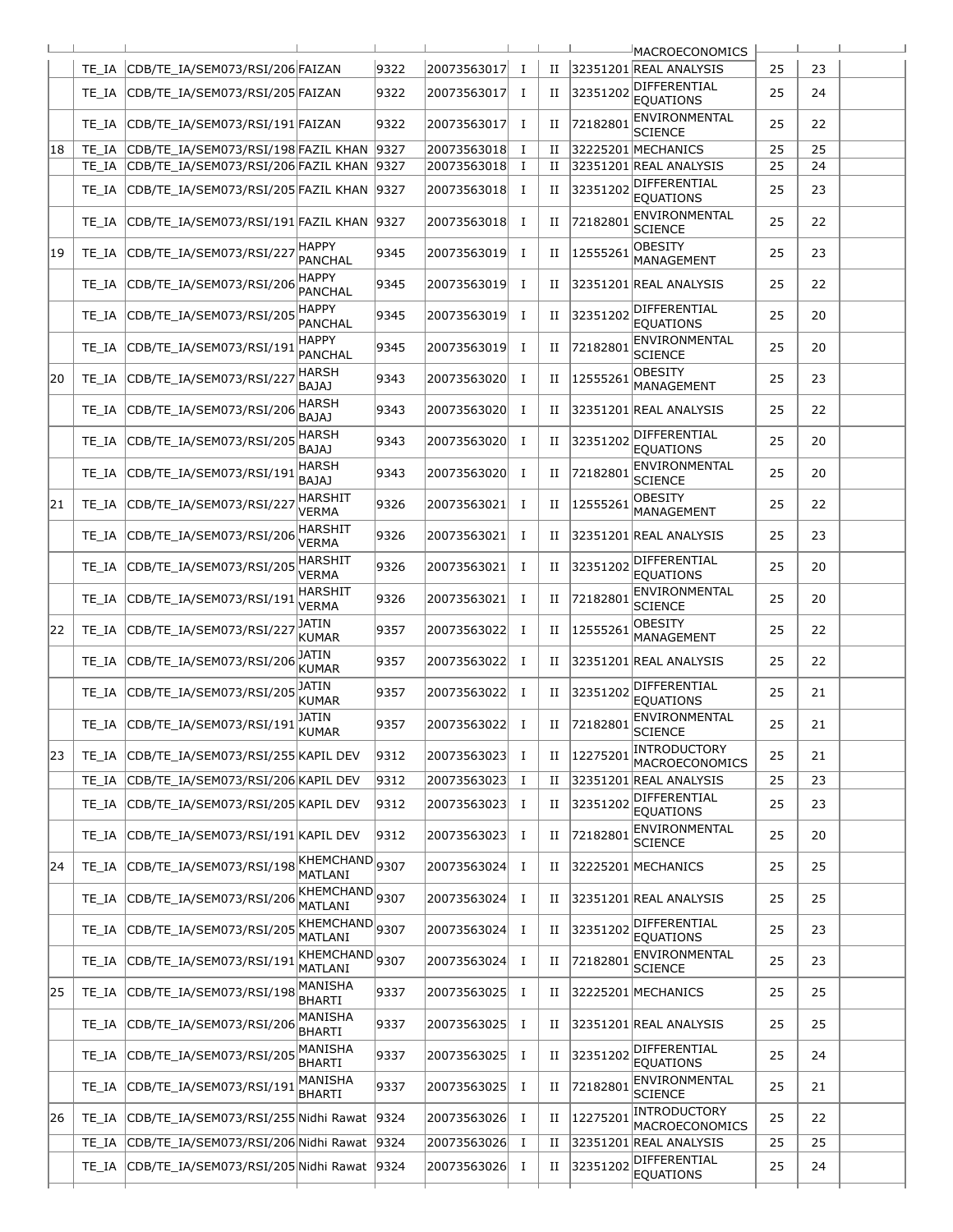|    | TE IA          | CDB/TE_IA/SEM073/RSI/191 Nidhi Rawat 9324                                    |                                |              | 20073563026                | Ι.                   | П                          |             | 72182801 ENVIRONMENTAL<br><b>SCIENCE</b>                   | 25              | 24              |  |
|----|----------------|------------------------------------------------------------------------------|--------------------------------|--------------|----------------------------|----------------------|----------------------------|-------------|------------------------------------------------------------|-----------------|-----------------|--|
| 27 | TE IA          | CDB/TE IA/SEM073/RSI/198 Nikita                                              |                                | 9331         | 20073563027                | Ι.                   | $_{\rm II}$                |             | 32225201 MECHANICS                                         | $\overline{25}$ | $\overline{25}$ |  |
|    | TE IA          | CDB/TE IA/SEM073/RSI/206 Nikita                                              |                                | 9331         | 20073563027                | Ι.                   | $_{\rm II}$                |             | 32351201 REAL ANALYSIS                                     | 25              | 25              |  |
|    | TE IA          | CDB/TE_IA/SEM073/RSI/205 Nikita                                              |                                | 9331         | 20073563027                | $\bf{I}$             | H                          | 32351202    | DIFFERENTIAL<br><b>EOUATIONS</b>                           | 25              | 25              |  |
|    | TE IA          | CDB/TE IA/SEM073/RSI/191 Nikita                                              |                                | 9331         | 20073563027                | 1                    | П                          | 72182801    | ENVIRONMENTAL<br>SCIENCE                                   | 25              | 23              |  |
| 28 | TE IA          | CDB/TE_IA/SEM073/RSI/198                                                     | PRASHANT<br><b>RATHORE</b>     | 9323         | 20073563028                | $\bf{I}$             | П                          |             | 32225201 MECHANICS                                         | 25              | 25              |  |
|    | TE IA          | CDB/TE_IA/SEM073/RSI/206                                                     | PRASHANT<br><b>RATHORE</b>     | 9323         | 20073563028                | $\mathbf I$          | H                          |             | 32351201 REAL ANALYSIS                                     | 25              | 23              |  |
|    | TE IA          | CDB/TE_IA/SEM073/RSI/205                                                     | PRASHANT<br><b>RATHORE</b>     | 9323         | 20073563028                | 1                    | H                          | 32351202    | DIFFERENTIAL<br><b>EQUATIONS</b>                           | 25              | 22              |  |
|    | TE IA          | CDB/TE_IA/SEM073/RSI/19                                                      | PRASHANT<br><b>RATHORE</b>     | 9323         | 20073563028                | $\bf{I}$             | П                          | 7218280     | ENVIRONMENTAL<br><b>SCIENCE</b>                            | 25              | 21              |  |
| 29 | TE IA          | CDB/TE_IA/SEM073/RSI/198                                                     | <b>PRAVESH</b><br><b>GUPTA</b> | 9350         | 20073563029                | <b>I</b>             | H                          |             | 32225201 MECHANICS                                         | 25              | 25              |  |
|    | TE IA          | CDB/TE_IA/SEM073/RSI/206                                                     | <b>PRAVESH</b><br><b>GUPTA</b> | 9350         | 20073563029                | $\bf{I}$             | П                          |             | 32351201 REAL ANALYSIS                                     | 25              | 25              |  |
|    | TE IA          | CDB/TE_IA/SEM073/RSI/205                                                     | PRAVESH<br><b>GUPTA</b>        | 9350         | 20073563029                | Ι.                   | $_{\rm II}$                | 32351202    | DIFFERENTIAL<br><b>EOUATIONS</b>                           | 25              | 24              |  |
|    | TE IA          | CDB/TE_IA/SEM073/RSI/191                                                     | PRAVESH<br><b>GUPTA</b>        | 9350         | 20073563029                | I                    | H                          | 7218280     | ENVIRONMENTAL<br>SCIENCE                                   | 25              | 19              |  |
| 30 | TE IA          | CDB/TE IA/SEM073/RSI/227 RITIK                                               |                                | 9330         | 20073563030                | <b>I</b>             | П                          | 1255526     | OBESITY<br>MANAGEMENT                                      | 25              | 22              |  |
|    | TE IA<br>TE IA | CDB/TE IA/SEM073/RSI/206 RITIK<br>CDB/TE_IA/SEM073/RSI/205 RITIK             |                                | 9330<br>9330 | 20073563030<br>20073563030 | $\bf{I}$<br>$\bf{I}$ | П<br>H                     | 3235120     | 32351201 REAL ANALYSIS<br>DIFFERENTIAL<br><b>EOUATIONS</b> | 25<br>25        | 22<br>19        |  |
|    | TE IA          | CDB/TE_IA/SEM073/RSI/191 RITIK                                               |                                | 9330         | 20073563030                | Ι.                   | H                          | 72182801    | ENVIRONMENTAL                                              | 25              | 20              |  |
| 31 | TE IA          | CDB/TE IA/SEM073/RSI/198 Ritik                                               |                                | 9355         | 20073563031                | $\bf{I}$             | $_{\rm II}$                |             | SCIENCE<br>32225201 MECHANICS                              | 25              | 21              |  |
|    | TE IA          | CDB/TE_IA/SEM073/RSI/206 Ritik                                               |                                | 9355         | 20073563031                | $\bf{I}$             | $_{\rm II}$                |             | 32351201 REAL ANALYSIS                                     | 25              | 21              |  |
|    | TE IA          | CDB/TE_IA/SEM073/RSI/205 Ritik                                               |                                | 9355         | 20073563031                | <b>I</b>             | П                          | 32351202    | DIFFERENTIAL<br><b>EQUATIONS</b>                           | 25              | 18              |  |
|    | TE IA          | CDB/TE_IA/SEM073/RSI/191 Ritik                                               |                                | 9355         | 20073563031                | Ι.                   | H                          | 72182801    | ENVIRONMENTAL<br><b>SCIENCE</b>                            | 25              | 18              |  |
| 32 | TE IA          | CDB/TE_IA/SEM073/RSI/198                                                     | ROHIT<br>SHARMA                | 9351         | 20073563032                | <b>I</b>             | H                          |             | 32225201 MECHANICS                                         | 25              | 22              |  |
|    | TE IA          | CDB/TE_IA/SEM073/RSI/206                                                     | <b>ROHIT</b><br>SHARMA         | 9351         | 20073563032                | 1                    | H                          |             | 32351201 REAL ANALYSIS                                     | 25              | 22              |  |
|    | TE IA          | CDB/TE_IA/SEM073/RSI/205                                                     | <b>ROHIT</b><br><b>SHARMA</b>  | 9351         | 20073563032                | Ι.                   | H                          | 32351202    | DIFFERENTIAL<br><b>EOUATIONS</b>                           | 25              | 15              |  |
|    |                | TE_IA CDB/TE_IA/SEM073/RSI/191                                               | ROHIT<br>SHARMA                | 9351         | 20073563032                |                      |                            | II 72182801 | ENVIRONMENTAL<br><b>SCIENCE</b>                            | 25              | 16              |  |
| 33 | TE IA<br>TE IA | CDB/TE IA/SEM073/RSI/198 Sahil Gulia<br>CDB/TE_IA/SEM073/RSI/206 Sahil Gulia |                                | 9314<br>9314 | 20073563033<br>20073563033 | $\bf{I}$<br>Ι.       | H<br>П                     |             | 32225201 MECHANICS<br>32351201 REAL ANALYSIS               | 25<br>25        | 23<br>23        |  |
|    | TE IA          | CDB/TE_IA/SEM073/RSI/205 Sahil Gulia                                         |                                | 9314         | 20073563033                | Ι.                   | П                          | 32351202    | DIFFERENTIAL<br><b>EQUATIONS</b>                           | 25              | 23              |  |
|    | TE IA          | CDB/TE_IA/SEM073/RSI/191 Sahil Gulia                                         |                                | 9314         | 20073563033                | <b>I</b>             | H                          | 72182801    | ENVIRONMENTAL<br>SCIENCE                                   | 25              | 20              |  |
| 34 | TE IA          | CDB/TE_IA/SEM073/RSI/198                                                     | SHAMSHAD<br>ALI                | 9332         | 20073563034                | $\bf{I}$             | П                          |             | 32225201 MECHANICS                                         | 25              | 23              |  |
|    | TE_IA          | CDB/TE_IA/SEM073/RSI/206                                                     | SHAMSHAD<br>ALI                | 9332         | 20073563034                | Ι.                   | П                          |             | 32351201 REAL ANALYSIS                                     | 25              | 23              |  |
|    | TE IA          | CDB/TE IA/SEM073/RSI/205                                                     | SHAMSHAD<br>ALI                | 9332         | 20073563034                | Ι.                   | H                          | 32351202    | DIFFERENTIAL<br><b>EQUATIONS</b>                           | 25              | 16              |  |
|    | TE IA          | CDB/TE_IA/SEM073/RSI/191                                                     | SHAMSHAD<br>ALI                | 9332         | 20073563034                | Ι.                   | П                          | 7218280     | ENVIRONMENTAL<br><b>SCIENCE</b>                            | 25              | 16              |  |
| 35 | TE IA          | CDB/TE_IA/SEM073/RSI/227                                                     | <b>SUDHIR</b><br>NAGAR         | 9333         | 20073563035                | Ι.                   | П                          | 12555261    | OBESITY<br>MANAGEMENT                                      | 25              | 23              |  |
|    | TE IA          | CDB/TE_IA/SEM073/RSI/206                                                     | <b>SUDHIR</b><br>NAGAR         | 9333         | 20073563035                | Ι.                   | П                          |             | 32351201 REAL ANALYSIS                                     | 25              | 19              |  |
|    | TE IA          | CDB/TE_IA/SEM073/RSI/205                                                     | <b>SUDHIR</b><br>NAGAR         | 9333         | 20073563035                | Ι.                   | H                          | 32351202    | DIFFERENTIAL<br><b>EQUATIONS</b>                           | 25              | 20              |  |
|    | TE_IA          | CDB/TE_IA/SEM073/RSI/191                                                     | <b>SUDHIR</b><br>NAGAR         | 9333         | 20073563035                | <b>I</b>             | П                          | 72182801    | ENVIRONMENTAL<br><b>SCIENCE</b>                            | 25              | 21              |  |
| 36 | TE IA          | CDB/TE_IA/SEM073/RSI/198 Sunil saini                                         |                                | 9329         | 20073563036                | Ι.                   | H                          |             | 32225201 MECHANICS                                         | 25              | 22              |  |
|    | TE_IA          | CDB/TE_IA/SEM073/RSI/206 Sunil saini                                         |                                | 9329         | 20073563036                | $\bf{I}$             | П                          |             | 32351201 REAL ANALYSIS<br>DIFFERENTIAL                     | 25              | 22              |  |
|    | TE_IA<br>TE IA | CDB/TE_IA/SEM073/RSI/205 Sunil saini<br>CDB/TE_IA/SEM073/RSI/191 Sunil saini |                                | 9329<br>9329 | 20073563036<br>20073563036 | Ι.<br>$\bf{I}$       | $_{\rm II}$<br>$_{\rm II}$ | 32351202    | <b>EQUATIONS</b><br>72182801 ENVIRONMENTAL                 | 25<br>25        | 18<br>15        |  |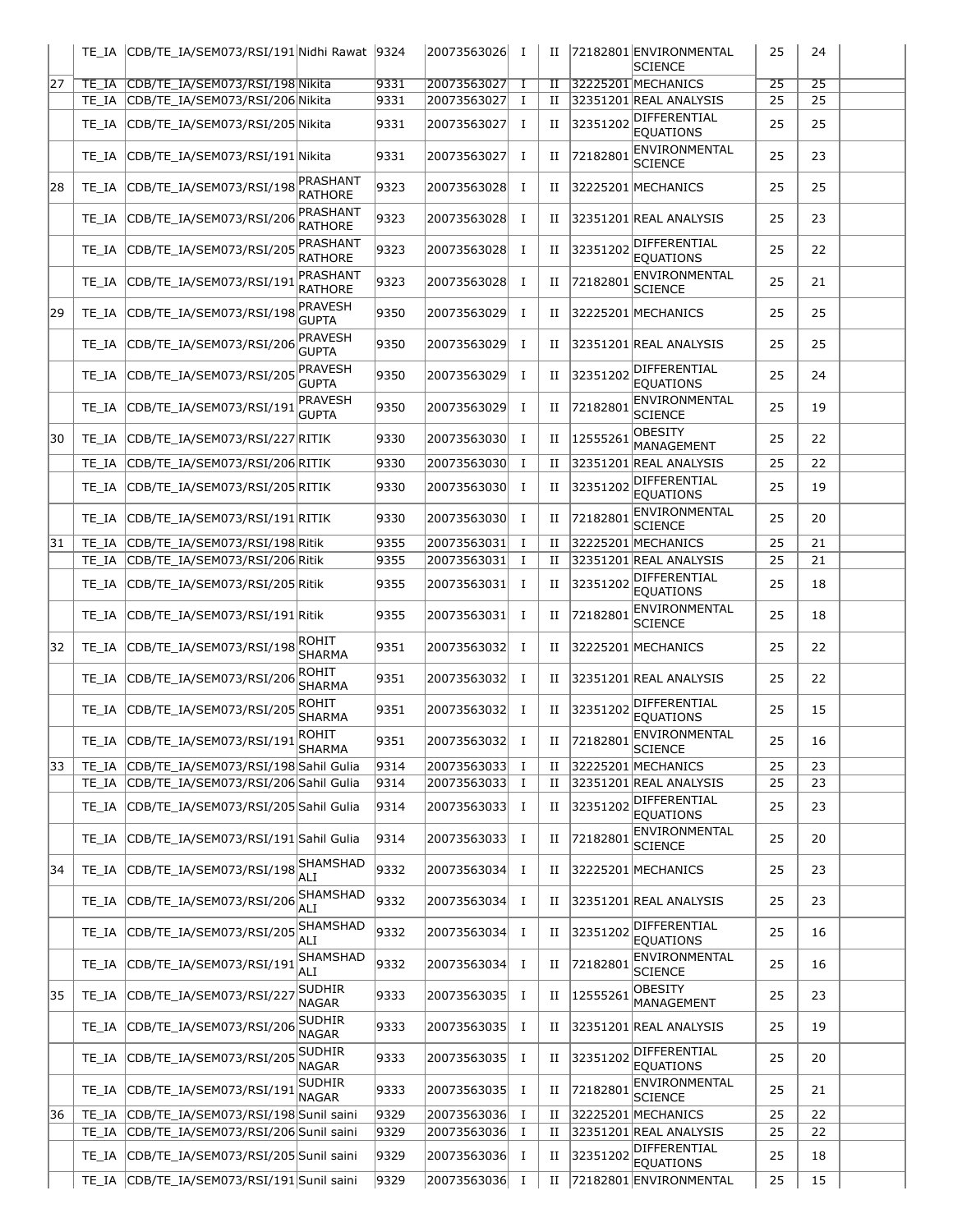|    |       |                                          |                                |      |             |             |             |          | SCIENCE                                               |    |    |  |
|----|-------|------------------------------------------|--------------------------------|------|-------------|-------------|-------------|----------|-------------------------------------------------------|----|----|--|
| 37 | TE IA | CDB/TE_IA/SEM073/RSI/22                  | Sunny<br>panchal               | 9319 | 20073563037 | $\bf{I}$    | П           | 1255526  | <b>OBESITY</b><br>MANAGEMENT                          | 25 | 23 |  |
|    | TE IA | CDB/TE IA/SEM073/RSI/206                 | Sunny<br>panchal               | 9319 | 20073563037 | Ι.          | П           |          | 32351201 REAL ANALYSIS                                | 25 | 21 |  |
|    | TE IA | CDB/TE IA/SEM073/RSI/205                 | Sunnv<br>panchal               | 9319 | 20073563037 | $\bf{I}$    | П           | 32351202 | DIFFERENTIAL<br><b>EOUATIONS</b>                      | 25 | 19 |  |
|    | TE IA | CDB/TE_IA/SEM073/RSI/19:                 | Sunny<br>panchal               | 9319 | 20073563037 | Ι.          | П           | 7218280  | ENVIRONMENTAL<br><b>SCIENCE</b>                       | 25 | 24 |  |
| 38 | TE IA | CDB/TE IA/SEM073/RSI/227 TANU            |                                | 9305 | 20073563038 | $\bf{I}$    | П           | 12555261 | <b>OBESITY</b><br>MANAGEMENT                          | 25 | 23 |  |
|    | TE IA | CDB/TE_IA/SEM073/RSI/206 TANU            |                                | 9305 | 20073563038 | $\bf{I}$    | П           |          | 32351201 REAL ANALYSIS                                | 25 | 25 |  |
|    | TE IA | CDB/TE IA/SEM073/RSI/205 TANU            |                                | 9305 | 20073563038 | Ι.          | П           | 32351202 | DIFFERENTIAL<br><b>EOUATIONS</b>                      | 25 | 24 |  |
|    | TE IA | CDB/TE_IA/SEM073/RSI/191 TANU            |                                | 9305 | 20073563038 | Ι.          | П           | 7218280  | ENVIRONMENTAL<br><b>SCIENCE</b>                       | 25 | 23 |  |
| 39 | TE IA | CDB/TE_IA/SEM073/RSI/227                 | VEDHANT<br><b>RAWAT</b>        | 9309 | 20073563039 | $\bf{I}$    | П           | 12555261 | <b>OBESITY</b><br>MANAGEMENT                          | 25 | 23 |  |
|    | TE IA | CDB/TE IA/SEM073/RSI/206                 | <b>VEDHANT</b><br>RAWAT        | 9309 | 20073563039 | 1           | П           |          | 32351201 REAL ANALYSIS                                | 25 | 23 |  |
|    | TE IA | CDB/TE_IA/SEM073/RSI/205                 | <b>VEDHANT</b><br><b>RAWAT</b> | 9309 | 20073563039 | Ι.          | П           | 32351202 | DIFFERENTIAL<br><b>EOUATIONS</b>                      | 25 | 19 |  |
|    | TE IA | CDB/TE_IA/SEM073/RSI/19:                 | VEDHANT<br><b>RAWAT</b>        | 9309 | 20073563039 | I           | П           | 72182801 | ENVIRONMENTAL<br><b>SCIENCE</b>                       | 25 | 22 |  |
| 40 | TE IA | CDB/TE IA/SEM073/RSI/198                 | <b>VIKASH</b><br><b>JANGIR</b> | 9352 | 20073563040 | Ι.          | П           |          | 32225201 MECHANICS                                    | 25 | 25 |  |
|    | TE IA | CDB/TE_IA/SEM073/RSI/206                 | VIKASH<br><b>JANGIR</b>        | 9352 | 20073563040 | $\mathbf I$ | П           |          | 32351201 REAL ANALYSIS                                | 25 | 23 |  |
|    | TE IA | CDB/TE_IA/SEM073/RSI/205                 | VIKASH<br><b>JANGIR</b>        | 9352 | 20073563040 | Ι.          | П           | 32351202 | DIFFERENTIAL<br><b>EQUATIONS</b>                      | 25 | 22 |  |
|    | TE IA | CDB/TE IA/SEM073/RSI/19                  | VIKASH<br><b>JANGIR</b>        | 9352 | 20073563040 | $\bf{I}$    | П           | 7218280  | ENVIRONMENTAL<br><b>SCIENCE</b>                       | 25 | 22 |  |
| 41 | TE IA | CDB/TE_IA/SEM073/RSI/198                 | VIVEK<br><b>SINGH</b>          | 9346 | 20073563041 | $\bf{I}$    | П           |          | 32225201 MECHANICS                                    | 25 | 22 |  |
|    | TE IA | CDB/TE_IA/SEM073/RSI/206                 | VIVEK<br><b>SINGH</b>          | 9346 | 20073563041 | $\bf{I}$    | П           |          | 32351201 REAL ANALYSIS                                | 25 | 21 |  |
|    | TE IA | CDB/TE_IA/SEM073/RSI/20                  | VIVEK<br><b>SINGH</b>          | 9346 | 20073563041 | Ι.          | П           | 3235120  | DIFFERENTIAL<br><b>EQUATIONS</b>                      | 25 | 19 |  |
|    | TE IA | CDB/TE IA/SEM073/RSI/191                 | <b>VIVEK</b><br><b>SINGH</b>   | 9346 | 20073563041 | $\bf{I}$    | П           | 72182801 | ENVIRONMENTAL<br><b>SCIENCE</b>                       | 25 | 21 |  |
| 42 | TE IA | CDB/TE_IA/SEM073/RSI/255 Yash Arya       |                                | 9308 | 20073563042 | $\bf{I}$    | П           | 12275201 | INTRODUCTORY<br>MACROECONOMICS                        | 25 | 20 |  |
|    | TE IA | CDB/TE IA/SEM073/RSI/206 Yash Arya       |                                | 9308 | 20073563042 | $\bf{I}$    | $_{\rm II}$ |          | 32351201 REAL ANALYSIS                                | 25 | 25 |  |
|    |       | TE_IA CDB/TE_IA/SEM073/RSI/205 Yash Arya |                                | 9308 | 20073563042 | $\bf{I}$    | П           |          | 32351202 DIFFERENTIAL<br><b>EQUATIONS</b>             | 25 | 24 |  |
|    | TE IA | CDB/TE IA/SEM073/RSI/191 Yash Arya       |                                | 9308 | 20073563042 | $\bf{I}$    | П           | 72182801 | ENVIRONMENTAL<br><b>SCIENCE</b>                       | 25 | 21 |  |
| 43 | TE IA | CDB/TE_IA/SEM073/RSI/260                 | YASHIKA<br><b>SINGH</b>        | 9353 | 20073563043 | Ι.          | П           |          | LANGUAGE<br>12035907 LITERATURE AND<br><b>CULTURE</b> | 25 | 16 |  |
|    | TE IA | CDB/TE IA/SEM073/RSI/206                 | YASHIKA<br><b>SINGH</b>        | 9353 | 20073563043 | Ι.          | П           |          | 32351201 REAL ANALYSIS                                | 25 | 21 |  |
|    | TE IA | CDB/TE_IA/SEM073/RSI/205                 | YASHIKA<br><b>SINGH</b>        | 9353 | 20073563043 | Ι.          | П           | 32351202 | DIFFERENTIAL<br><b>EQUATIONS</b>                      | 25 | 16 |  |
|    | TE_IA | CDB/TE_IA/SEM073/RSI/191                 | YASHIKA<br>SINGH               | 9353 | 20073563043 | Ι.          | П           | 72182801 | ENVIRONMENTAL<br><b>SCIENCE</b>                       | 25 | 16 |  |
| 44 | TE IA | CDB/TE_IA/SEM073/RSI/227 Yogesh          |                                | 9315 | 20073563044 | Ι.          | П           | 12555261 | <b>OBESITY</b><br>MANAGEMENT                          | 25 | 22 |  |
|    | TE_IA | CDB/TE_IA/SEM073/RSI/206 Yogesh          |                                | 9315 | 20073563044 | Ι.          | П           |          | 32351201 REAL ANALYSIS                                | 25 | 22 |  |
|    | TE IA | CDB/TE_IA/SEM073/RSI/205 Yogesh          |                                | 9315 | 20073563044 | $\bf{I}$    | П           | 32351202 | DIFFERENTIAL<br><b>EQUATIONS</b>                      | 25 | 15 |  |
|    | TE_IA | CDB/TE_IA/SEM073/RSI/191 Yogesh          |                                | 9315 | 20073563044 | $\mathbf I$ | $_{\rm II}$ | 72182801 | ENVIRONMENTAL<br><b>SCIENCE</b>                       | 25 | 22 |  |

**Download file into Excel format Close**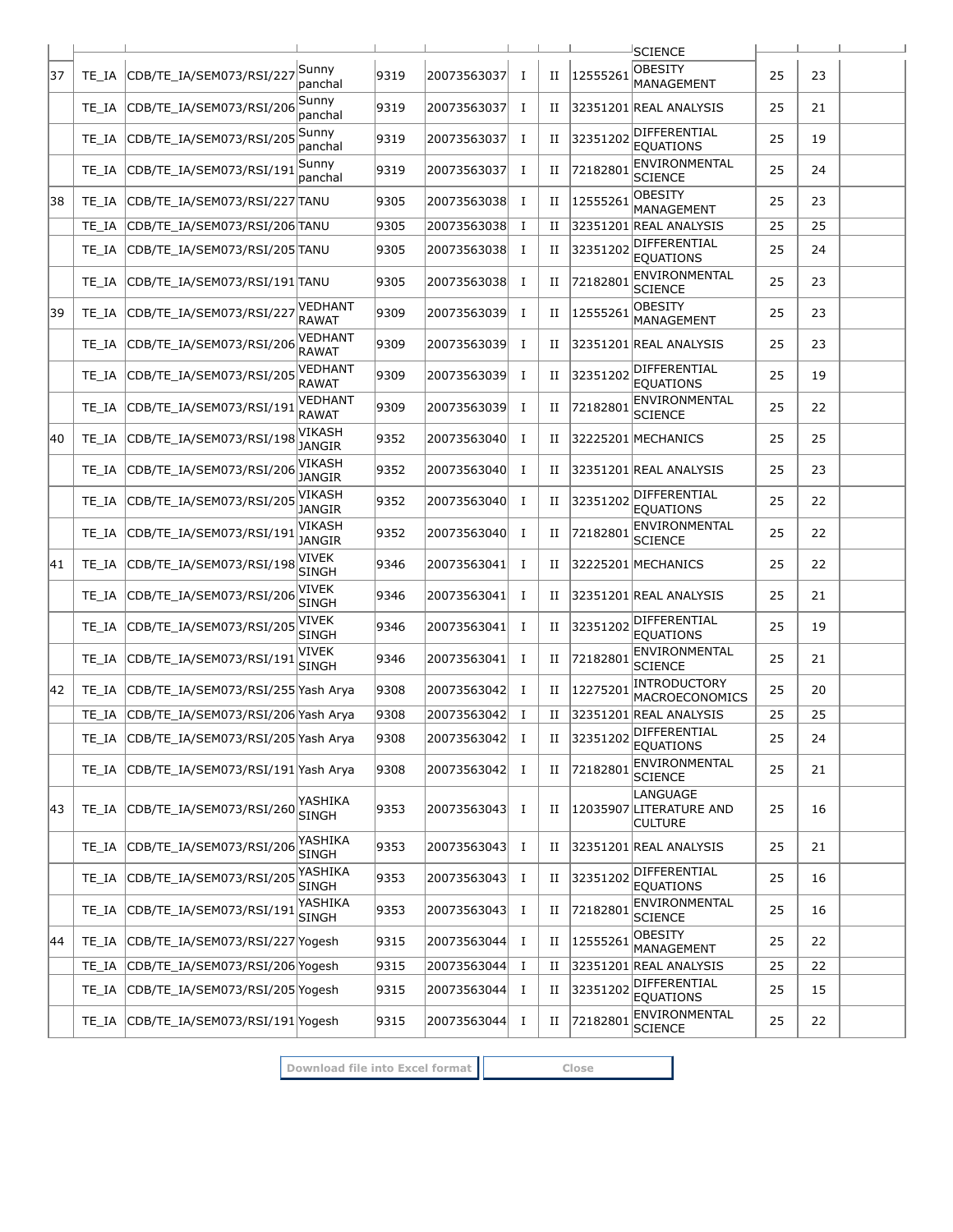# **Marks Entry Report (May-June 2021)**

### **This report can be download into excel file for your own printing settings.**

| <b>College Name</b> | 073 -- Shyam Lal College (Day)          |
|---------------------|-----------------------------------------|
| <b>Course Name</b>  | 563 -- (CBCS) B.SC. (HONS.) MATHEMATICS |
| Part                | п                                       |
| Sem                 | τv                                      |

| No.            | Sr. Awared<br><b>Type</b> | Ref. No.                                  | <b>Student</b><br><b>Name</b> |      | <br> College <br>  Exam Rollno Part Sem |    |    | Paper<br>Code           | <b>Paper Name</b>                                                                       | Max | Obt.<br>Marks Marks | <b>Signature</b> |
|----------------|---------------------------|-------------------------------------------|-------------------------------|------|-----------------------------------------|----|----|-------------------------|-----------------------------------------------------------------------------------------|-----|---------------------|------------------|
| $\overline{1}$ | TE IA                     | CDB/TE_IA/SEM073/RSI/46 ARUN              |                               | 2253 | 19073563001                             | П  | IV | 32225415                | THERMAL<br>PHYSICS                                                                      | 25  | 25                  |                  |
|                | TE IA                     | CDB/TE_IA/SEM073/RSI/47 ARUN              |                               | 2253 | 19073563001                             | П  | IV |                         | PARTIAL<br>DIFFERENTIAL<br>32351401 EQUATIONS<br>(INCLUDING<br>PRACTICALS)              | 25  | 23                  |                  |
|                | TE IA                     | CDB/TE_IA/SEM073/RSI/48 ARUN              |                               | 2253 | 19073563001                             | П  | IV | 32351402 & 8amp;        | RIEMANN<br>INTEGRATION<br><b>SERIES OF</b><br><b>FUNCTIONS</b>                          | 25  | 25                  |                  |
|                | TE IA                     | CDB/TE_IA/SEM073/RSI/58 ARUN              |                               | 2253 | 19073563001                             | П  | IV | 32351403                | <b>RING THEORY</b><br>&<br>LINEAR<br>ALGEBRA-I                                          | 25  | 20                  |                  |
|                | TE IA                     | CDB/TE_IA/SEM073/RSI/57 ARUN              |                               | 2253 | 19073563001                             | П  | IV |                         | <b>COMPUTER</b><br>ALGEBRA<br>32353401 SYSTEMS AND<br>RELATED<br>SOFTWARE               | 12  | 12                  |                  |
| $ 2\rangle$    | TE IA                     | CDB/TE_IA/SEM073/RSI/46 AYUSHI TOMAR 2254 |                               |      | 19073563002                             | П  | IV | 32225415                | THERMAL<br><b>PHYSICS</b>                                                               | 25  | 23                  |                  |
|                | TE IA                     | CDB/TE_IA/SEM073/RSI/47 AYUSHI TOMAR 2254 |                               |      | 19073563002                             | П  | IV |                         | PARTIAL<br>DIFFERENTIAL<br>32351401 EQUATIONS<br>(INCLUDING<br>PRACTICALS)              | 25  | 25                  |                  |
|                | TE IA                     | CDB/TE_IA/SEM073/RSI/48 AYUSHI TOMAR 2254 |                               |      | 19073563002                             | П  | IV | 32351402 & Ramp;        | RIEMANN<br>INTEGRATION<br>SERIES OF<br><b>FUNCTIONS</b>                                 | 25  | 23                  |                  |
|                | TE IA                     | CDB/TE_IA/SEM073/RSI/58 AYUSHI TOMAR 2254 |                               |      | 19073563002                             | П  | IV | 32351403                | <b>RING THEORY</b><br>&<br>LINEAR<br>ALGEBRA-I                                          | 25  | 22                  |                  |
|                | TE IA                     | CDB/TE_IA/SEM073/RSI/57 AYUSHI TOMAR 2254 |                               |      | 19073563002                             | П  | IV |                         | <b>COMPUTER</b><br>ALGEBRA<br>32353401 SYSTEMS AND<br><b>RELATED</b><br><b>SOFTWARE</b> | 12  | 12                  |                  |
| 3              |                           | TE_IA CDB/TE_IA/SEM073/RSI/46 MMAKANT     | <b>SHARMA</b>                 | 2256 | 19073563003                             | II |    | IV $ 32225415 $ THERMAL | PHYSICS                                                                                 | 25  | 24                  |                  |
|                |                           | TE_IA CDB/TE_IA/SEM073/RSI/47             | UMAKANT<br><b>SHARMA</b>      | 2256 | 19073563003                             | H  | IV |                         | PARTIAL<br>DIFFERENTIAL<br>32351401 EQUATIONS<br>(INCLUDING<br>PRACTICALS)              | 25  | 25                  |                  |
|                |                           | TE_IA CDB/TE_IA/SEM073/RSI/48             | UMAKANT<br><b>SHARMA</b>      | 2256 | 19073563003                             | П  | IV | 32351402 &              | RIEMANN<br>INTEGRATION<br><b>SERIES OF</b><br><b>FUNCTIONS</b>                          | 25  | 24                  |                  |
|                | TE IA                     | CDB/TE_IA/SEM073/RSI/58                   | UMAKANT<br><b>SHARMA</b>      | 2256 | 19073563003                             | H  | IV | 32351403                | <b>RING THEORY</b><br>&<br>LINEAR<br>ALGEBRA-I                                          | 25  | 21                  |                  |
|                | TE IA                     | CDB/TE_IA/SEM073/RSI/57 UMAKANT           |                               | 2256 | 19073563003                             | П  | IV |                         | 32353401 COMPUTER                                                                       | 12  | 12                  |                  |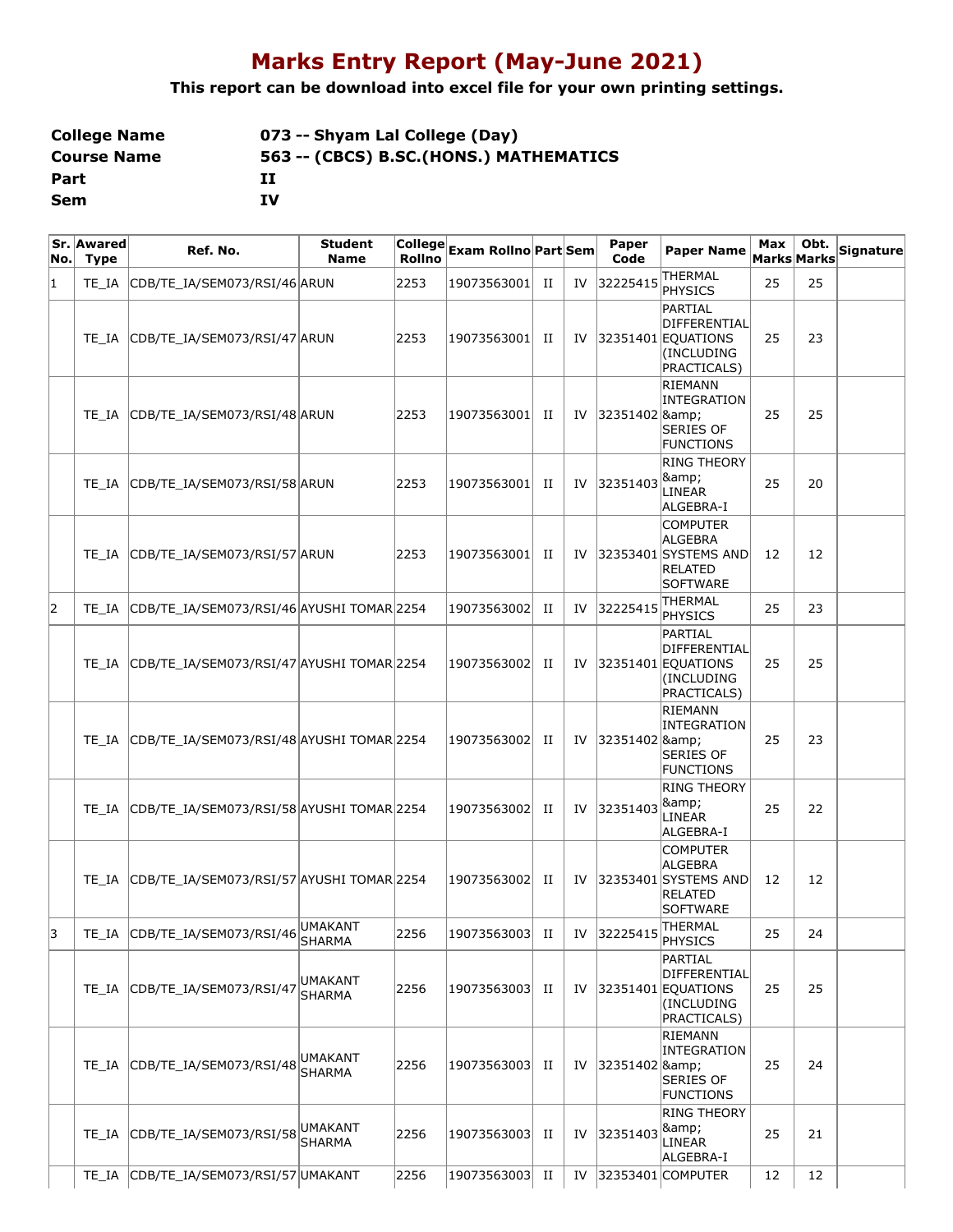|   |       |                                           | <b>SHARMA</b>                    |      |                 |   |    |                  | ALGEBRA<br><b>SYSTEMS AND</b>                                                                     |    |    |
|---|-------|-------------------------------------------|----------------------------------|------|-----------------|---|----|------------------|---------------------------------------------------------------------------------------------------|----|----|
|   |       |                                           |                                  |      |                 |   |    |                  | <b>RELATED</b><br><b>SOFTWARE</b>                                                                 |    |    |
| 4 |       | TE_IA CDB/TE_IA/SEM073/RSI/46 ADITI JAIN  |                                  | 2260 | 19073563004     | H | IV | 32225415         | THERMAL<br><b>PHYSICS</b>                                                                         | 25 | 23 |
|   |       | TE_IA CDB/TE_IA/SEM073/RSI/47 ADITI JAIN  |                                  | 2260 | 19073563004 II  |   | IV |                  | PARTIAL<br>DIFFERENTIAL<br>32351401 EQUATIONS<br>(INCLUDING<br>PRACTICALS)                        | 25 | 25 |
|   |       | TE_IA CDB/TE_IA/SEM073/RSI/48 ADITI JAIN  |                                  | 2260 | 19073563004 II  |   | IV | 32351402 &       | RIEMANN<br>INTEGRATION<br><b>SERIES OF</b><br><b>FUNCTIONS</b>                                    | 25 | 23 |
|   |       | TE_IA CDB/TE_IA/SEM073/RSI/58 ADITI JAIN  |                                  | 2260 | 19073563004     | H | IV | 32351403         | <b>RING THEORY</b><br>&<br>LINEAR<br>ALGEBRA-I                                                    | 25 | 22 |
|   |       | TE_IA CDB/TE_IA/SEM073/RSI/57 ADITI JAIN  |                                  | 2260 | 19073563004 II  |   |    |                  | <b>COMPUTER</b><br><b>ALGEBRA</b><br>IV 32353401 SYSTEMS AND<br><b>RELATED</b><br><b>SOFTWARE</b> | 12 | 12 |
| 5 |       | TE IA CDB/TE IA/SEM073/RSI/46 NISHA       |                                  | 2261 | 19073563005     | H | IV | 32225415         | <b>THERMAL</b><br><b>PHYSICS</b>                                                                  | 25 | 23 |
|   |       | TE_IA CDB/TE_IA/SEM073/RSI/47 NISHA       |                                  | 2261 | 19073563005 II  |   |    |                  | PARTIAL<br><b>DIFFERENTIAL</b><br>IV $ 32351401 $ EQUATIONS<br>(INCLUDING<br>PRACTICALS)          | 25 | 25 |
|   |       | TE_IA CDB/TE_IA/SEM073/RSI/48 NISHA       |                                  | 2261 | 19073563005  II |   |    | IV 32351402 &    | RIEMANN<br>INTEGRATION<br><b>SERIES OF</b><br><b>FUNCTIONS</b>                                    | 25 | 24 |
|   |       | TE IA CDB/TE IA/SEM073/RSI/58 NISHA       |                                  | 2261 | 19073563005 II  |   | IV | 32351403         | <b>RING THEORY</b><br>&<br>LINEAR<br>ALGEBRA-I                                                    | 25 | 22 |
|   |       | TE_IA CDB/TE_IA/SEM073/RSI/57 NISHA       |                                  | 2261 | 19073563005 II  |   | IV |                  | <b>COMPUTER</b><br><b>ALGEBRA</b><br>32353401 SYSTEMS AND<br><b>RELATED</b><br><b>SOFTWARE</b>    | 12 | 12 |
| 6 |       | TE_IA CDB/TE_IA/SEM073/RSI/46             | <b>SHUBHAM</b><br><b>SINGH</b>   | 2263 | 19073563006     | П | IV | 32225415         | <b>THERMAL</b><br><b>PHYSICS</b>                                                                  | 25 | 23 |
|   |       | TE IA CDB/TE IA/SEM073/RSI/47             | SHUBHAM<br><b>SINGH</b>          | 2263 | 19073563006     | H | IV |                  | PARTIAL<br>DIFFERENTIAL<br>32351401 EQUATIONS<br>(INCLUDING<br>PRACTICALS)                        | 25 | 24 |
|   |       | TE_IA CDB/TE_IA/SEM073/RSI/48             | SHUBHAM<br><b>SINGH</b>          | 2263 | 19073563006 II  |   | IV | 32351402 &       | RIEMANN<br><b>INTEGRATION</b><br>SERIES OF<br><b>FUNCTIONS</b>                                    | 25 | 23 |
|   |       | TE_IA CDB/TE_IA/SEM073/RSI/58             | <b>SHUBHAM</b><br><b>SINGH</b>   | 2263 | 19073563006     | П | IV | 32351403         | <b>RING THEORY</b><br>&<br>LINEAR<br>ALGEBRA-I                                                    | 25 | 21 |
|   |       | TE_IA CDB/TE_IA/SEM073/RSI/57             | SHUBHAM<br><b>SINGH</b>          | 2263 | 19073563006     | П | IV |                  | <b>COMPUTER</b><br><b>ALGEBRA</b><br>32353401 SYSTEMS AND<br>RELATED<br><b>SOFTWARE</b>           | 12 | 12 |
| 7 | TE IA | CDB/TE_IA/SEM073/RSI/46                   | <b>RITIK KUMAR</b><br><b>DAS</b> | 2265 | 19073563007     | П | IV | 32225415         | <b>THERMAL</b><br>PHYSICS                                                                         | 25 | 25 |
|   |       | TE_IA CDB/TE_IA/SEM073/RSI/47 RITIK KUMAR | DAS                              | 2265 | 19073563007     | п | IV | 32351401 PARTIAL | DIFFERENTIAL<br>EQUATIONS                                                                         | 25 | 25 |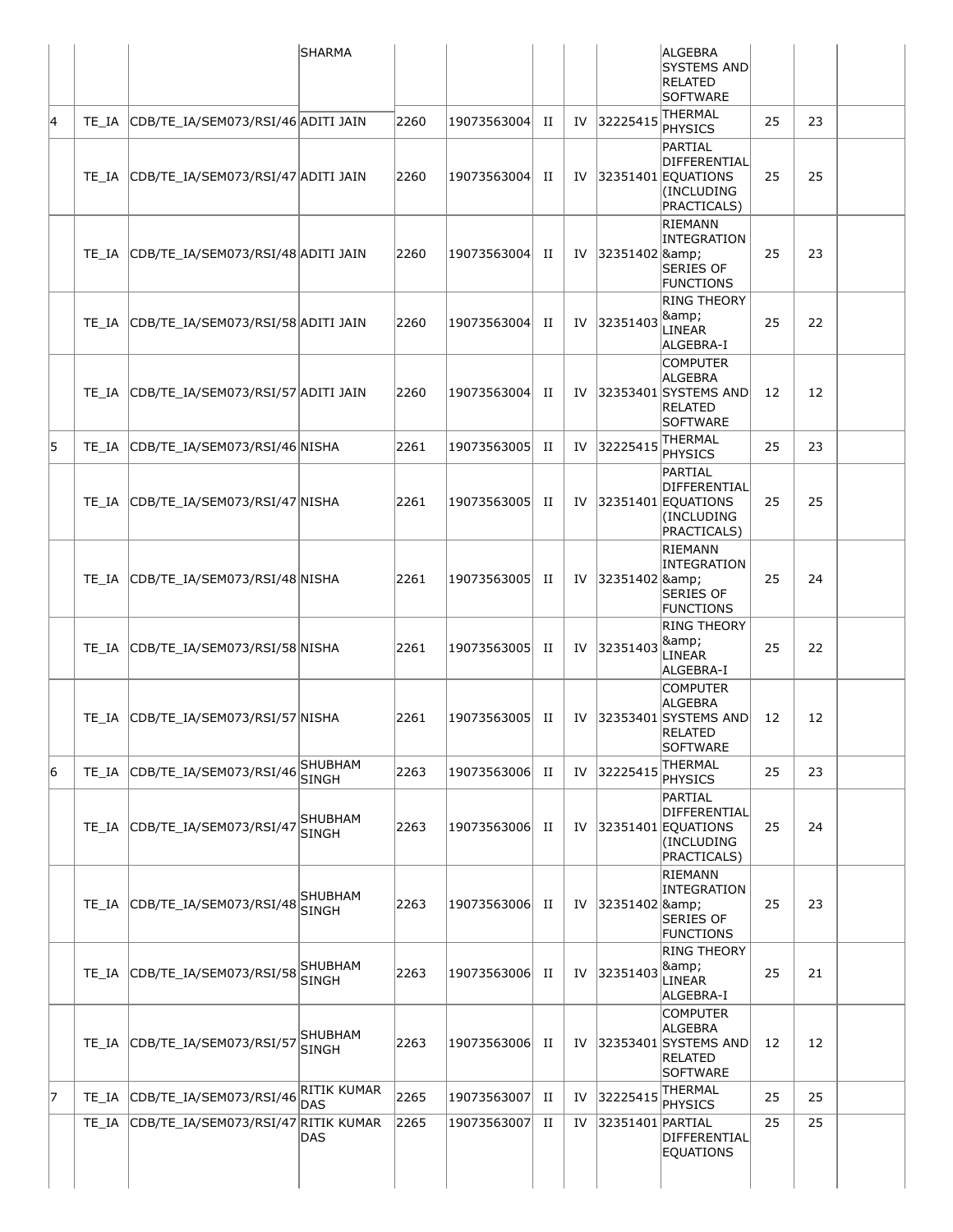|    |       |                                                 |                           |      |                 |   |    |                  | (INCLUDING<br><b>PRACTICALS)</b>                                                        |    |    |
|----|-------|-------------------------------------------------|---------------------------|------|-----------------|---|----|------------------|-----------------------------------------------------------------------------------------|----|----|
|    | TE IA | CDB/TE_IA/SEM073/RSI/48                         | RITIK KUMAR<br>DAS        | 2265 | 19073563007     | П | IV | 32351402 &       | <b>RIEMANN</b><br><b>INTEGRATION</b><br><b>SERIES OF</b><br><b>FUNCTIONS</b>            | 25 | 25 |
|    | TE IA | CDB/TE_IA/SEM073/RSI/58                         | RITIK KUMAR<br><b>DAS</b> | 2265 | 19073563007     | п | IV | 32351403         | <b>RING THEORY</b><br>&<br>LINEAR<br>ALGEBRA-I                                          | 25 | 25 |
|    | TE IA | CDB/TE_IA/SEM073/RSI/57                         | RITIK KUMAR<br>DAS        | 2265 | 19073563007     | П | IV |                  | <b>COMPUTER</b><br>ALGEBRA<br>32353401 SYSTEMS AND<br><b>RELATED</b><br>SOFTWARE        | 12 | 12 |
| 8  | TE IA | CDB/TE_IA/SEM073/RSI/46                         | <b>YUVRAJ</b><br>CHHETRI  | 2267 | 19073563008     | П | IV | 32225415         | <b>THERMAL</b><br>PHYSICS                                                               | 25 | 24 |
|    | TE IA | CDB/TE_IA/SEM073/RSI/47                         | YUVRAJ<br>CHHETRI         | 2267 | 19073563008     | п | IV |                  | PARTIAL<br>DIFFERENTIAL<br>32351401 EQUATIONS<br>(INCLUDING<br>PRACTICALS)              | 25 | 25 |
|    |       | TE IA CDB/TE IA/SEM073/RSI/48                   | YUVRAJ<br>CHHETRI         | 2267 | 19073563008     | п | IV | 32351402 &       | RIEMANN<br><b>INTEGRATION</b><br><b>SERIES OF</b><br><b>FUNCTIONS</b>                   | 25 | 24 |
|    | TE IA | CDB/TE_IA/SEM073/RSI/58                         | YUVRAJ<br>CHHETRI         | 2267 | 19073563008     | П | IV | 32351403         | <b>RING THEORY</b><br>&<br>LINEAR<br>ALGEBRA-I                                          | 25 | 22 |
|    | TE IA | CDB/TE_IA/SEM073/RSI/57                         | YUVRAJ<br>CHHETRI         | 2267 | 19073563008     | П | IV |                  | <b>COMPUTER</b><br>ALGEBRA<br>32353401 SYSTEMS AND<br><b>RELATED</b><br><b>SOFTWARE</b> | 12 | 12 |
| 9  | TE IA | CDB/TE_IA/SEM073/RSI/46 NITISH GUPTA            |                           | 2271 | 19073563010     | П | IV | 32225415         | THERMAL<br><b>PHYSICS</b>                                                               | 25 | 24 |
|    | TE IA | CDB/TE IA/SEM073/RSI/47 NITISH GUPTA 2271       |                           |      | 19073563010     | п | IV |                  | PARTIAL<br>DIFFERENTIAL<br>32351401 EQUATIONS<br>(INCLUDING<br>PRACTICALS)              | 25 | 24 |
|    |       | TE_IA CDB/TE_IA/SEM073/RSI/48 NITISH GUPTA 2271 |                           |      | 19073563010  II |   | IV | 32351402 &       | <b>RIEMANN</b><br><b>INTEGRATION</b><br><b>SERIES OF</b><br><b>FUNCTIONS</b>            | 25 | 24 |
|    | TE IA | CDB/TE IA/SEM073/RSI/58 NITISH GUPTA 2271       |                           |      | 19073563010     | п | IV | 32351403         | <b>RING THEORY</b><br>&<br>LINEAR<br>ALGEBRA-I                                          | 25 | 25 |
|    | TE IA | CDB/TE_IA/SEM073/RSI/57 NITISH GUPTA 2271       |                           |      | 19073563010 II  |   | IV |                  | <b>COMPUTER</b><br>ALGEBRA<br>32353401 SYSTEMS AND<br><b>RELATED</b><br>SOFTWARE        | 12 | 12 |
| 10 | TE IA | CDB/TE_IA/SEM073/RSI/46 SANJANA                 |                           | 2274 | 19073563012     | H | IV | 32225415         | <b>THERMAL</b><br>PHYSICS                                                               | 25 | 24 |
|    | TE IA | CDB/TE_IA/SEM073/RSI/47 SANJANA                 |                           | 2274 | 19073563012 II  |   | IV |                  | PARTIAL<br>DIFFERENTIAL<br>32351401 EQUATIONS<br>(INCLUDING<br><b>PRACTICALS)</b>       | 25 | 23 |
|    | TE IA | CDB/TE_IA/SEM073/RSI/48 SANJANA                 |                           | 2274 | 19073563012 II  |   | IV | 32351402 & Ramp; | RIEMANN<br>INTEGRATION<br><b>SERIES OF</b><br><b>FUNCTIONS</b>                          | 25 | 25 |
|    | TE IA | CDB/TE_IA/SEM073/RSI/58 SANJANA                 |                           | 2274 | 19073563012     | П | IV |                  | 32351403 RING THEORY<br>&                                                               | 25 | 20 |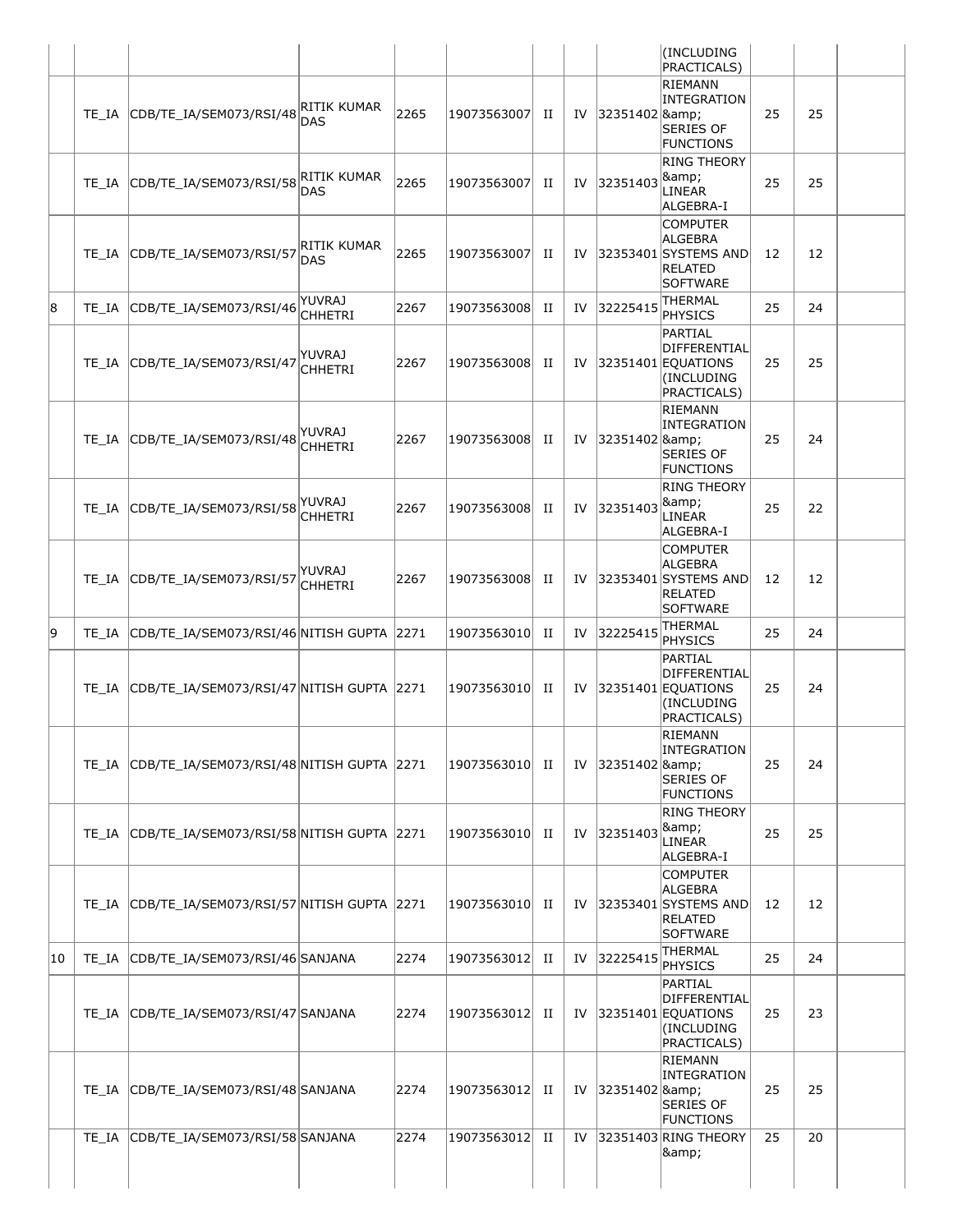|    |                                                |                                      |      |                |   |    |                  | LINEAR<br>ALGEBRA-I                                                                     |    |    |
|----|------------------------------------------------|--------------------------------------|------|----------------|---|----|------------------|-----------------------------------------------------------------------------------------|----|----|
|    | TE IA CDB/TE IA/SEM073/RSI/57 SANJANA          |                                      | 2274 | 19073563012    | H | IV |                  | <b>COMPUTER</b><br>ALGEBRA<br>32353401 SYSTEMS AND<br><b>RELATED</b><br>SOFTWARE        | 12 | 12 |
| 11 | TE_IA CDB/TE_IA/SEM073/RSI/46                  | PRAVEEN<br>KUMAR YADAV               | 2277 | 19073563013    | H | IV | 32225415         | <b>THERMAL</b><br><b>PHYSICS</b>                                                        | 25 | 22 |
|    | TE_IA CDB/TE_IA/SEM073/RSI/47                  | <b>PRAVEEN</b><br><b>KUMAR YADAV</b> | 2277 | 19073563013    | H | IV |                  | PARTIAL<br><b>DIFFERENTIAL</b><br>$ 32351401 $ EQUATIONS<br>(INCLUDING<br>PRACTICALS)   | 25 | 23 |
|    | TE_IA CDB/TE_IA/SEM073/RSI/48                  | <b>PRAVEEN</b><br>KUMAR YADAV        | 2277 | 19073563013 II |   | IV | 32351402 &       | RIEMANN<br><b>INTEGRATION</b><br><b>SERIES OF</b><br><b>FUNCTIONS</b>                   | 25 | 23 |
|    | TE IA CDB/TE IA/SEM073/RSI/58                  | <b>PRAVEEN</b><br>KUMAR YADAV        | 2277 | 19073563013    | H | IV | 32351403         | <b>RING THEORY</b><br> &<br>LINEAR<br>ALGEBRA-I                                         | 25 | 22 |
|    | TE IA CDB/TE IA/SEM073/RSI/57                  | PRAVEEN<br><b>KUMAR YADAV</b>        | 2277 | 19073563013    | H | IV |                  | <b>COMPUTER</b><br>ALGEBRA<br>32353401 SYSTEMS AND<br><b>RELATED</b><br><b>SOFTWARE</b> | 12 | 12 |
| 12 | TE_IA CDB/TE_IA/SEM073/RSI/46 ANKUL KUMAR 2278 |                                      |      | 19073563014    | п | IV | 32225415         | THERMAL<br><b>PHYSICS</b>                                                               | 25 | 22 |
|    | TE_IA CDB/TE_IA/SEM073/RSI/47 ANKUL KUMAR 2278 |                                      |      | 19073563014    | H | IV |                  | PARTIAL<br>DIFFERENTIAL<br>32351401 EQUATIONS<br>(INCLUDING<br>PRACTICALS)              | 25 | 24 |
|    | TE IA CDB/TE IA/SEM073/RSI/48 ANKUL KUMAR 2278 |                                      |      | 19073563014    | H | IV | 32351402 &       | RIEMANN<br>INTEGRATION<br>SERIES OF<br><b>FUNCTIONS</b>                                 | 25 | 23 |
|    | TE IA CDB/TE IA/SEM073/RSI/58 ANKUL KUMAR 2278 |                                      |      | 19073563014    | п | IV | 32351403         | <b>RING THEORY</b><br>&<br>LINEAR<br>ALGEBRA-I                                          | 25 | 22 |
|    | TE IA CDB/TE IA/SEM073/RSI/57 ANKUL KUMAR 2278 |                                      |      | 19073563014 II |   | IV |                  | <b>COMPUTER</b><br>ALGEBRA<br>32353401 SYSTEMS AND<br><b>RELATED</b><br>SOFTWARE        | 12 | 12 |
| 13 | TE_IA CDB/TE_IA/SEM073/RSI/46 AMAN GARG        |                                      | 2279 | 19073563015    | H | IV | 32225415         | <b>THERMAL</b><br>PHYSICS                                                               | 25 | 23 |
|    | TE_IA CDB/TE_IA/SEM073/RSI/47 AMAN GARG        |                                      | 2279 | 19073563015    | H | IV |                  | <b>PARTIAL</b><br>DIFFERENTIAL<br>$ 32351401 $ EQUATIONS<br>(INCLUDING<br>PRACTICALS)   | 25 | 24 |
|    | TE IA CDB/TE IA/SEM073/RSI/48 AMAN GARG        |                                      | 2279 | 19073563015 II |   | IV | 32351402 &       | RIEMANN<br>INTEGRATION<br><b>SERIES OF</b><br><b>FUNCTIONS</b>                          | 25 | 24 |
|    | TE IA CDB/TE IA/SEM073/RSI/58 AMAN GARG        |                                      | 2279 | 19073563015    | п | IV | 32351403         | <b>RING THEORY</b><br>&<br>LINEAR<br>ALGEBRA-I                                          | 25 | 22 |
|    | TE IA CDB/TE IA/SEM073/RSI/57 AMAN GARG        |                                      | 2279 | 19073563015 II |   | IV |                  | <b>COMPUTER</b><br>ALGEBRA<br>32353401 SYSTEMS AND<br><b>RELATED</b><br>SOFTWARE        | 12 | 12 |
| 14 | TE_IA CDB/TE_IA/SEM073/RSI/46                  | DEVKI<br><b>NANDAN</b>               | 2281 | 19073563016    | H | IV | 32225415         | <b>THERMAL</b><br><b>PHYSICS</b>                                                        | 25 | 22 |
|    | TE IA CDB/TE IA/SEM073/RSI/47 DEVKI            |                                      | 2281 | 19073563016    | П | IV | 32351401 PARTIAL |                                                                                         | 25 | 21 |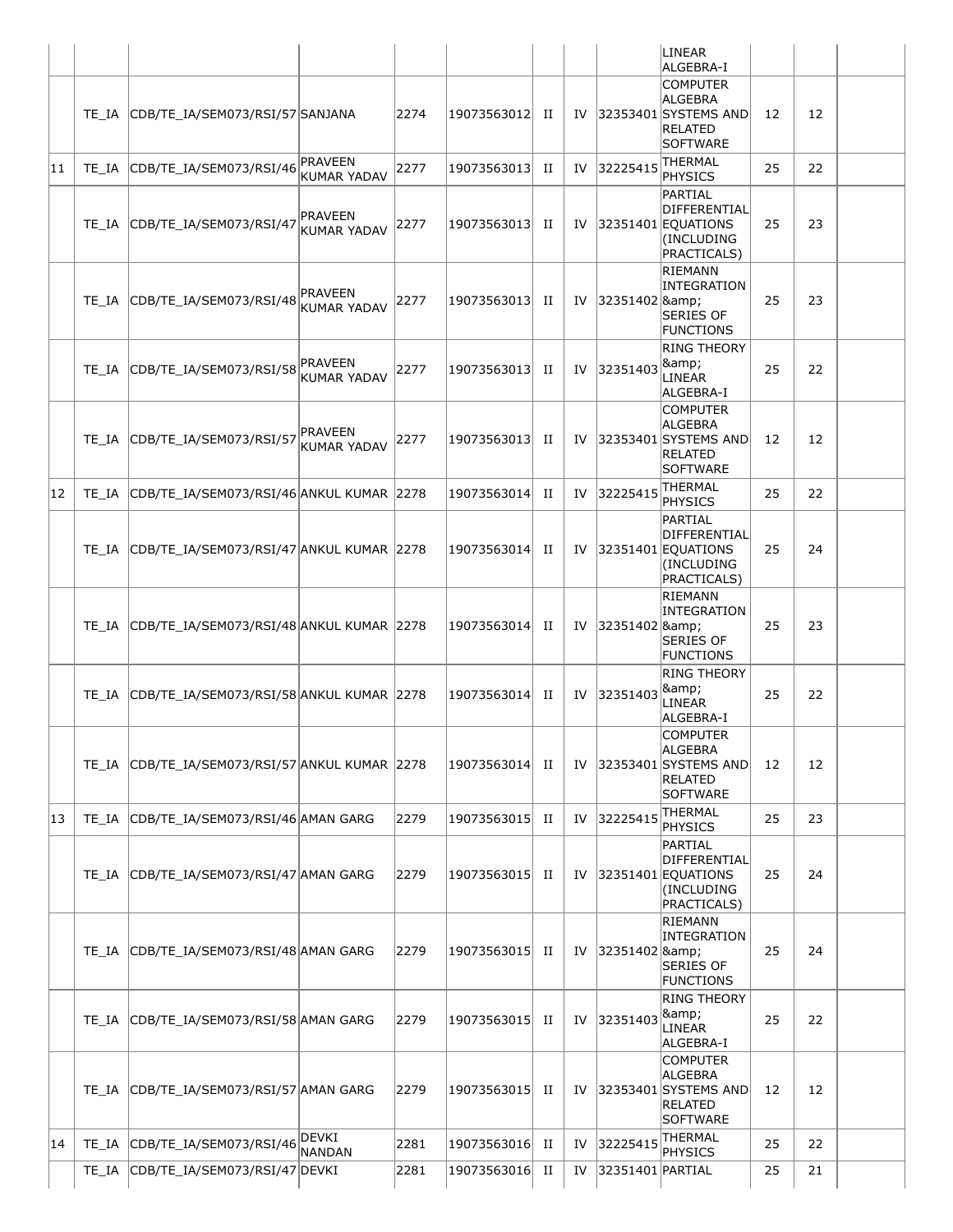|    |       |                                     | NANDAN                             |      |             |   |    |                  | DIFFERENTIAL<br><b>EQUATIONS</b><br>(INCLUDING<br>PRACTICALS)                           |    |    |  |
|----|-------|-------------------------------------|------------------------------------|------|-------------|---|----|------------------|-----------------------------------------------------------------------------------------|----|----|--|
|    | TE IA | CDB/TE_IA/SEM073/RSI/48             | DEVKI<br><b>NANDAN</b>             | 2281 | 19073563016 | H | IV | 32351402 & Ramp; | RIEMANN<br>INTEGRATION<br><b>SERIES OF</b><br>FUNCTIONS                                 | 25 | 21 |  |
|    | TE IA | CDB/TE IA/SEM073/RSI/58             | DEVKI<br><b>NANDAN</b>             | 2281 | 19073563016 | H | IV | 32351403         | <b>RING THEORY</b><br>&<br>LINEAR<br>ALGEBRA-I                                          | 25 | 22 |  |
|    | TE IA | CDB/TE_IA/SEM073/RSI/57             | DEVKI<br><b>NANDAN</b>             | 2281 | 19073563016 | п | IV |                  | <b>COMPUTER</b><br>ALGEBRA<br>32353401 SYSTEMS AND<br><b>RELATED</b><br>SOFTWARE        | 12 | 12 |  |
| 15 | TE IA | CDB/TE_IA/SEM073/RSI/46 PRASOON RAI |                                    | 2282 | 19073563017 | п | IV | 32225415         | <b>THERMAL</b><br>PHYSICS                                                               | 25 | 22 |  |
|    | TE IA | CDB/TE IA/SEM073/RSI/47 PRASOON RAI |                                    | 2282 | 19073563017 | п | IV |                  | PARTIAL<br>DIFFERENTIAL<br>32351401 EQUATIONS<br>(INCLUDING<br>PRACTICALS)              | 25 | 22 |  |
|    | TE IA | CDB/TE_IA/SEM073/RSI/48 PRASOON RAI |                                    | 2282 | 19073563017 | П | IV | 32351402 &       | RIEMANN<br>INTEGRATION<br><b>SERIES OF</b><br>FUNCTIONS                                 | 25 | 18 |  |
|    | TE IA | CDB/TE_IA/SEM073/RSI/58 PRASOON RAI |                                    | 2282 | 19073563017 | П | IV | 32351403         | <b>RING THEORY</b><br>&<br>LINEAR<br>ALGEBRA-I                                          | 25 | 22 |  |
|    | TE IA | CDB/TE_IA/SEM073/RSI/57 PRASOON RAI |                                    | 2282 | 19073563017 | п | IV |                  | <b>COMPUTER</b><br><b>ALGEBRA</b><br>32353401 SYSTEMS AND<br>RELATED<br><b>SOFTWARE</b> | 12 | 09 |  |
| 16 | TE IA | CDB/TE_IA/SEM073/RSI/46             | RAHUL KUMAR<br><b>GUPTA</b>        | 2283 | 19073563018 | H | IV | 32225415         | THERMAL<br>PHYSICS                                                                      | 25 | 22 |  |
|    | TE IA | CDB/TE IA/SEM073/RSI/47             | RAHUL KUMAR<br><b>GUPTA</b>        | 2283 | 19073563018 | H | IV |                  | PARTIAL<br>DIFFERENTIAL<br>32351401 EQUATIONS<br>(INCLUDING<br>PRACTICALS)              | 25 | 22 |  |
|    | TE IA | CDB/TE_IA/SEM073/RSI/48             | RAHUL KUMAR<br><b>GUPTA</b>        | 2283 | 19073563018 | H | IV | 32351402 &       | RIEMANN<br>INTEGRATION<br><b>SERIES OF</b><br>FUNCTIONS                                 | 25 | 24 |  |
|    | TE IA | CDB/TE_IA/SEM073/RSI/58             | <b>RAHUL KUMAR</b><br><b>GUPTA</b> | 2283 | 19073563018 | H | IV | 32351403         | <b>RING THEORY</b><br>&<br>LINEAR<br>ALGEBRA-I                                          | 25 | 20 |  |
|    | TE IA | CDB/TE_IA/SEM073/RSI/57             | RAHUL KUMAR<br><b>GUPTA</b>        | 2283 | 19073563018 | H | IV |                  | <b>COMPUTER</b><br>ALGEBRA<br>32353401 SYSTEMS AND<br><b>RELATED</b><br><b>SOFTWARE</b> | 12 | 12 |  |
| 17 | TE IA | CDB/TE_IA/SEM073/RSI/46             | <b>KRISHAN</b><br><b>KUMAR</b>     | 2284 | 19073563019 | H | IV | 32225415         | THERMAL<br>PHYSICS                                                                      | 25 | 24 |  |
|    | TE IA | CDB/TE_IA/SEM073/RSI/47             | KRISHAN<br><b>KUMAR</b>            | 2284 | 19073563019 | п | IV |                  | PARTIAL<br>DIFFERENTIAL<br>32351401 EQUATIONS<br>(INCLUDING<br>PRACTICALS)              | 25 | 23 |  |
|    | TE IA | CDB/TE_IA/SEM073/RSI/48             | KRISHAN<br><b>KUMAR</b>            | 2284 | 19073563019 | п | IV | 32351402 &       | RIEMANN<br>INTEGRATION<br><b>SERIES OF</b><br><b>FUNCTIONS</b>                          | 25 | 24 |  |
|    | TE IA | CDB/TE_IA/SEM073/RSI/58 KRISHAN     |                                    | 2284 | 19073563019 | П | IV |                  | 32351403 RING THEORY                                                                    | 25 | 20 |  |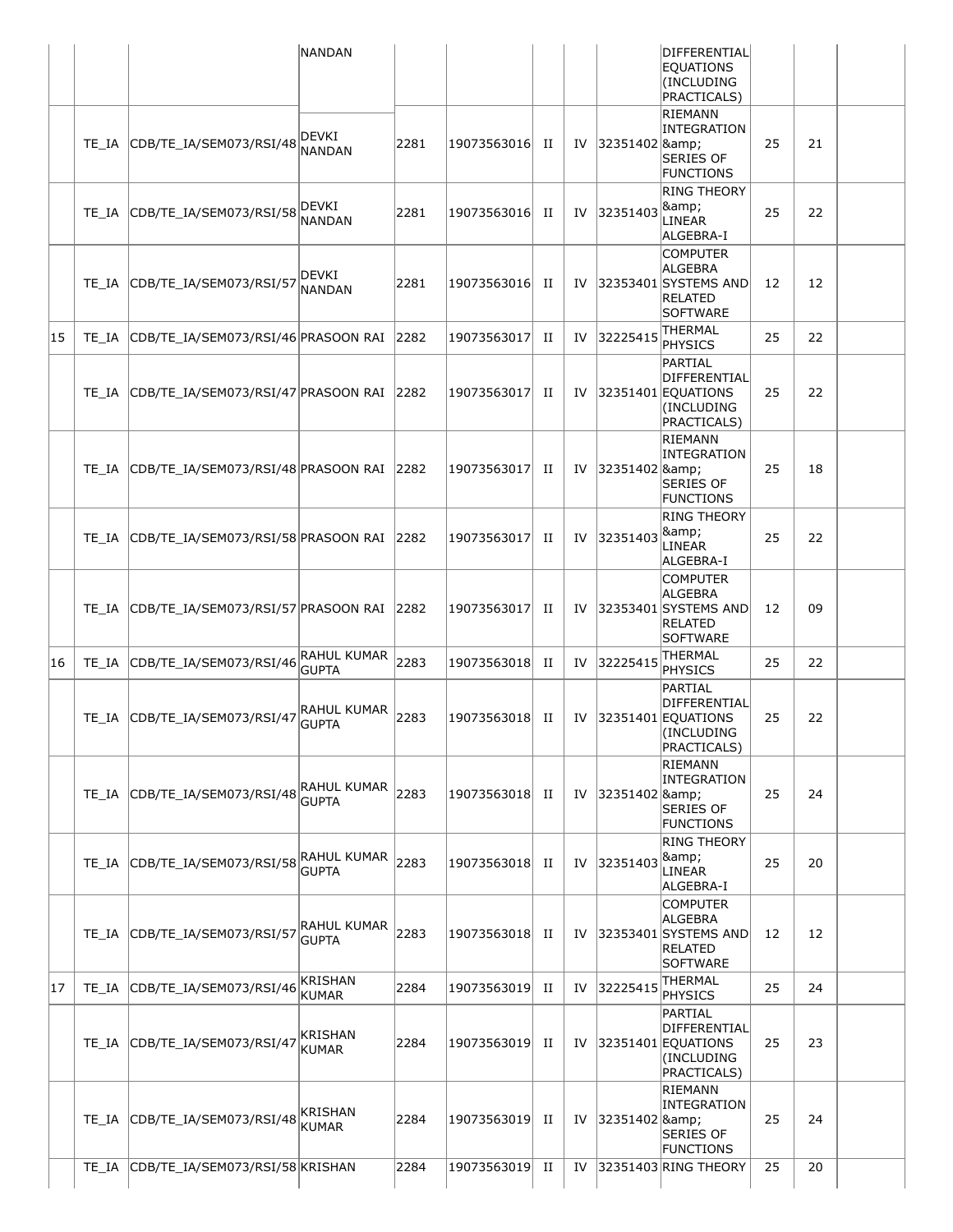|    |       |                                                | KUMAR                           |      |             |   |    |                  | &                                                                                              |    |    |  |
|----|-------|------------------------------------------------|---------------------------------|------|-------------|---|----|------------------|------------------------------------------------------------------------------------------------|----|----|--|
|    |       |                                                |                                 |      |             |   |    |                  | LINEAR<br>ALGEBRA-I                                                                            |    |    |  |
|    |       | TE IA CDB/TE IA/SEM073/RSI/57                  | KRISHAN<br><b>KUMAR</b>         | 2284 | 19073563019 | H | IV |                  | <b>COMPUTER</b><br><b>ALGEBRA</b><br>32353401 SYSTEMS AND<br><b>RELATED</b><br><b>SOFTWARE</b> | 12 | 12 |  |
| 18 | TE IA | CDB/TE_IA/SEM073/RSI/46 DAKSH BISHT            |                                 | 2285 | 19073563020 | H | IV | 32225415         | THERMAL<br><b>PHYSICS</b>                                                                      | 25 | 22 |  |
|    | TE IA | CDB/TE_IA/SEM073/RSI/47 DAKSH BISHT            |                                 | 2285 | 19073563020 | H | IV |                  | PARTIAL<br>DIFFERENTIAL<br>32351401 EOUATIONS<br>(INCLUDING<br>PRACTICALS)<br><b>RIEMANN</b>   | 25 | 24 |  |
|    |       | TE_IA CDB/TE_IA/SEM073/RSI/48 DAKSH BISHT 2285 |                                 |      | 19073563020 | H | IV | 32351402 &       | INTEGRATION<br><b>SERIES OF</b><br>FUNCTIONS                                                   | 25 | 23 |  |
|    | TE IA | CDB/TE_IA/SEM073/RSI/58 DAKSH BISHT            |                                 | 2285 | 19073563020 | П | IV | 32351403         | <b>RING THEORY</b><br>&<br>LINEAR<br>ALGEBRA-I                                                 | 25 | 20 |  |
|    | TE IA | CDB/TE_IA/SEM073/RSI/57 DAKSH BISHT            |                                 | 2285 | 19073563020 | H | IV |                  | <b>COMPUTER</b><br><b>ALGEBRA</b><br>32353401 SYSTEMS AND<br><b>RELATED</b><br><b>SOFTWARE</b> | 12 | 12 |  |
| 19 | TE IA | CDB/TE_IA/SEM073/RSI/46                        | BHARAT<br><b>BHUSHAN</b>        | 2287 | 19073563022 | П | IV | 32225415         | THERMAL<br><b>PHYSICS</b>                                                                      | 25 | 23 |  |
|    | TE IA | CDB/TE_IA/SEM073/RSI/47                        | BHARAT<br><b>BHUSHAN</b>        | 2287 | 19073563022 | п | IV |                  | PARTIAL<br>DIFFERENTIAL<br>32351401 EQUATIONS<br>(INCLUDING<br>PRACTICALS)                     | 25 | 22 |  |
|    | TE IA | CDB/TE_IA/SEM073/RSI/48                        | BHARAT<br><b>BHUSHAN</b>        | 2287 | 19073563022 | H | IV | 32351402 &       | RIEMANN<br>INTEGRATION<br><b>SERIES OF</b><br><b>FUNCTIONS</b>                                 | 25 | 24 |  |
|    | TE IA | CDB/TE_IA/SEM073/RSI/58                        | <b>BHARAT</b><br><b>BHUSHAN</b> | 2287 | 19073563022 | H | IV | 32351403         | <b>RING THEORY</b><br>&<br>LINEAR<br>ALGEBRA-I                                                 | 25 | 20 |  |
|    | TE IA | CDB/TE_IA/SEM073/RSI/57                        | BHARAT<br><b>BHUSHAN</b>        | 2287 | 19073563022 | п | IV |                  | <b>COMPUTER</b><br>ALGEBRA<br>32353401 SYSTEMS AND<br><b>RELATED</b><br><b>SOFTWARE</b>        | 12 | 11 |  |
| 20 | TE IA | CDB/TE_IA/SEM073/RSI/46                        | PRIYANSHU<br>SONI               | 2289 | 19073563023 | П | IV | 32225415         | THERMAL<br><b>PHYSICS</b>                                                                      | 25 | 22 |  |
|    | TE IA | CDB/TE_IA/SEM073/RSI/47                        | PRIYANSHU<br>SONI               | 2289 | 19073563023 | п | IV |                  | PARTIAL<br>DIFFERENTIAL<br>32351401 EQUATIONS<br>(INCLUDING<br>PRACTICALS)                     | 25 | 22 |  |
|    | TE IA | CDB/TE IA/SEM073/RSI/48                        | PRIYANSHU<br>SONI               | 2289 | 19073563023 | п | IV | 32351402 & 8amp; | RIEMANN<br>INTEGRATION<br>SERIES OF<br><b>FUNCTIONS</b>                                        | 25 | 24 |  |
|    | TE IA | CDB/TE_IA/SEM073/RSI/58                        | PRIYANSHU<br>SONI               | 2289 | 19073563023 | П | IV | 32351403         | <b>RING THEORY</b><br>&<br>LINEAR<br>ALGEBRA-I                                                 | 25 | 20 |  |
|    | TE IA | CDB/TE_IA/SEM073/RSI/57                        | PRIYANSHU<br>SONI               | 2289 | 19073563023 | п | IV |                  | <b>COMPUTER</b><br>ALGEBRA<br>32353401 SYSTEMS AND<br><b>RELATED</b><br><b>SOFTWARE</b>        | 12 | 12 |  |
| 21 | TE IA | CDB/TE_IA/SEM073/RSI/46                        | ANUJ<br>THAPLIYAL               | 2290 | 19073563024 | п | IV | 32225415         | THERMAL<br><b>PHYSICS</b>                                                                      | 25 | 19 |  |
|    |       |                                                |                                 |      |             |   |    |                  |                                                                                                |    |    |  |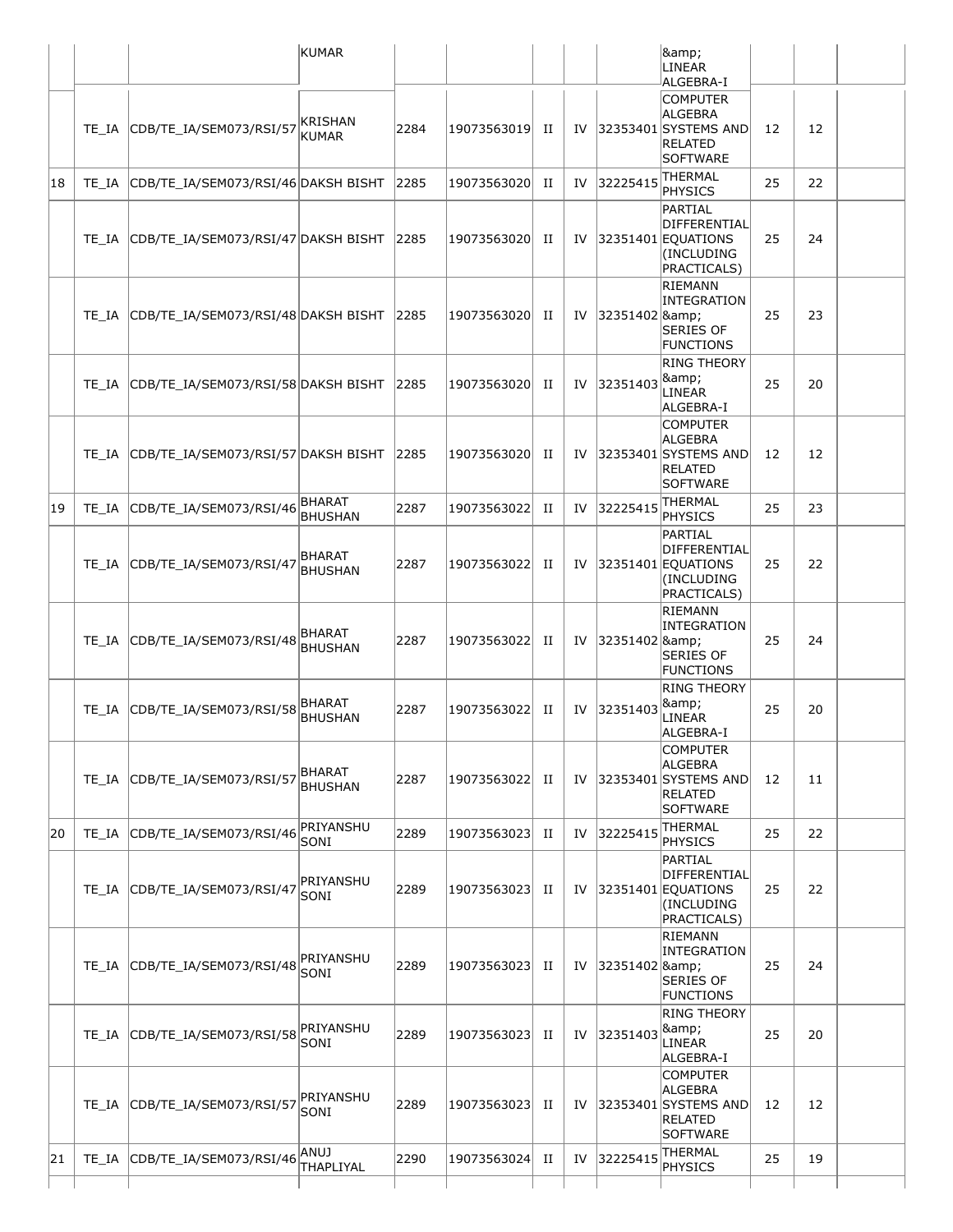|    |       | TE_IA CDB/TE_IA/SEM073/RSI/47 ANUJ      | THAPLIYAL                       | 2290 | 19073563024 | П | IV        | 32351401 PARTIAL    | DIFFERENTIAL<br>EQUATIONS<br>(INCLUDING<br>PRACTICALS)<br>RIEMANN                    | 25 | 23 |
|----|-------|-----------------------------------------|---------------------------------|------|-------------|---|-----------|---------------------|--------------------------------------------------------------------------------------|----|----|
|    |       | TE_IA CDB/TE_IA/SEM073/RSI/48           | ANUJ<br>THAPLIYAL               | 2290 | 19073563024 | П | IV        | 32351402 &          | INTEGRATION<br>SERIES OF<br><b>FUNCTIONS</b>                                         | 25 | 24 |
|    | TE IA | CDB/TE_IA/SEM073/RSI/58 <sup>ANUJ</sup> | THAPLIYAL                       | 2290 | 19073563024 | П | <b>IV</b> | 32351403            | <b>RING THEORY</b><br>&<br>LINEAR<br>ALGEBRA-I                                       | 25 | 22 |
|    |       | TE_IA CDB/TE_IA/SEM073/RSI/57 ANUJ      | THAPLIYAL                       | 2290 | 19073563024 | П | IV        |                     | <b>COMPUTER</b><br>ALGEBRA<br>32353401 SYSTEMS AND<br>RELATED<br><b>SOFTWARE</b>     | 12 | 12 |
| 22 | TE IA | CDB/TE_IA/SEM073/RSI/46                 | <b>SHOBHIT</b><br><b>SHARMA</b> | 2291 | 19073563025 | П | IV        | 32225415            | THERMAL<br>PHYSICS                                                                   | 25 | 22 |
|    |       | TE_IA CDB/TE_IA/SEM073/RSI/47           | SHOBHIT<br><b>SHARMA</b>        | 2291 | 19073563025 | П | IV        |                     | PARTIAL<br>DIFFERENTIAL<br>32351401 EQUATIONS<br>(INCLUDING<br>PRACTICALS)           | 25 | 22 |
|    |       | TE_IA CDB/TE_IA/SEM073/RSI/48           | SHOBHIT<br><b>SHARMA</b>        | 2291 | 19073563025 | П | IV        | 32351402 &          | RIEMANN<br>INTEGRATION<br>SERIES OF<br><b>FUNCTIONS</b>                              | 25 | 24 |
|    |       | TE_IA CDB/TE_IA/SEM073/RSI/58           | SHOBHIT<br><b>SHARMA</b>        | 2291 | 19073563025 | П | IV        | 32351403            | <b>RING THEORY</b><br>&<br>LINEAR<br>ALGEBRA-I                                       | 25 | 22 |
|    |       | TE_IA CDB/TE_IA/SEM073/RSI/57           | <b>SHOBHIT</b><br><b>SHARMA</b> | 2291 | 19073563025 | П | IV        |                     | <b>COMPUTER</b><br>ALGEBRA<br>32353401 SYSTEMS AND<br>RELATED<br>SOFTWARE            | 12 | 12 |
| 23 | TE IA | CDB/TE_IA/SEM073/RSI/46 AKASH           |                                 | 2293 | 19073563027 | П | IV        | 32225415            | <b>THERMAL</b><br>PHYSICS                                                            | 25 | 23 |
|    |       | TE_IA CDB/TE_IA/SEM073/RSI/47 AKASH     |                                 | 2293 | 19073563027 | П |           |                     | PARTIAL<br><b>DIFFERENTIAL</b><br>IV 32351401 EQUATIONS<br>(INCLUDING<br>PRACTICALS) | 25 | 22 |
|    |       | TE_IA CDB/TE_IA/SEM073/RSI/48 AKASH     |                                 | 2293 | 19073563027 | П |           | IV 32351402 & Ramp; | RIEMANN<br>INTEGRATION<br><b>SERIES OF</b><br><b>FUNCTIONS</b>                       | 25 | 23 |
|    | TE IA | CDB/TE_IA/SEM073/RSI/58 AKASH           |                                 | 2293 | 19073563027 | П | IV        | 32351403            | <b>RING THEORY</b><br>&<br>LINEAR<br>ALGEBRA-I                                       | 25 | 22 |
|    |       | TE_IA CDB/TE_IA/SEM073/RSI/57 AKASH     |                                 | 2293 | 19073563027 | п |           |                     | <b>COMPUTER</b><br>ALGEBRA<br>IV 32353401 SYSTEMS AND<br>RELATED<br>SOFTWARE         | 12 | 12 |
| 24 |       | TE_IA CDB/TE_IA/SEM073/RSI/46 SOMBIR    |                                 | 2299 | 19073563028 | П | IV        | 32225415            | <b>THERMAL</b><br>PHYSICS                                                            | 25 | 22 |
|    |       | TE_IA CDB/TE_IA/SEM073/RSI/47 SOMBIR    |                                 | 2299 | 19073563028 | П |           |                     | PARTIAL<br>DIFFERENTIAL<br>IV $ 32351401 $ EQUATIONS<br>(INCLUDING<br>PRACTICALS)    | 25 | 24 |
|    |       | TE_IA CDB/TE_IA/SEM073/RSI/48 SOMBIR    |                                 | 2299 | 19073563028 | п |           | IV 32351402 &       | RIEMANN<br>INTEGRATION<br><b>SERIES OF</b><br>FUNCTIONS                              | 25 | 24 |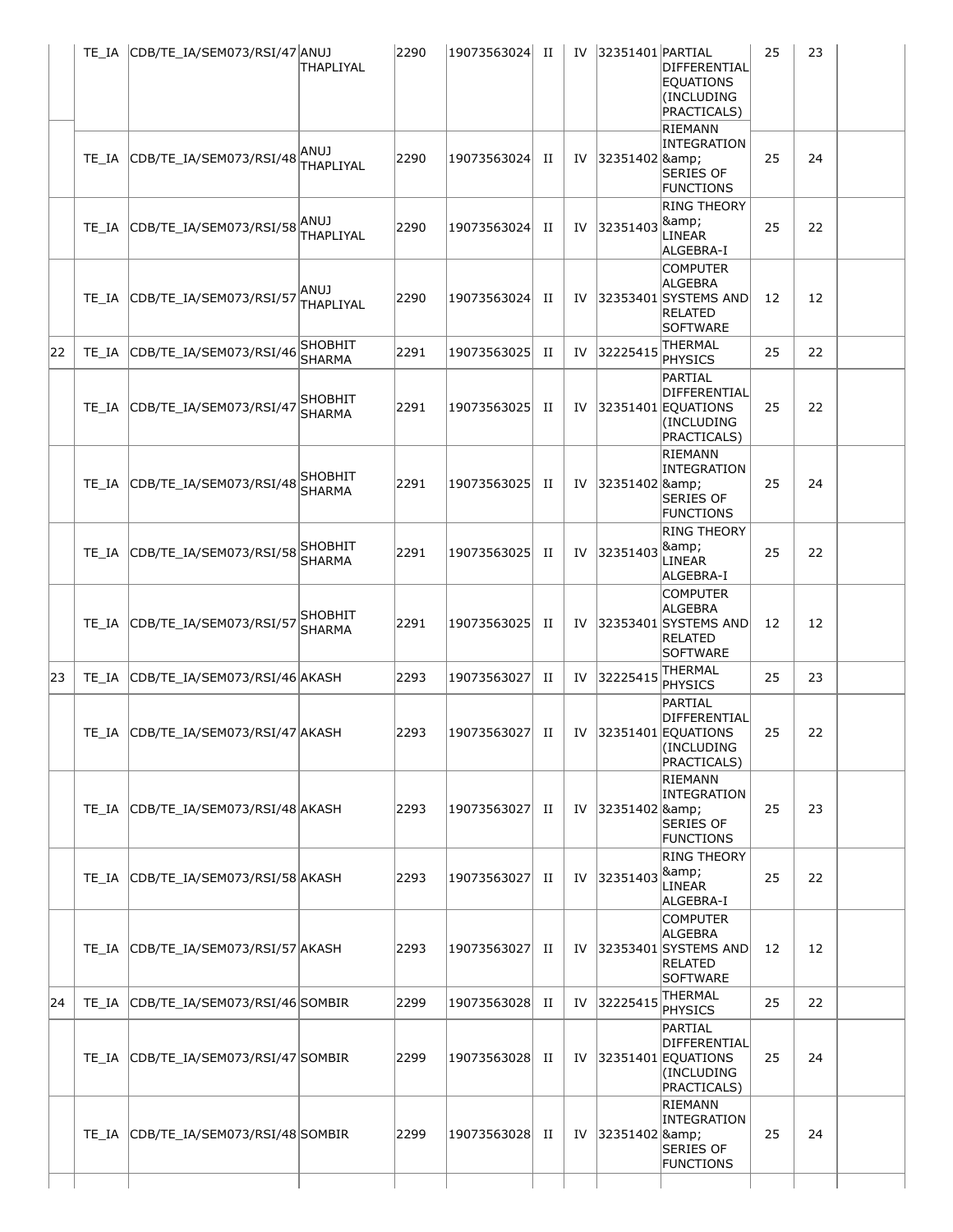|    |       | TE IA CDB/TE IA/SEM073/RSI/58 SOMBIR           |                                     | 2299 | 19073563028 II |   | IV |                  | 32351403 RING THEORY<br>&<br><b>LINEAR</b><br>ALGEBRA-I<br><b>COMPUTER</b>       | 25 | 20 |
|----|-------|------------------------------------------------|-------------------------------------|------|----------------|---|----|------------------|----------------------------------------------------------------------------------|----|----|
|    | TE IA | CDB/TE IA/SEM073/RSI/57 SOMBIR                 |                                     | 2299 | 19073563028    | П | IV |                  | ALGEBRA<br>32353401 SYSTEMS AND<br><b>RELATED</b><br>SOFTWARE                    | 12 | 12 |
| 25 | TE IA | CDB/TE_IA/SEM073/RSI/46 VANSH KALRA            |                                     | 2303 | 19073563030    | п | IV | 32225415         | THERMAL<br>PHYSICS                                                               | 25 | 24 |
|    | TE IA | CDB/TE_IA/SEM073/RSI/47 VANSH KALRA 2303       |                                     |      | 19073563030    | П | IV |                  | PARTIAL<br>DIFFERENTIAL<br>32351401 EQUATIONS<br>(INCLUDING<br>PRACTICALS)       | 25 | 22 |
|    | TE IA | CDB/TE_IA/SEM073/RSI/48 VANSH KALRA 2303       |                                     |      | 19073563030    | П | IV | 32351402 & Ramp; | RIEMANN<br>INTEGRATION<br><b>SERIES OF</b><br><b>FUNCTIONS</b>                   | 25 | 24 |
|    | TE IA | CDB/TE_IA/SEM073/RSI/58 VANSH KALRA 2303       |                                     |      | 19073563030    | П | IV | 32351403         | <b>RING THEORY</b><br>&<br>LINEAR<br>ALGEBRA-I                                   | 25 | 20 |
|    |       | TE IA CDB/TE IA/SEM073/RSI/57 VANSH KALRA 2303 |                                     |      | 19073563030    | П | IV |                  | <b>COMPUTER</b><br>ALGEBRA<br>32353401 SYSTEMS AND<br>RELATED<br>SOFTWARE        | 12 | 12 |
| 26 | TE IA | CDB/TE_IA/SEM073/RSI/46                        | NAMAN SINGH<br><b>ROHTELA</b>       | 2304 | 19073563031    | П | IV | 32225415         | THERMAL<br>PHYSICS                                                               | 25 | 24 |
|    |       | TE_IA CDB/TE_IA/SEM073/RSI/47                  | NAMAN SINGH<br><b>ROHTELA</b>       | 2304 | 19073563031    | H | IV |                  | PARTIAL<br>DIFFERENTIAL<br>32351401 EQUATIONS<br>(INCLUDING<br>PRACTICALS)       | 25 | 23 |
|    |       | TE IA CDB/TE IA/SEM073/RSI/48                  | NAMAN SINGH<br>ROHTELA              | 2304 | 19073563031    | П | IV | 32351402 &       | <b>RIEMANN</b><br>INTEGRATION<br><b>SERIES OF</b><br><b>FUNCTIONS</b>            | 25 | 24 |
|    |       | TE_IA CDB/TE_IA/SEM073/RSI/58                  | NAMAN SINGH<br><b>ROHTELA</b>       | 2304 | 19073563031    | П | IV | 32351403         | <b>RING THEORY</b><br>&<br>LINEAR<br>ALGEBRA-I                                   | 25 | 25 |
|    | TE IA | CDB/TE_IA/SEM073/RSI/57                        | NAMAN SINGH<br>ROHTELA              | 2304 | 19073563031    | П | IV |                  | <b>COMPUTER</b><br>ALGEBRA<br>32353401 SYSTEMS AND<br><b>RELATED</b><br>SOFTWARE | 12 | 12 |
| 27 | TE IA | CDB/TE_IA/SEM073/RSI/46                        | CHANDRAKANT<br>SAHU                 | 2305 | 19073563032    | H | IV | 32225415         | THERMAL<br>PHYSICS                                                               | 25 | 24 |
|    | TE IA | CDB/TE_IA/SEM073/RSI/47                        | CHANDRAKANT<br><b>SAHU</b>          | 2305 | 19073563032    | H | IV |                  | PARTIAL<br>DIFFERENTIAL<br>32351401 EQUATIONS<br>(INCLUDING<br>PRACTICALS)       | 25 | 23 |
|    | TE IA | CDB/TE_IA/SEM073/RSI/48                        | $ CHANDRAKANT $ 2305<br><b>SAHU</b> |      | 19073563032    | п | IV | 32351402 &       | RIEMANN<br><b>INTEGRATION</b><br><b>SERIES OF</b><br><b>FUNCTIONS</b>            | 25 | 24 |
|    | TE IA | CDB/TE_IA/SEM073/RSI/58                        | CHANDRAKANT 2305<br><b>SAHU</b>     |      | 19073563032    | П | IV | 32351403         | RING THEORY<br>&<br>LINEAR<br>ALGEBRA-I                                          | 25 | 25 |
|    | TE IA | CDB/TE_IA/SEM073/RSI/57                        | CHANDRAKANT<br><b>SAHU</b>          | 2305 | 19073563032    | п | IV |                  | <b>COMPUTER</b><br>ALGEBRA<br>32353401 SYSTEMS AND<br><b>RELATED</b><br>SOFTWARE | 12 | 11 |
| 28 | TE IA | CDB/TE_IA/SEM073/RSI/46 NALIN BURH             |                                     | 2307 | 19073563033    | П | IV | 32225415 THERMAL |                                                                                  | 25 | 20 |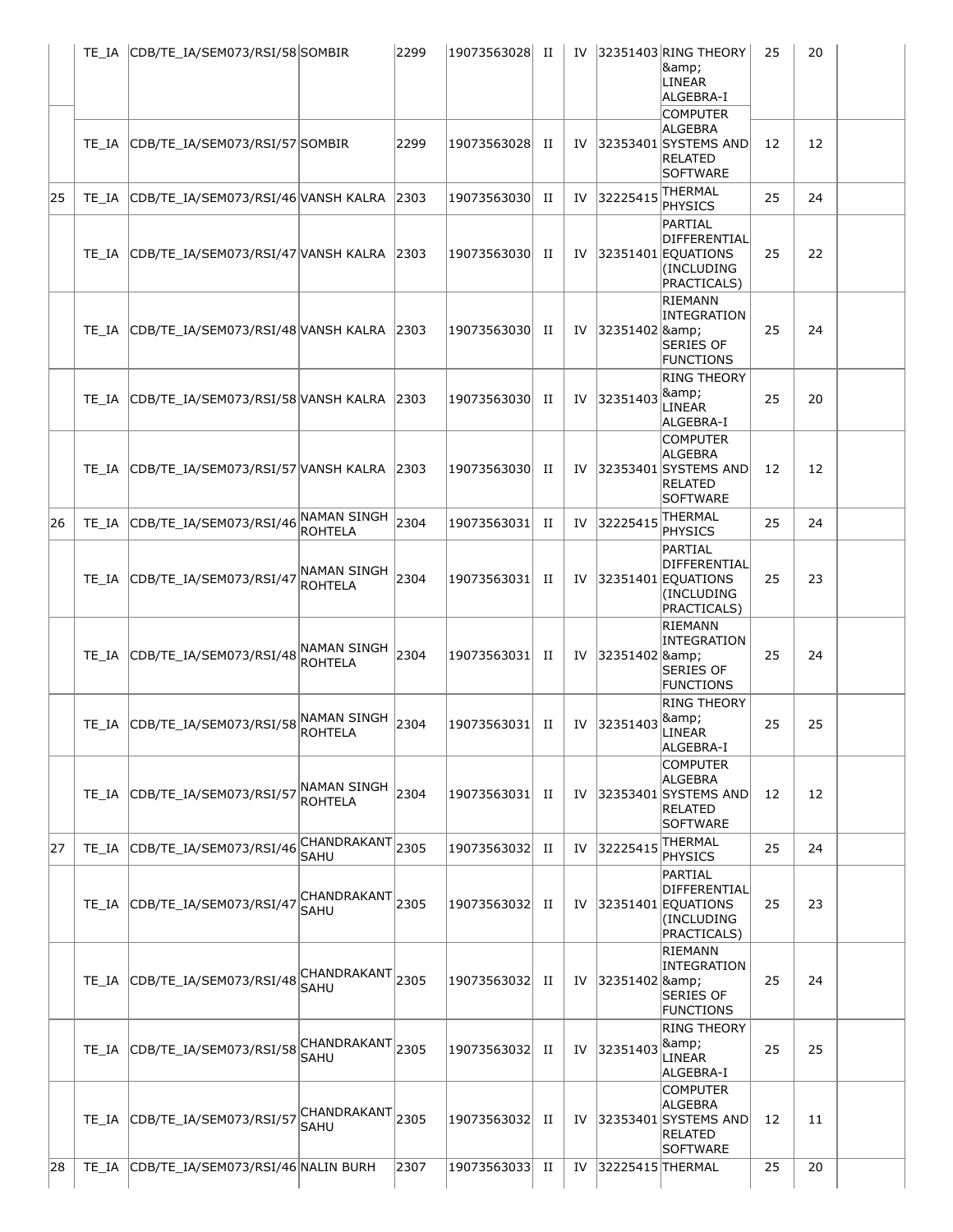|    |                                                 |                                   |      |                |   |    |                     | PHYSICS                                                                             |    |    |  |
|----|-------------------------------------------------|-----------------------------------|------|----------------|---|----|---------------------|-------------------------------------------------------------------------------------|----|----|--|
|    | TE_IA CDB/TE_IA/SEM073/RSI/47 NALIN BURH        |                                   | 2307 | 19073563033 II |   |    |                     | PARTIAL<br>DIFFERENTIAL<br>IV $ 32351401 $ EQUATIONS<br>(INCLUDING<br>PRACTICALS)   | 25 | 22 |  |
|    | TE_IA CDB/TE_IA/SEM073/RSI/48 NALIN BURH        |                                   | 2307 | 19073563033 II |   |    | IV 32351402 & Ramp; | RIEMANN<br>INTEGRATION<br><b>SERIES OF</b><br><b>FUNCTIONS</b>                      | 25 | 23 |  |
|    | TE IA CDB/TE IA/SEM073/RSI/58 NALIN BURH        |                                   | 2307 | 19073563033 II |   | IV | 32351403            | <b>RING THEORY</b><br>&<br>LINEAR<br>ALGEBRA-I                                      | 25 | 20 |  |
|    | TE IA CDB/TE IA/SEM073/RSI/57 NALIN BURH        |                                   | 2307 | 19073563033 II |   |    |                     | <b>COMPUTER</b><br>ALGEBRA<br>IV 32353401 SYSTEMS AND<br><b>RELATED</b><br>SOFTWARE | 12 | 10 |  |
| 29 | TE_IA CDB/TE_IA/SEM073/RSI/46 RITESH KUMAR 2310 |                                   |      | 19073563034 II |   | IV | 32225415            | <b>THERMAL</b><br>PHYSICS                                                           | 25 | 21 |  |
|    | TE_IA CDB/TE_IA/SEM073/RSI/47 RITESH KUMAR 2310 |                                   |      | 19073563034 II |   | IV |                     | PARTIAL<br>DIFFERENTIAL<br>32351401 EQUATIONS<br>(INCLUDING<br>PRACTICALS)          | 25 | 24 |  |
|    | TE_IA CDB/TE_IA/SEM073/RSI/48 RITESH KUMAR 2310 |                                   |      | 19073563034    | п |    | IV 32351402 & Ramp; | RIEMANN<br>INTEGRATION<br><b>SERIES OF</b><br><b>FUNCTIONS</b>                      | 25 | 24 |  |
|    | TE_IA CDB/TE_IA/SEM073/RSI/58 RITESH KUMAR 2310 |                                   |      | 19073563034 II |   | IV | 32351403            | <b>RING THEORY</b><br>&<br>LINEAR<br>ALGEBRA-I                                      | 25 | 20 |  |
|    | TE_IA CDB/TE_IA/SEM073/RSI/57 RITESH KUMAR 2310 |                                   |      | 19073563034    | H | IV |                     | <b>COMPUTER</b><br>ALGEBRA<br>32353401 SYSTEMS AND<br><b>RELATED</b><br>SOFTWARE    | 12 | 12 |  |
| 30 | TE_IA CDB/TE_IA/SEM073/RSI/46                   | <b>TUSHAR</b><br>SIDDHARTH        | 2311 | 19073563035    | H | IV | 32225415            | <b>THERMAL</b><br>PHYSICS                                                           | 25 | 23 |  |
|    | TE_IA CDB/TE_IA/SEM073/RSI/47                   | <b>TUSHAR</b><br><b>SIDDHARTH</b> | 2311 | 19073563035 II |   | IV |                     | PARTIAL<br>DIFFERENTIAL<br>$ 32351401 $ EQUATIONS<br>(INCLUDING<br>PRACTICALS)      | 25 | 24 |  |
|    | TE_IA CDB/TE_IA/SEM073/RSI/48                   | TUSHAR<br><b>SIDDHARTH</b>        | 2311 | 19073563035 II |   | IV | 32351402 & Ramp;    | RIEMANN<br>INTEGRATION<br><b>SERIES OF</b><br><b>FUNCTIONS</b>                      | 25 | 24 |  |
|    | TE_IA CDB/TE_IA/SEM073/RSI/58                   | TUSHAR<br>SIDDHARTH               | 2311 | 19073563035    | H | IV | 32351403            | <b>RING THEORY</b><br>&<br>LINEAR<br>ALGEBRA-I                                      | 25 | 20 |  |
|    | TE_IA CDB/TE_IA/SEM073/RSI/57                   | TUSHAR<br><b>SIDDHARTH</b>        | 2311 | 19073563035    | п | IV |                     | <b>COMPUTER</b><br>ALGEBRA<br>32353401 SYSTEMS AND<br>RELATED<br>SOFTWARE           | 12 | 12 |  |
| 31 | TE_IA CDB/TE_IA/SEM073/RSI/46                   | <b>ANAND DUNG</b><br><b>DUNG</b>  | 2313 | 19073563036    | П | IV | 32225415            | <b>THERMAL</b><br><b>PHYSICS</b>                                                    | 25 | 21 |  |
|    | TE_IA CDB/TE_IA/SEM073/RSI/47                   | <b>ANAND DUNG</b><br><b>DUNG</b>  | 2313 | 19073563036 II |   | IV |                     | PARTIAL<br>DIFFERENTIAL<br>32351401 EQUATIONS<br>(INCLUDING<br>PRACTICALS)          | 25 | 23 |  |
|    | TE_IA CDB/TE_IA/SEM073/RSI/48 ANAND DUNG        | <b>DUNG</b>                       | 2313 | 19073563036    | П | IV | 32351402 RIEMANN    | INTEGRATION<br>&                                                                    | 25 | 20 |  |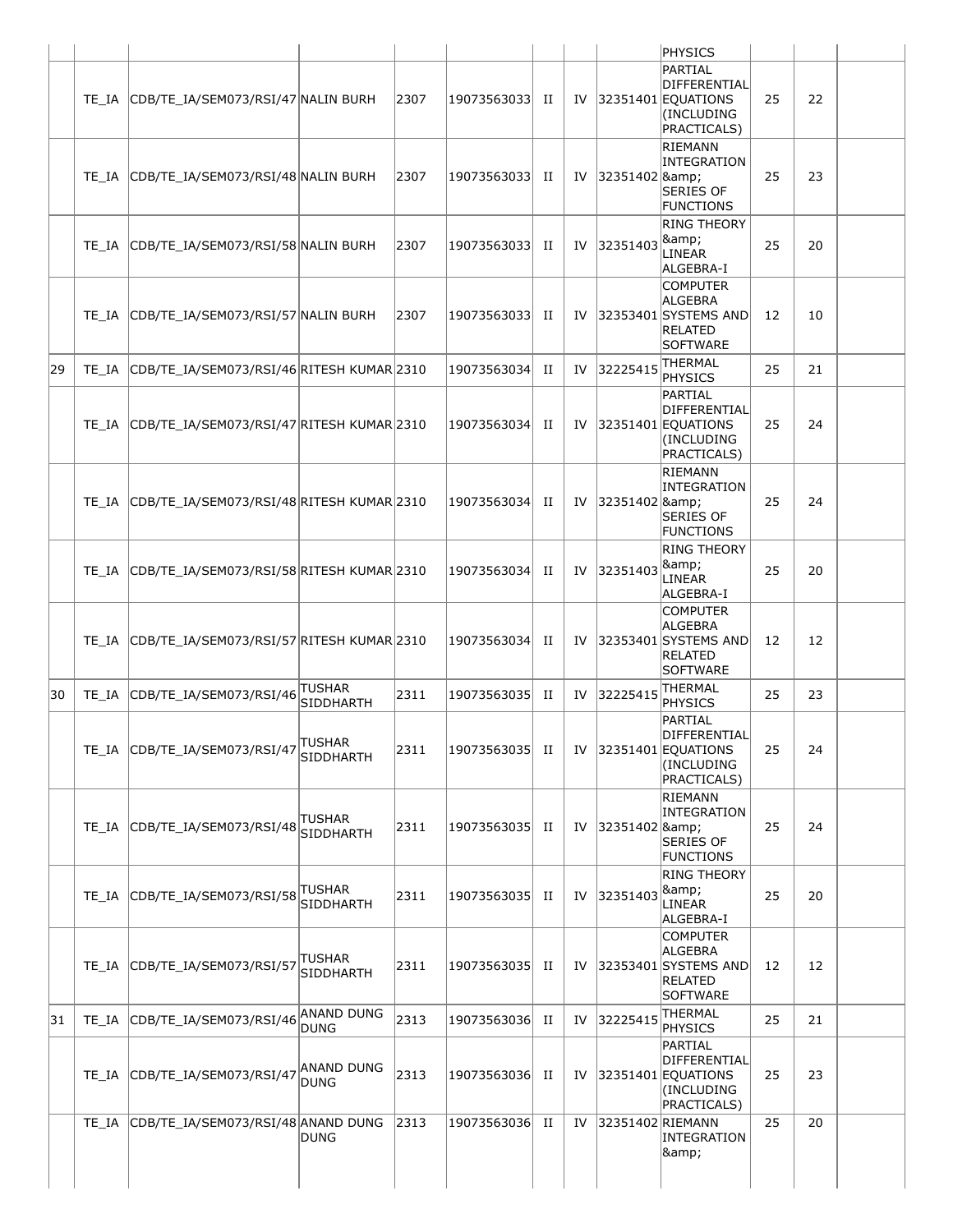|    |                                                |                                  |      |                 |   |    |               | <b>SERIES OF</b><br><b>FUNCTIONS</b>                                                  |    |    |
|----|------------------------------------------------|----------------------------------|------|-----------------|---|----|---------------|---------------------------------------------------------------------------------------|----|----|
|    | TE_IA CDB/TE_IA/SEM073/RSI/58                  | <b>ANAND DUNG</b><br><b>DUNG</b> | 2313 | 19073563036     | H | IV | 32351403      | <b>RING THEORY</b><br><b>&amp;</b> ;<br>LINEAR<br>ALGEBRA-I                           | 25 | 20 |
|    | TE_IA CDB/TE_IA/SEM073/RSI/57                  | <b>ANAND DUNG</b><br><b>DUNG</b> | 2313 | 19073563036  II |   | IV |               | <b>COMPUTER</b><br>ALGEBRA<br>32353401 SYSTEMS AND<br><b>RELATED</b><br>SOFTWARE      | 12 | 12 |
| 32 | TE_IA CDB/TE_IA/SEM073/RSI/46 NAZMUL HUDA 2315 |                                  |      | 19073563037     | H | IV | 32225415      | <b>THERMAL</b><br><b>PHYSICS</b>                                                      | 25 | 24 |
|    | TE_IA CDB/TE_IA/SEM073/RSI/47 NAZMUL HUDA 2315 |                                  |      | 19073563037     | H | IV |               | PARTIAL<br>DIFFERENTIAL<br>$ 32351401 $ EQUATIONS<br>(INCLUDING<br>PRACTICALS)        | 25 | 24 |
|    | TE_IA CDB/TE_IA/SEM073/RSI/48 NAZMUL HUDA 2315 |                                  |      | 19073563037     | H | IV | 32351402 &    | RIEMANN<br>INTEGRATION<br><b>SERIES OF</b><br><b>FUNCTIONS</b>                        | 25 | 24 |
|    | TE_IA CDB/TE_IA/SEM073/RSI/58 NAZMUL HUDA 2315 |                                  |      | 19073563037     | п | IV | 32351403      | <b>RING THEORY</b><br>&<br>LINEAR<br>ALGEBRA-I                                        | 25 | 20 |
|    | TE_IA CDB/TE_IA/SEM073/RSI/57 NAZMUL HUDA 2315 |                                  |      | 19073563037     | п | IV |               | <b>COMPUTER</b><br>ALGEBRA<br>32353401 SYSTEMS AND<br><b>RELATED</b><br>SOFTWARE      | 12 | 12 |
| 33 | TE IA CDB/TE IA/SEM073/RSI/46 VIKRANT          |                                  | 2317 | 19073563038     | H | IV | 32225415      | <b>THERMAL</b><br><b>PHYSICS</b>                                                      | 25 | 22 |
|    | TE IA CDB/TE IA/SEM073/RSI/47 VIKRANT          |                                  | 2317 | 19073563038     | п | IV |               | PARTIAL<br><b>DIFFERENTIAL</b><br>$ 32351401 $ EQUATIONS<br>(INCLUDING<br>PRACTICALS) | 25 | 23 |
|    | TE IA CDB/TE IA/SEM073/RSI/48 VIKRANT          |                                  | 2317 | 19073563038 II  |   |    | IV 32351402 & | RIEMANN<br>INTEGRATION<br><b>SERIES OF</b><br><b>FUNCTIONS</b>                        | 25 | 24 |
|    | TE IA CDB/TE IA/SEM073/RSI/58 VIKRANT          |                                  | 2317 | 19073563038  II |   | IV | 32351403      | <b>RING THEORY</b><br>&<br>LINEAR<br>ALGEBRA-I                                        | 25 | 20 |
|    | TE_IA CDB/TE_IA/SEM073/RSI/57 VIKRANT          |                                  | 2317 | 19073563038 II  |   | IV |               | <b>COMPUTER</b><br>ALGEBRA<br>32353401 SYSTEMS AND<br><b>RELATED</b><br>SOFTWARE      | 12 | 12 |
| 34 | TE_IA CDB/TE_IA/SEM073/RSI/46                  | RAVINDRA<br><b>KUMAR</b>         | 2319 | 19073563039     | H | IV | 32225415      | THERMAL<br>PHYSICS                                                                    | 25 | 20 |
|    | TE_IA CDB/TE_IA/SEM073/RSI/47                  | RAVINDRA<br><b>KUMAR</b>         | 2319 | 19073563039     | П | IV |               | PARTIAL<br>DIFFERENTIAL<br>32351401 EQUATIONS<br>(INCLUDING<br>PRACTICALS)            | 25 | 20 |
|    | TE_IA CDB/TE_IA/SEM073/RSI/48                  | RAVINDRA<br><b>KUMAR</b>         | 2319 | 19073563039     | п | IV | 32351402 &    | RIEMANN<br>INTEGRATION<br><b>SERIES OF</b><br><b>FUNCTIONS</b>                        | 25 | 23 |
|    | TE_IA CDB/TE_IA/SEM073/RSI/58                  | RAVINDRA<br><b>KUMAR</b>         | 2319 | 19073563039     | п | IV | 32351403      | <b>RING THEORY</b><br>&<br>LINEAR<br>ALGEBRA-I                                        | 25 | 20 |
|    | TE_IA CDB/TE_IA/SEM073/RSI/57 RAVINDRA         | <b>KUMAR</b>                     | 2319 | 19073563039     | H | IV |               | 32353401 COMPUTER<br>ALGEBRA<br><b>SYSTEMS AND</b>                                    | 12 | 11 |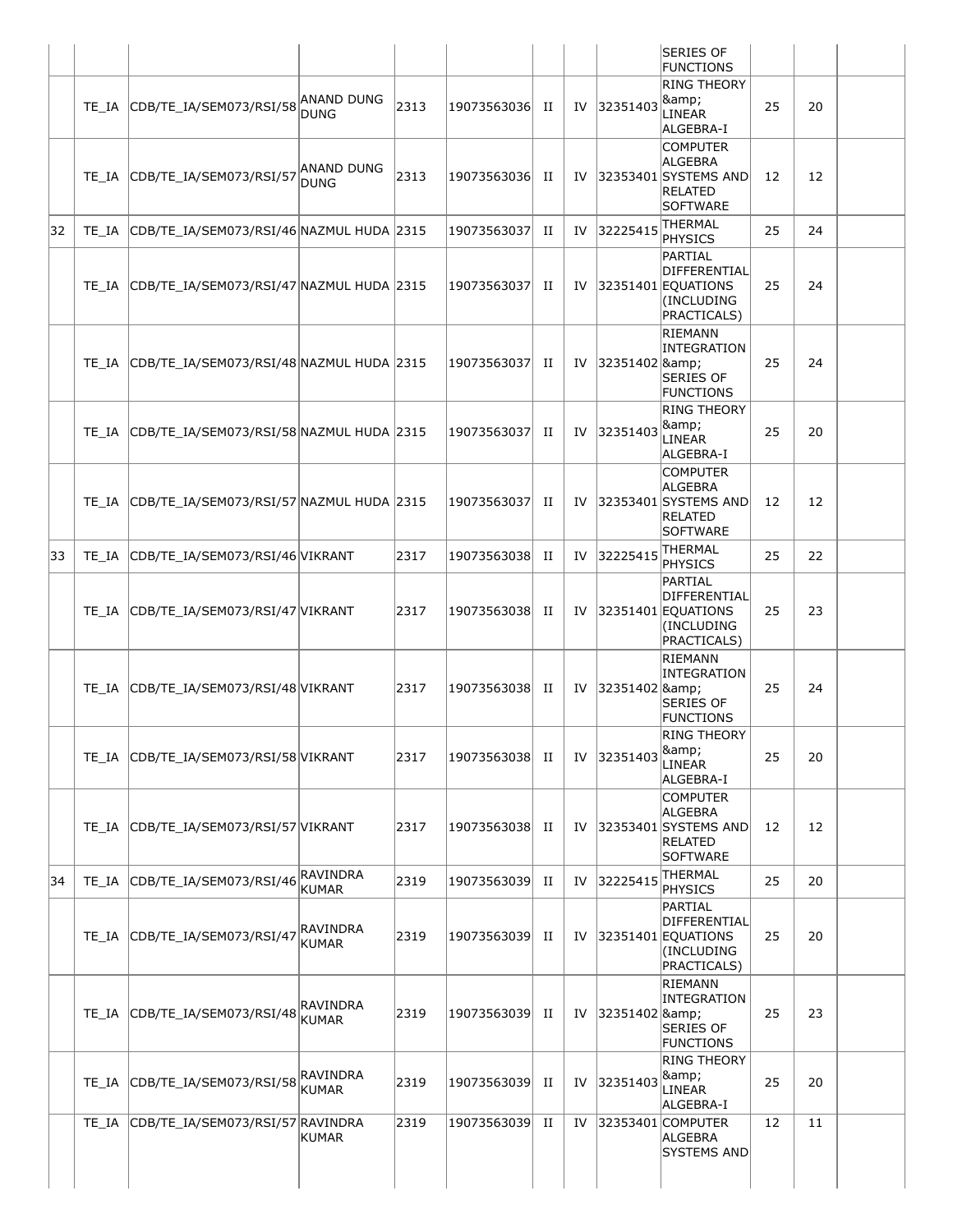|    |       |                                           |                            |      |             |   |    |                     | <b>RELATED</b><br><b>SOFTWARE</b>                                                          |    |    |  |
|----|-------|-------------------------------------------|----------------------------|------|-------------|---|----|---------------------|--------------------------------------------------------------------------------------------|----|----|--|
| 35 | TE IA | CDB/TE_IA/SEM073/RSI/46                   | AMAN<br><b>CHAUHAN</b>     | 2320 | 19073563040 | П | IV | 32225415            | <b>THERMAL</b><br>PHYSICS                                                                  | 25 | 25 |  |
|    | TE IA | CDB/TE IA/SEM073/RSI/47                   | <b>AMAN</b><br>CHAUHAN     | 2320 | 19073563040 | П |    |                     | PARTIAL<br>DIFFERENTIAL<br>IV 32351401 EQUATIONS<br>(INCLUDING<br>PRACTICALS)              | 25 | 25 |  |
|    | TE IA | CDB/TE_IA/SEM073/RSI/48                   | AMAN<br>CHAUHAN            | 2320 | 19073563040 | п |    | IV 32351402 & Ramp; | <b>RIEMANN</b><br>INTEGRATION<br><b>SERIES OF</b><br><b>FUNCTIONS</b>                      | 25 | 24 |  |
|    | TE IA | CDB/TE_IA/SEM073/RSI/58 <sup> </sup> AMAN | CHAUHAN                    | 2320 | 19073563040 | П | IV | 32351403            | <b>RING THEORY</b><br>&<br><b>LINEAR</b><br>ALGEBRA-I                                      | 25 | 24 |  |
|    | TE IA | CDB/TE_IA/SEM073/RSI/57                   | AMAN<br><b>CHAUHAN</b>     | 2320 | 19073563040 | П |    |                     | <b>COMPUTER</b><br><b>ALGEBRA</b><br>IV 32353401 SYSTEMS AND<br>RELATED<br><b>SOFTWARE</b> | 12 | 12 |  |
| 36 | TE IA | CDB/TE_IA/SEM073/RSI/46 YASH KUMAR        |                            | 2322 | 19073563042 | П | IV | 32225415            | THERMAL<br><b>PHYSICS</b>                                                                  | 25 | 23 |  |
|    | TE IA | CDB/TE_IA/SEM073/RSI/47 YASH KUMAR        |                            | 2322 | 19073563042 | п |    |                     | PARTIAL<br>DIFFERENTIAL<br>IV 32351401 EQUATIONS<br>(INCLUDING<br>PRACTICALS)              | 25 | 25 |  |
|    | TE IA | CDB/TE_IA/SEM073/RSI/48 YASH KUMAR        |                            | 2322 | 19073563042 | П |    | IV 32351402 &       | RIEMANN<br>INTEGRATION<br><b>SERIES OF</b><br><b>FUNCTIONS</b>                             | 25 | 23 |  |
|    | TE IA | CDB/TE_IA/SEM073/RSI/58 YASH KUMAR        |                            | 2322 | 19073563042 | П | IV | 32351403            | <b>RING THEORY</b><br>&<br>LINEAR<br>ALGEBRA-I                                             | 25 | 20 |  |
|    | TE IA | CDB/TE_IA/SEM073/RSI/57 YASH KUMAR        |                            | 2322 | 19073563042 | П | IV |                     | <b>COMPUTER</b><br><b>ALGEBRA</b><br>32353401 SYSTEMS AND<br><b>RELATED</b><br>SOFTWARE    | 12 | 12 |  |
| 37 |       | TE_IA CDB/TE_IA/SEM073/RSI/46             | DHURENDARA<br>KUMAR        | 2323 | 19073563043 | П |    | IV 32225415         | THERMAL<br>PHYSICS                                                                         | 25 | 22 |  |
|    | TE IA | CDB/TE IA/SEM073/RSI/47                   | DHURENDARA<br>KUMAR        | 2323 | 19073563043 | п |    |                     | PARTIAL<br>DIFFERENTIAL<br>IV $ 32351401 $ EQUATIONS<br>(INCLUDING<br>PRACTICALS)          | 25 | 23 |  |
|    | TE IA | CDB/TE_IA/SEM073/RSI/48                   | DHURENDARA<br><b>KUMAR</b> | 2323 | 19073563043 | П | IV | 32351402 &          | RIEMANN<br>INTEGRATION<br><b>SERIES OF</b><br><b>FUNCTIONS</b>                             | 25 | 23 |  |
|    | TE IA | CDB/TE_IA/SEM073/RSI/58                   | DHURENDARA<br><b>KUMAR</b> | 2323 | 19073563043 | п |    | IV 32351403         | <b>RING THEORY</b><br>&<br><b>LINEAR</b><br>ALGEBRA-I                                      | 25 | 20 |  |
|    | TE IA | CDB/TE_IA/SEM073/RSI/57                   | DHURENDARA<br>KUMAR        | 2323 | 19073563043 | П |    |                     | <b>COMPUTER</b><br><b>ALGEBRA</b><br>IV 32353401 SYSTEMS AND<br><b>RELATED</b><br>SOFTWARE | 12 | 12 |  |
| 38 | TE IA | CDB/TE_IA/SEM073/RSI/46 PARUL             |                            | 2324 | 19073563044 | П | IV | 32225415            | <b>THERMAL</b><br>PHYSICS                                                                  | 25 | 23 |  |
|    | TE IA | CDB/TE_IA/SEM073/RSI/47 PARUL             |                            | 2324 | 19073563044 | П |    |                     | PARTIAL<br>DIFFERENTIAL<br>IV 32351401 EQUATIONS<br>(INCLUDING<br>PRACTICALS)              | 25 | 25 |  |
|    | TE IA | CDB/TE_IA/SEM073/RSI/48 PARUL             |                            | 2324 | 19073563044 | П | IV | 32351402 RIEMANN    |                                                                                            | 25 | 24 |  |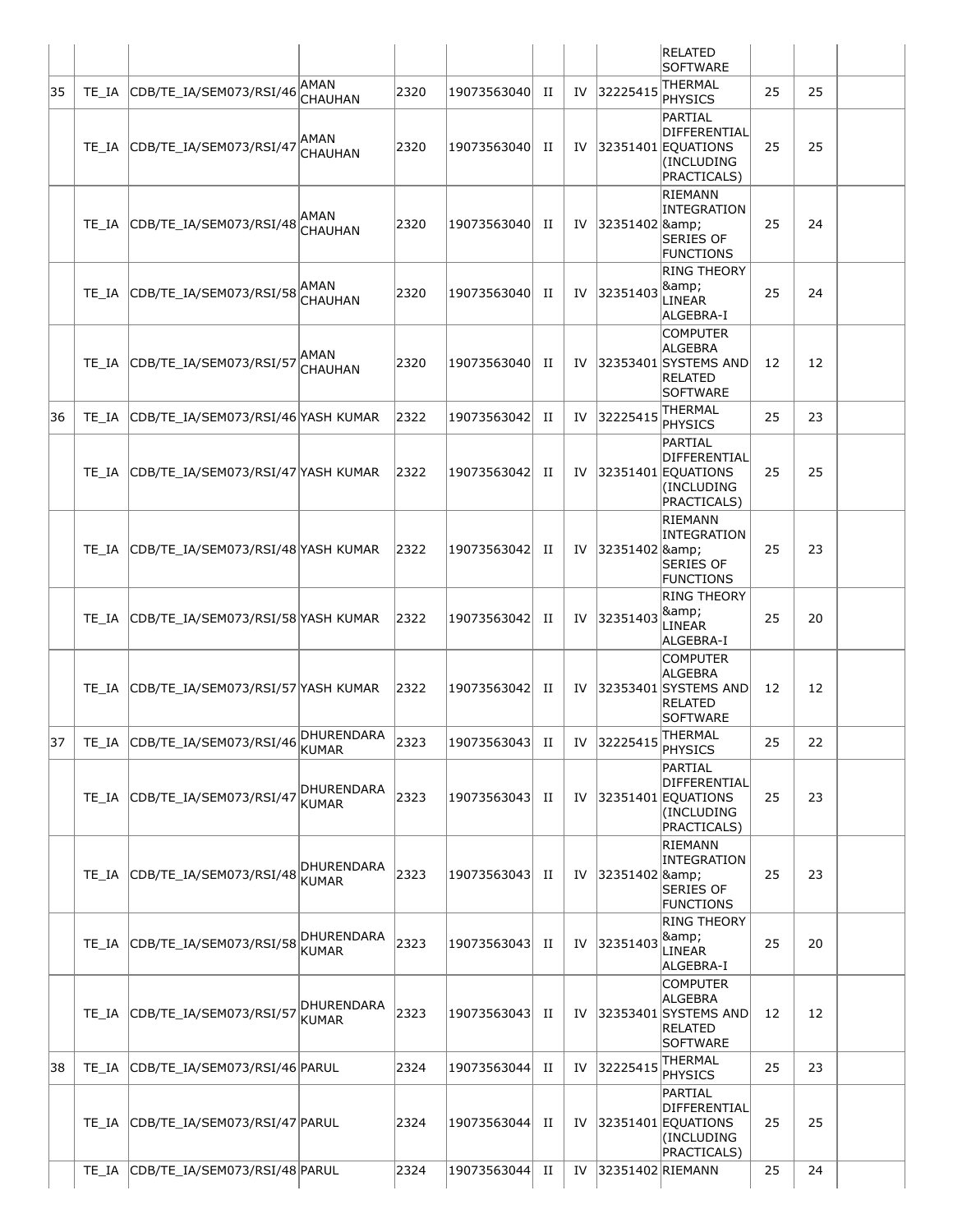|    |                                     |                                   |      |             |   |    |            | INTEGRATION<br>&<br><b>SERIES OF</b><br><b>FUNCTIONS</b>                                |    |    |  |
|----|-------------------------------------|-----------------------------------|------|-------------|---|----|------------|-----------------------------------------------------------------------------------------|----|----|--|
|    | TE IA CDB/TE IA/SEM073/RSI/58 PARUL |                                   | 2324 | 19073563044 | H | IV | 32351403   | <b>RING THEORY</b><br> &<br>LINEAR<br>ALGEBRA-I                                         | 25 | 22 |  |
|    | TE IA CDB/TE IA/SEM073/RSI/57 PARUL |                                   | 2324 | 19073563044 | H | IV |            | <b>COMPUTER</b><br>ALGEBRA<br>32353401 SYSTEMS AND<br><b>RELATED</b><br><b>SOFTWARE</b> | 12 | 12 |  |
| 39 | TE IA CDB/TE IA/SEM073/RSI/46       | RADHESHYAM<br><b>KUMAR</b>        | 2325 | 19073563045 | П | IV | 32225415   | <b>THERMAL</b><br>PHYSICS                                                               | 25 | 22 |  |
|    | TE IA CDB/TE IA/SEM073/RSI/47       | RADHESHYAM<br><b>KUMAR</b>        | 2325 | 19073563045 | H | IV |            | PARTIAL<br>DIFFERENTIAL<br>32351401 EQUATIONS<br>(INCLUDING<br>PRACTICALS)              | 25 | 24 |  |
|    | TE_IA CDB/TE_IA/SEM073/RSI/48       | <b>RADHESHYAM</b><br><b>KUMAR</b> | 2325 | 19073563045 | H | IV | 32351402 & | RIEMANN<br>INTEGRATION<br><b>SERIES OF</b><br><b>FUNCTIONS</b>                          | 25 | 23 |  |
|    | TE IA CDB/TE IA/SEM073/RSI/58       | <b>RADHESHYAM</b><br><b>KUMAR</b> | 2325 | 19073563045 | H | IV | 32351403   | <b>RING THEORY</b><br>&<br>LINEAR<br>ALGEBRA-I                                          | 25 | 20 |  |
|    | TE IA CDB/TE IA/SEM073/RSI/57       | <b>RADHESHYAM</b><br>KUMAR        | 2325 | 19073563045 | H | IV |            | <b>COMPUTER</b><br>ALGEBRA<br>32353401 SYSTEMS AND<br><b>RELATED</b><br>SOFTWARE        | 12 | 12 |  |

**Download file into Excel format Close**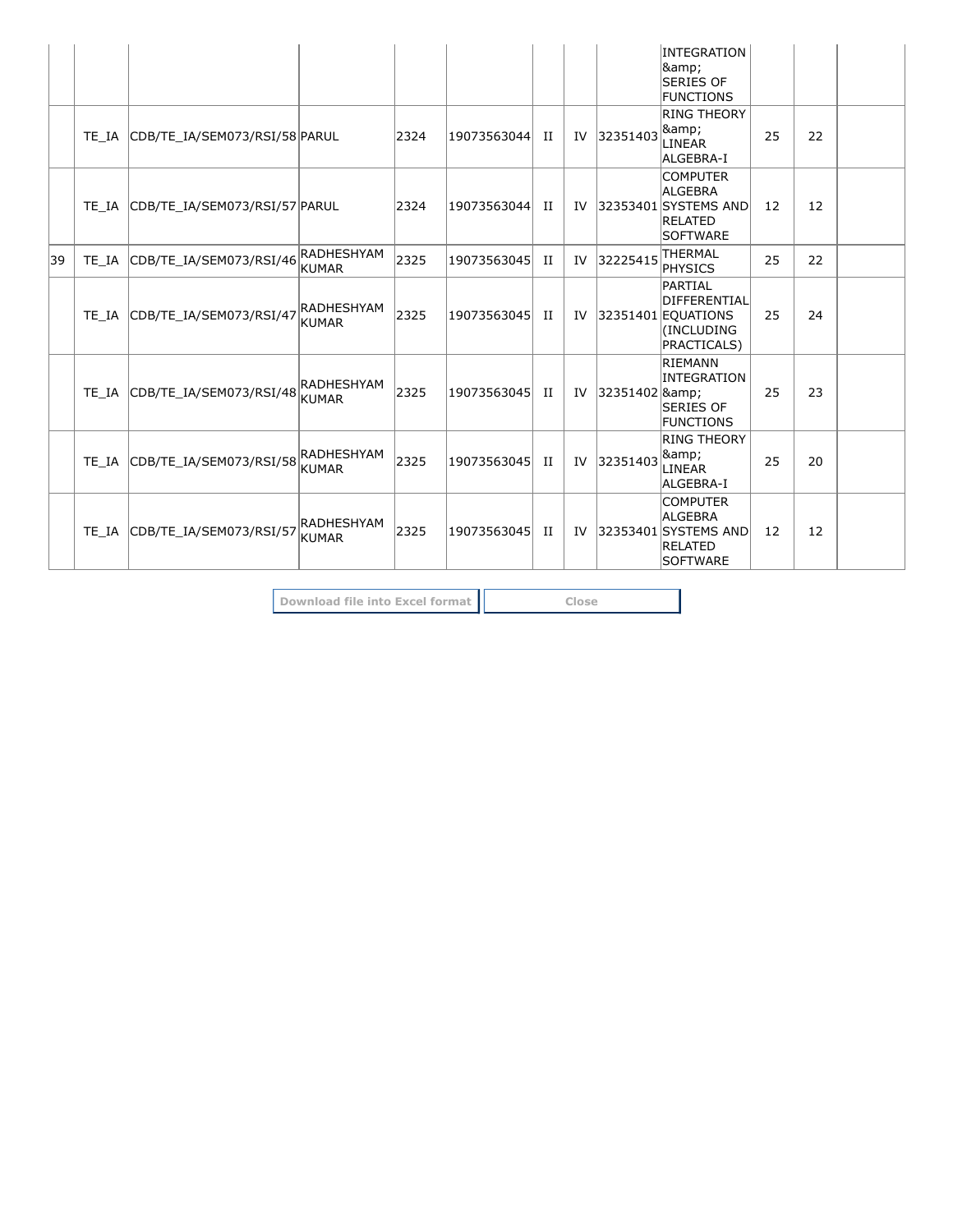### **Marks Entry Report (Nov-Dec 2020)**

 **This report can be download into excel file for your own printing settings.** 

| <b>College Name</b> | 073--Shyam Lal College (Day) |
|---------------------|------------------------------|
|---------------------|------------------------------|

**Course Name 563--(CBCS) B.A.(HONS.) MATHEMATICS**

**Part I**

**Sem I**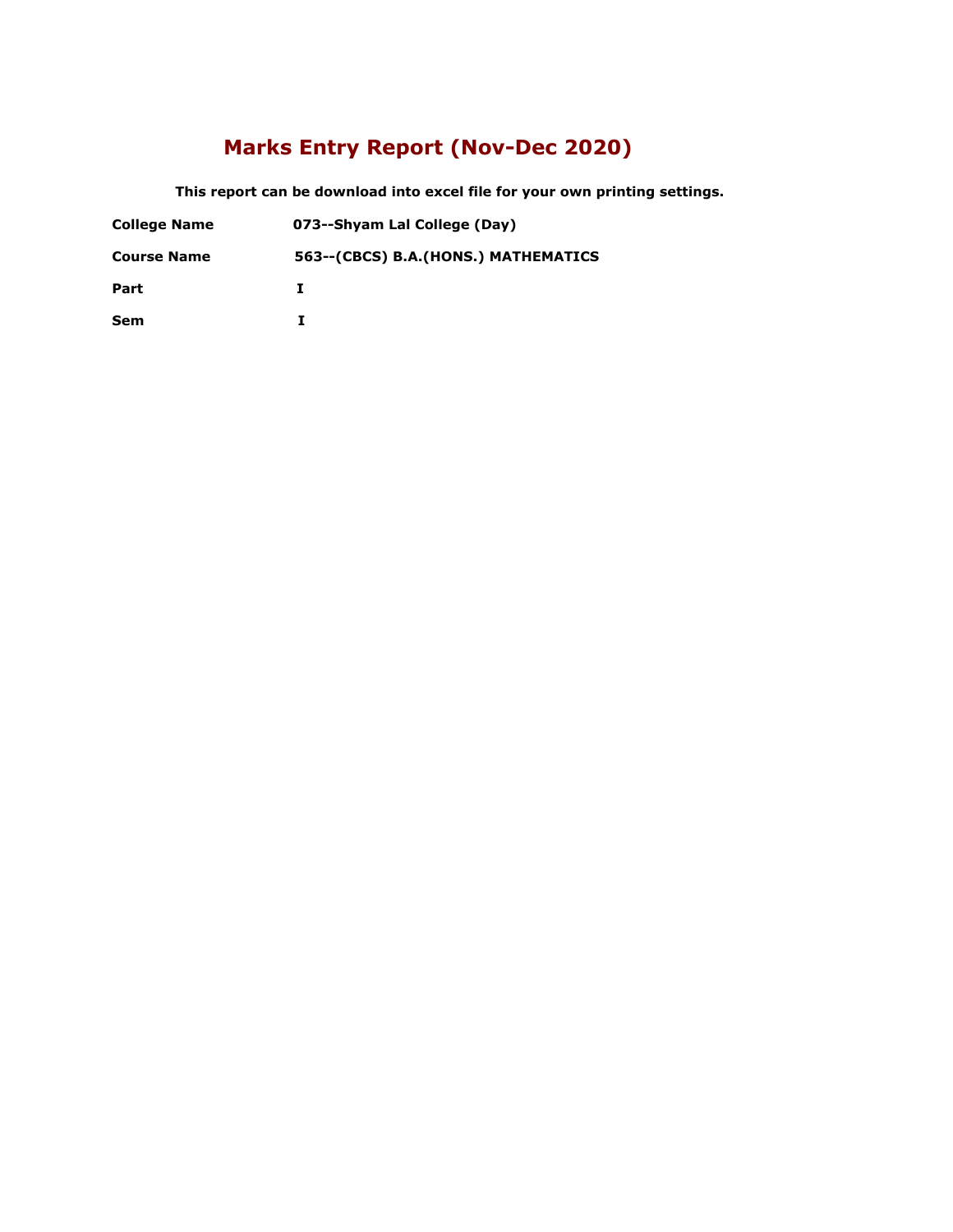| Sr. No.   Awared Type | Ref. No.                                         | <b>Student Name</b> | College Rollno   Exam Rollno   Part   Sem   Paper Code |                      |  |                  | <b>Paper Name</b>                   |          | Max Marks Obt. Marks |
|-----------------------|--------------------------------------------------|---------------------|--------------------------------------------------------|----------------------|--|------------------|-------------------------------------|----------|----------------------|
| $1$ TE_IA             | CDB/TE_IA/SEM073/RSI/396 Aakash saini            |                     |                                                        | 9316 20073563001     |  |                  | 12555101 YOGA AND STRESS MANAGEMENT | 25       | 20                   |
| TE IA                 | CDB/TE_IA/SEM073/RSI/399 Aakash saini            |                     |                                                        | 9316 20073563001     |  |                  | 32351101 CALCULUS                   | 25       | 23                   |
| TE_IA                 | CDB/TE_IA/SEM073/RSI/398 Aakash saini            |                     |                                                        | 9316 20073563001     |  | 32351102 ALGEBRA |                                     | 25       | 23                   |
| $TE_l$ IA             | CDB/TE IA/SEM073/RSI/397                         | Aakash saini        |                                                        | 9316 20073563001     |  |                  | 72032801 ENGLISH-A                  | 25       | 21                   |
|                       |                                                  |                     |                                                        |                      |  |                  | <b>BUSINESS ORGANIZATION AND</b>    |          |                      |
| $2TE$ IA              | CDB/TE_IA/SEM073/RSI/401   Akshit Sharma         |                     |                                                        | 9342 20073563002     |  |                  | 22415104 MANAGEMENT                 | 25       | 22                   |
| TE_IA                 | CDB/TE_IA/SEM073/RSI/399 Akshit Sharma           |                     |                                                        | 9342 20073563002     |  |                  | 32351101 CALCULUS                   | 25       | 23                   |
| TE_IA                 | CDB/TE_IA/SEM073/RSI/398 Akshit Sharma           |                     |                                                        | 9342 20073563002   I |  | 32351102 ALGEBRA |                                     | 25       | 23                   |
| TE_IA                 | CDB/TE_IA/SEM073/RSI/397 Akshit Sharma           |                     |                                                        | 9342 20073563002     |  |                  | 72032801 ENGLISH-A                  | 25       | 19                   |
|                       |                                                  |                     |                                                        |                      |  |                  | 12325901 NATIONALISM IN INDIA       |          |                      |
| 3TE_IA                | CDB/TE_IA/SEM073/RSI/392 Amit Ahirwar            |                     |                                                        | 9335 20073563003   I |  |                  |                                     | 25       | 20                   |
| TE_IA                 | CDB/TE_IA/SEM073/RSI/399 Amit Ahirwar            |                     |                                                        | 9335 20073563003     |  |                  | 32351101 CALCULUS                   | 25       | 20                   |
| TE IA                 | CDB/TE_IA/SEM073/RSI/398 Amit Ahirwar            |                     |                                                        | 9335 20073563003     |  | 32351102 ALGEBRA |                                     | 25       | 20                   |
| TE_IA                 | CDB/TE_IA/SEM073/RSI/397 Amit Ahirwar            |                     |                                                        | 9335 20073563003     |  |                  | 72032801 ENGLISH-A                  | 25       | 19                   |
| 4TE_IA                | CDB/TE_IA/SEM073/RSI/392 ANAND KUMAR SINGH       |                     |                                                        | 9347 20073563004     |  |                  | 12325901 NATIONALISM IN INDIA       | 25       | 21                   |
| TE_IA                 | CDB/TE_IA/SEM073/RSI/399 ANAND KUMAR SINGH       |                     |                                                        | 9347 20073563004     |  |                  | 32351101 CALCULUS                   | 25       | 23                   |
| TE_IA                 | CDB/TE_IA/SEM073/RSI/398 ANAND KUMAR SINGH       |                     |                                                        | 9347 20073563004     |  | 32351102 ALGEBRA |                                     | 25       | $\overline{22}$      |
| $TE_l$ IA             | CDB/TE_IA/SEM073/RSI/397 ANAND KUMAR SINGH       |                     |                                                        | 9347 20073563004     |  |                  | 72032801 ENGLISH-A                  | 25       | 20                   |
| $5$ TE_IA             | CDB/TE_IA/SEM073/RSI/396 Anju Grewal             |                     |                                                        | 9318 20073563005     |  |                  | 12555101 YOGA AND STRESS MANAGEMENT | 25       | 24                   |
| TE IA                 | CDB/TE_IA/SEM073/RSI/399 Anju Grewal             |                     |                                                        | 9318 20073563005     |  |                  | 32351101 CALCULUS                   | 25       | 23                   |
| TE_IA                 | CDB/TE_IA/SEM073/RSI/398 Anju Grewal             |                     |                                                        | 9318 20073563005     |  | 32351102 ALGEBRA |                                     | 25       | 23                   |
| $TE_lA$               | CDB/TE_IA/SEM073/RSI/397                         | Anju Grewal         |                                                        | 9318 20073563005     |  |                  | 72032801 ENGLISH-A                  | 25       | 21                   |
| $6$ TE_IA             | CDB/TE_IA/SEM073/RSI/400 ANKIT                   |                     |                                                        | 9356 20073563006 1   |  |                  | 32225101 ELECTRICITY AND MAGNETISM  | 25       | 20                   |
| TE_IA                 | CDB/TE_IA/SEM073/RSI/399 ANKIT                   |                     |                                                        | 9356 20073563006 1   |  |                  | 32351101 CALCULUS                   | 25       | 23                   |
| TE_IA                 | CDB/TE_IA/SEM073/RSI/398 ANKIT                   |                     |                                                        | 9356 20073563006     |  | 32351102 ALGEBRA |                                     | 25       | 23                   |
| TE_IA                 | CDB/TE_IA/SEM073/RSI/397                         | ANKIT               |                                                        | 9356 20073563006     |  |                  | 72032801 ENGLISH-A                  | 25       | 20                   |
|                       |                                                  |                     |                                                        |                      |  |                  | <b>INTRODUCTORY MICROECONOMICS-</b> |          |                      |
| 7TE_IA                | CDB/TE_IA/SEM073/RSI/402 ARFAZ                   |                     |                                                        | 9304 20073563007   I |  |                  | 12275101 ECONOMICS-I                | 25       | 22                   |
| TE_IA                 | CDB/TE_IA/SEM073/RSI/399 ARFAZ                   |                     |                                                        | 9304 20073563007     |  |                  | 32351101 CALCULUS                   | 25       | 20                   |
| TE IA                 | CDB/TE IA/SEM073/RSI/398 ARFAZ                   |                     |                                                        | 9304 20073563007   I |  | 32351102 ALGEBRA |                                     | 25       | 20                   |
| TE IA                 | CDB/TE_IA/SEM073/RSI/397 ARFAZ                   |                     |                                                        | 9304 20073563007   I |  |                  | 72032801 ENGLISH-A                  | 25       | 21                   |
| 8TE_IA                | CDB/TE_IA/SEM073/RSI/396 Arjun Bathla            |                     |                                                        | 9344 20073563008   I |  |                  | 12555101 YOGA AND STRESS MANAGEMENT | 25       | 20                   |
| TE IA                 | CDB/TE_IA/SEM073/RSI/399   Arjun Bathla          |                     |                                                        | 9344 20073563008   I |  |                  | 32351101 CALCULUS                   | 25       | 23                   |
|                       | CDB/TE IA/SEM073/RSI/398 Arjun Bathla            |                     |                                                        | 9344 20073563008   I |  | 32351102 ALGEBRA |                                     | 25       |                      |
| TE_IA                 |                                                  |                     |                                                        |                      |  |                  |                                     |          | 20                   |
| TE_IA                 | CDB/TE_IA/SEM073/RSI/397 Arjun Bathla            |                     |                                                        | 9344 20073563008   I |  |                  | 72032801 ENGLISH-A                  | 25       | 22                   |
| $9$ TE_IA             | CDB/TE_IA/SEM073/RSI/392 ARVIND                  |                     |                                                        | 9334 20073563009   I |  |                  | 12325901 NATIONALISM IN INDIA       | 25       | 20                   |
| TE_IA                 | CDB/TE_IA/SEM073/RSI/399 ARVIND                  |                     |                                                        | 9334 20073563009     |  |                  | 32351101 CALCULUS                   | 25       | 23                   |
| TE_IA                 | CDB/TE_IA/SEM073/RSI/398 ARVIND                  |                     |                                                        | 9334 20073563009   I |  | 32351102 ALGEBRA |                                     | 25       | 19                   |
| TE IA                 | CDB/TE_IA/SEM073/RSI/397 ARVIND                  |                     |                                                        | 9334 20073563009     |  |                  | 72032801 ENGLISH-A                  | 25       | 15                   |
| $10$ TE_IA            | CDB/TE_IA/SEM073/RSI/392   Aryan chauhan         |                     |                                                        | 9349 20073563010   I |  |                  | 12325901 NATIONALISM IN INDIA       | 25       | 20                   |
| TE_IA                 | CDB/TE_IA/SEM073/RSI/399   Aryan chauhan         |                     |                                                        | 9349 20073563010     |  |                  | 32351101 CALCULUS                   | 25       | 25                   |
| TE_IA                 | CDB/TE_IA/SEM073/RSI/398   Aryan chauhan         |                     |                                                        | 9349 20073563010     |  | 32351102 ALGEBRA |                                     | 25       | 23                   |
| TE_IA                 | CDB/TE_IA/SEM073/RSI/397   Aryan chauhan         |                     |                                                        | 9349 20073563010     |  |                  | 72032801 ENGLISH-A                  | 25       | 22                   |
| $11$ TE_IA            | CDB/TE_IA/SEM073/RSI/392 ATUL TIWARI             |                     |                                                        | 9325 20073563011     |  |                  | 12325901 NATIONALISM IN INDIA       | 25       | 20                   |
| TE_IA                 | CDB/TE_IA/SEM073/RSI/399 ATUL TIWARI             |                     |                                                        | 9325 20073563011     |  |                  | 32351101 CALCULUS                   | 25       | 24                   |
| TE_IA                 | CDB/TE_IA/SEM073/RSI/398 ATUL TIWARI             |                     |                                                        | 9325 20073563011     |  | 32351102 ALGEBRA |                                     | 25       | 23                   |
| TE_IA                 | CDB/TE_IA/SEM073/RSI/397 ATUL TIWARI             |                     |                                                        | 9325 20073563011     |  |                  | 72032801 ENGLISH-A                  | 25       | 21                   |
| 12 TE_IA              | CDB/TE_IA/SEM073/RSI/392   Bhuvnesh pratap singh |                     |                                                        | 9354 20073563012     |  |                  | 12325901 NATIONALISM IN INDIA       | 25       | 20                   |
| TE IA                 | CDB/TE_IA/SEM073/RSI/399   Bhuvnesh pratap singh |                     |                                                        | 9354 20073563012   I |  |                  | 32351101 CALCULUS                   | 25       | 23                   |
| TE_IA                 | CDB/TE_IA/SEM073/RSI/398   Bhuvnesh pratap singh |                     |                                                        | 9354 20073563012   I |  | 32351102 ALGEBRA |                                     | 25       | 23                   |
| TE_IA                 | CDB/TE_IA/SEM073/RSI/397   Bhuvnesh pratap singh |                     |                                                        | 9354 20073563012     |  |                  | 72032801 ENGLISH-A                  | 25       | 20                   |
| $13$ TE_IA            | CDB/TE_IA/SEM073/RSI/400   DEEPAK KUMAR SINGH    |                     |                                                        | 9313 20073563013   I |  |                  | 32225101 ELECTRICITY AND MAGNETISM  | 25       | 24                   |
| TE_IA                 | CDB/TE_IA/SEM073/RSI/399  DEEPAK KUMAR SINGH     |                     |                                                        | 9313 20073563013     |  |                  | 32351101 CALCULUS                   | 25       | 23                   |
| TE_IA                 | CDB/TE_IA/SEM073/RSI/398  DEEPAK KUMAR SINGH     |                     |                                                        | 9313 20073563013     |  | 32351102 ALGEBRA |                                     | 25       | 25                   |
| TE_IA                 | CDB/TE_IA/SEM073/RSI/397  DEEPAK KUMAR SINGH     |                     |                                                        | 9313 20073563013     |  |                  | 72032801 ENGLISH-A                  | 25       | 21                   |
| $14$ TE IA            | CDB/TE_IA/SEM073/RSI/400 DHEERAJ KUMAR           |                     |                                                        | 9348 20073563014     |  |                  | 32225101 ELECTRICITY AND MAGNETISM  | 25       | 23                   |
| TE IA                 | CDB/TE_IA/SEM073/RSI/399   DHEERAJ KUMAR         |                     |                                                        | 9348 20073563014   I |  |                  | 32351101 CALCULUS                   | 25       | 23                   |
| TE_IA                 | CDB/TE_IA/SEM073/RSI/398 DHEERAJ KUMAR           |                     |                                                        | 9348 20073563014     |  | 32351102 ALGEBRA |                                     | 25       | 24                   |
|                       | CDB/TE_IA/SEM073/RSI/397   DHEERAJ KUMAR         |                     |                                                        | 9348 20073563014   I |  |                  | 72032801 ENGLISH-A                  | 25       | 17                   |
| TE_IA                 |                                                  |                     |                                                        |                      |  |                  | 12325901 NATIONALISM IN INDIA       | 25       |                      |
| $15$ TE_IA            | CDB/TE_IA/SEM073/RSI/392 DHEERAJ SINGH           |                     |                                                        | 9341 20073563015     |  |                  |                                     |          | 21                   |
| TE_IA                 | CDB/TE IA/SEM073/RSI/399 DHEERAJ SINGH           |                     |                                                        | 9341 20073563015   I |  |                  | 32351101 CALCULUS                   | 25<br>25 | 23<br>23             |
| TE_IA                 | CDB/TE_IA/SEM073/RSI/398  DHEERAJ SINGH          |                     |                                                        | 9341 20073563015     |  | 32351102 ALGEBRA |                                     |          |                      |
| TE IA                 | CDB/TE_IA/SEM073/RSI/397  DHEERAJ SINGH          |                     |                                                        | 9341 20073563015   I |  |                  | 72032801 ENGLISH-A                  | 25       | 20                   |
| 16 TE_IA              | CDB/TE_IA/SEM073/RSI/396   Dipanshu Goyal        |                     |                                                        | 9338 20073563016     |  |                  | 12555101 YOGA AND STRESS MANAGEMENT | 25       | 23                   |
| TE_IA                 | CDB/TE_IA/SEM073/RSI/399 Dipanshu Goyal          |                     |                                                        | 9338 20073563016     |  |                  | 32351101 CALCULUS                   | 25       | 25                   |
| TE_IA                 | CDB/TE IA/SEM073/RSI/398 Dipanshu Goyal          |                     |                                                        | 9338 20073563016   I |  | 32351102 ALGEBRA |                                     | 25       | 25                   |
| TE_IA                 | CDB/TE_IA/SEM073/RSI/397 Dipanshu Goyal          |                     |                                                        | 9338 20073563016     |  |                  | 72032801 ENGLISH-A                  | 25       | 21                   |
|                       |                                                  |                     |                                                        |                      |  |                  | <b>INTRODUCTORY MICROECONOMICS-</b> |          |                      |
| 17 TE_IA              | CDB/TE_IA/SEM073/RSI/402 FAIZAN                  |                     |                                                        | 9322 20073563017   I |  |                  | 12275101 ECONOMICS-I                | 25       | 22                   |
| TE_IA                 | CDB/TE IA/SEM073/RSI/399 FAIZAN                  |                     |                                                        | 9322 20073563017     |  |                  | 32351101 CALCULUS                   | 25       | 23                   |
| $TE_l$ IA             | CDB/TE_IA/SEM073/RSI/398  FAIZAN                 |                     |                                                        | 9322 20073563017     |  | 32351102 ALGEBRA |                                     | 25       | 23                   |
| TE_IA                 | CDB/TE_IA/SEM073/RSI/397 FAIZAN                  |                     |                                                        | 9322 20073563017     |  |                  | 72032801 ENGLISH-A                  | 25       | 22                   |
| 18 TE_IA              | CDB/TE_IA/SEM073/RSI/400 FAZIL KHAN              |                     |                                                        | 9327 20073563018     |  |                  | 32225101 ELECTRICITY AND MAGNETISM  | 25       | 25                   |
| TE_IA                 | CDB/TE_IA/SEM073/RSI/399 FAZIL KHAN              |                     |                                                        | 9327 20073563018     |  |                  | 32351101 CALCULUS                   | 25       | 23                   |
| TE_IA                 | CDB/TE_IA/SEM073/RSI/398 FAZIL KHAN              |                     |                                                        | 9327 20073563018     |  | 32351102 ALGEBRA |                                     | 25       | 23                   |
| TE_IA                 | CDB/TE_IA/SEM073/RSI/397 FAZIL KHAN              |                     |                                                        | 9327 20073563018   I |  |                  | 72032801 ENGLISH-A                  | 25       | 21                   |
| 19 TE_IA              | CDB/TE_IA/SEM073/RSI/396 Happy Panchal           |                     |                                                        | 9345 20073563019     |  |                  | 12555101 YOGA AND STRESS MANAGEMENT | 25       | 23                   |
| $TE_l$ IA             | CDB/TE_IA/SEM073/RSI/399 Happy Panchal           |                     |                                                        | 9345 20073563019     |  |                  | 32351101 CALCULUS                   | 25       | 24                   |
| TE_IA                 | CDB/TE IA/SEM073/RSI/398 Happy Panchal           |                     |                                                        | 9345 20073563019     |  | 32351102 ALGEBRA |                                     | 25       | 20                   |
| TE_IA                 | CDB/TE_IA/SEM073/RSI/397 Happy Panchal           |                     |                                                        | 9345 20073563019     |  |                  | 72032801 ENGLISH-A                  | 25       | 21                   |
| 20 TE_IA              | CDB/TE_IA/SEM073/RSI/396   Harsh bajaj           |                     |                                                        | 9343 20073563020     |  |                  | 12555101 YOGA AND STRESS MANAGEMENT | 25       | 21                   |
| TE IA                 | CDB/TE_IA/SEM073/RSI/399 Harsh bajaj             |                     |                                                        | 9343 20073563020     |  |                  | 32351101 CALCULUS                   | 25       | 22                   |
| TE_IA                 | CDB/TE_IA/SEM073/RSI/398 Harsh bajaj             |                     |                                                        | 9343 20073563020   I |  | 32351102 ALGEBRA |                                     | 25       | 20                   |
| $ TE_l$               | CDB/TE_IA/SEM073/RSI/397 Harsh bajaj             |                     |                                                        | 9343 20073563020     |  |                  | 72032801 ENGLISH-A                  | 25       |                      |
|                       |                                                  |                     |                                                        |                      |  |                  |                                     |          | 22                   |
| $21$ TE_IA            | CDB/TE_IA/SEM073/RSI/396   Harshit Verma         |                     |                                                        | 9326 20073563021   I |  |                  | 12555101 YOGA AND STRESS MANAGEMENT | 25       | 23                   |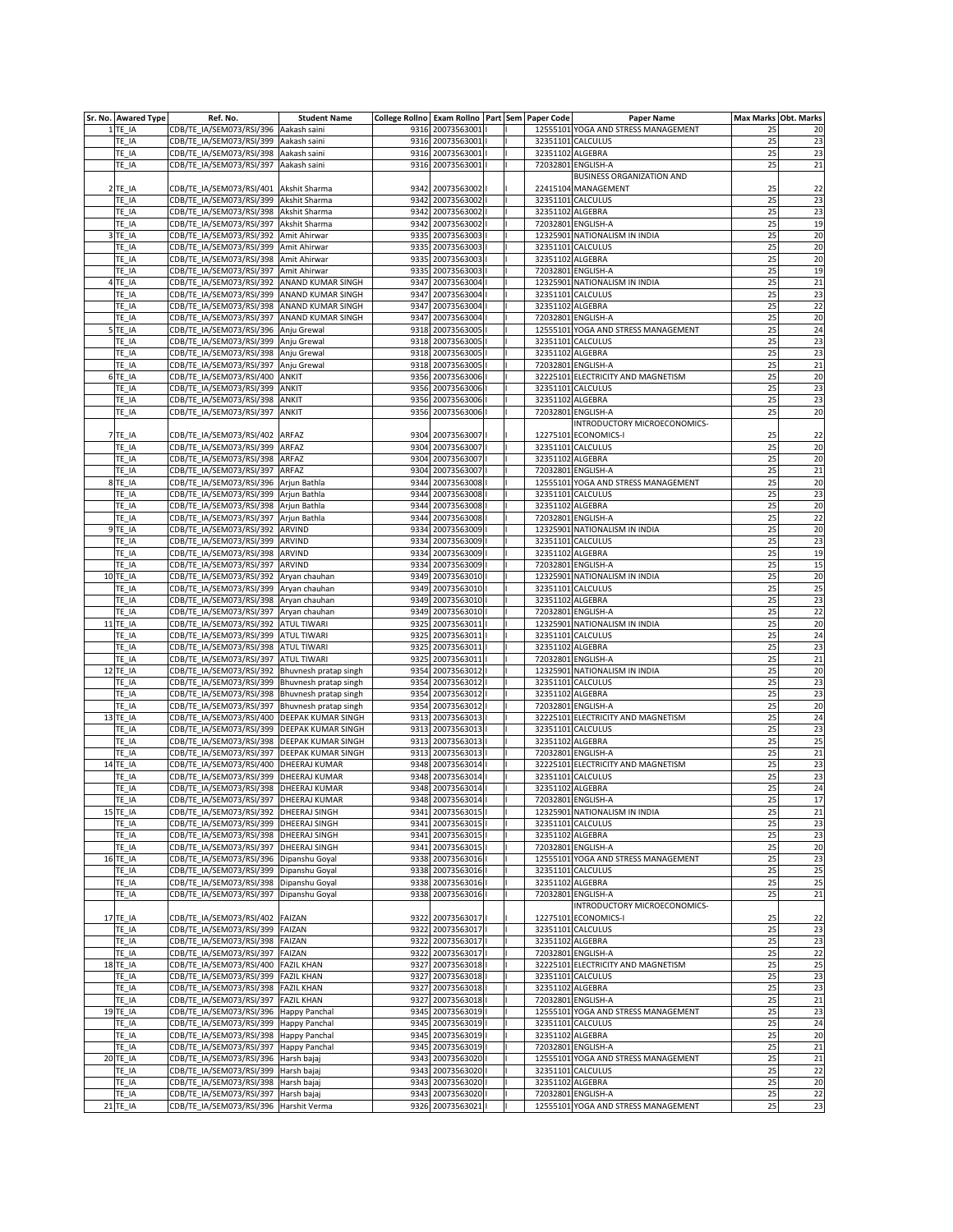| TE_IA      | CDB/TE_IA/SEM073/RSI/399 Harshit Verma      |  | 9326 20073563021     |  |                  | 32351101 CALCULUS                   | 25       | 24       |
|------------|---------------------------------------------|--|----------------------|--|------------------|-------------------------------------|----------|----------|
| TE_IA      | CDB/TE_IA/SEM073/RSI/398 Harshit Verma      |  | 9326 20073563021   I |  | 32351102 ALGEBRA |                                     | 25       | 23       |
| TE_IA      | CDB/TE_IA/SEM073/RSI/397 Harshit Verma      |  | 9326 20073563021   I |  |                  | 72032801 ENGLISH-A                  | 25       | 20       |
| 22 TE_IA   | CDB/TE_IA/SEM073/RSI/396 JJATIN KUMAR       |  | 9357 20073563022   I |  |                  | 12555101 YOGA AND STRESS MANAGEMENT | 25       | 22       |
| TE_IA      | CDB/TE_IA/SEM073/RSI/399 JJATIN KUMAR       |  | 9357 20073563022   I |  |                  | 32351101 CALCULUS                   | 25       | 23       |
| TE_IA      | CDB/TE_IA/SEM073/RSI/398 JJATIN KUMAR       |  | 9357 20073563022   I |  | 32351102 ALGEBRA |                                     | 25       | 23       |
| TE IA      | CDB/TE_IA/SEM073/RSI/397 JJATIN KUMAR       |  | 9357 20073563022   I |  |                  | 72032801 ENGLISH-A                  | 25       | 21       |
|            |                                             |  |                      |  |                  | INTRODUCTORY MICROECONOMICS-        |          |          |
| 23 TE_IA   | CDB/TE_IA/SEM073/RSI/402 KAPIL DEV          |  | 9312 20073563023     |  |                  | 12275101 ECONOMICS-I                | 25       | 22       |
| TE_IA      | CDB/TE IA/SEM073/RSI/399 KAPIL DEV          |  | 9312 20073563023     |  |                  | 32351101 CALCULUS                   | 25       | 23       |
|            | CDB/TE_IA/SEM073/RSI/398  KAPIL DEV         |  | 9312 20073563023     |  | 32351102 ALGEBRA |                                     | 25       |          |
| TE_IA      |                                             |  |                      |  |                  |                                     |          | 23       |
| TE_IA      | CDB/TE_IA/SEM073/RSI/397   KAPIL DEV        |  | 9312 20073563023     |  |                  | 72032801 ENGLISH-A                  | 25       | 21       |
| $24$ TE IA | CDB/TE_IA/SEM073/RSI/400 KHEMCHAND MATLANI  |  | 9307 20073563024   I |  |                  | 32225101 ELECTRICITY AND MAGNETISM  | 25       | 25       |
| TE IA      | CDB/TE_IA/SEM073/RSI/399  KHEMCHAND MATLANI |  | 9307 20073563024   I |  |                  | 32351101 CALCULUS                   | 25       | 25       |
| TE_IA      | CDB/TE_IA/SEM073/RSI/398 KHEMCHAND MATLANI  |  | 9307 20073563024     |  | 32351102 ALGEBRA |                                     | 25       | 25       |
| TE_IA      | CDB/TE_IA/SEM073/RSI/397 KHEMCHAND MATLANI  |  | 9307 20073563024   I |  |                  | 72032801 ENGLISH-A                  | 25       | 21       |
| 25 TE_IA   | CDB/TE_IA/SEM073/RSI/400 MANISHA BHARTI     |  | 9337 20073563025   I |  |                  | 32225101 ELECTRICITY AND MAGNETISM  | 25       | 25       |
| TE_IA      | CDB/TE_IA/SEM073/RSI/399  MANISHA BHARTI    |  | 9337 20073563025   I |  |                  | 32351101 CALCULUS                   | 25       | 23       |
| TE_IA      | CDB/TE_IA/SEM073/RSI/398   MANISHA BHARTI   |  | 9337 20073563025     |  | 32351102 ALGEBRA |                                     | 25       | 24       |
| TE IA      | CDB/TE_IA/SEM073/RSI/397   MANISHA BHARTI   |  | 9337 20073563025   I |  |                  | 72032801 ENGLISH-A                  | 25       | 20       |
|            |                                             |  |                      |  |                  | <b>INTRODUCTORY MICROECONOMICS-</b> |          |          |
| $26$ TE_IA | CDB/TE_IA/SEM073/RSI/402 Nidhi Rawat        |  | 9324 20073563026     |  |                  | 12275101 ECONOMICS-I                | 25       | 24       |
| TE_IA      | CDB/TE_IA/SEM073/RSI/399 Nidhi Rawat        |  | 9324 20073563026 1   |  |                  | 32351101 CALCULUS                   | 25       | 25       |
| TE_IA      | CDB/TE_IA/SEM073/RSI/398 Nidhi Rawat        |  | 9324 20073563026   I |  | 32351102 ALGEBRA |                                     | 25       | 24       |
| TE_IA      | CDB/TE_IA/SEM073/RSI/397 Nidhi Rawat        |  | 9324 20073563026 1   |  |                  | 72032801 ENGLISH-A                  | 25       | 21       |
| 27 TE_IA   | CDB/TE_IA/SEM073/RSI/400 Nikita             |  | 9331 20073563027   I |  |                  | 32225101 ELECTRICITY AND MAGNETISM  | 25       | 25       |
| TE_IA      | CDB/TE_IA/SEM073/RSI/399 Nikita             |  | 9331 20073563027   I |  |                  | 32351101 CALCULUS                   | 25       | 25       |
| TE_IA      | CDB/TE_IA/SEM073/RSI/398 Nikita             |  | 9331 20073563027     |  | 32351102 ALGEBRA |                                     | 25       | 25       |
| TE_IA      | CDB/TE_IA/SEM073/RSI/397 Nikita             |  | 9331 20073563027     |  |                  | 72032801 ENGLISH-A                  | 25       | 20       |
| 28 TE_IA   | CDB/TE_IA/SEM073/RSI/400 PRASHANT RATHORE   |  | 9323 20073563028     |  |                  | 32225101 ELECTRICITY AND MAGNETISM  | 25       | 25       |
| TE IA      | CDB/TE_IA/SEM073/RSI/399  PRASHANT RATHORE  |  | 9323 20073563028     |  |                  | 32351101 CALCULUS                   | 25       | 23       |
| TE_IA      | CDB/TE_IA/SEM073/RSI/398  PRASHANT RATHORE  |  | 9323 20073563028     |  | 32351102 ALGEBRA |                                     | 25       | 23       |
| TE IA      | CDB/TE_IA/SEM073/RSI/397  PRASHANT RATHORE  |  | 9323 20073563028     |  |                  | 72032801 ENGLISH-A                  | 25       | 21       |
|            |                                             |  |                      |  |                  |                                     |          |          |
| 29 TE IA   | CDB/TE_IA/SEM073/RSI/400   PRAVESH GUPTA    |  | 9350 20073563029     |  |                  | 32225101 ELECTRICITY AND MAGNETISM  | 25       | 25       |
| $TE_lA$    | CDB/TE_IA/SEM073/RSI/399 PRAVESH GUPTA      |  | 9350 20073563029     |  |                  | 32351101 CALCULUS                   | 25       | 25       |
| TE IA      | CDB/TE_IA/SEM073/RSI/398  PRAVESH GUPTA     |  | 9350 20073563029     |  | 32351102 ALGEBRA |                                     | 25       | 24       |
| TE_IA      | CDB/TE_IA/SEM073/RSI/397  PRAVESH GUPTA     |  | 9350 20073563029     |  |                  | 72032801 ENGLISH-A                  | 25       | 22       |
| 30 TE_IA   | CDB/TE IA/SEM073/RSI/396 ritik              |  | 9330 20073563030     |  |                  | 12555101 YOGA AND STRESS MANAGEMENT | 25       | 22       |
| TE IA      | CDB/TE_IA/SEM073/RSI/399  ritik             |  | 9330 20073563030   I |  |                  | 32351101 CALCULUS                   | 25       | 21       |
| TE_IA      | CDB/TE_IA/SEM073/RSI/398  ritik             |  | 9330 20073563030     |  | 32351102 ALGEBRA |                                     | 25       | 21       |
| TE_IA      | CDB/TE_IA/SEM073/RSI/397  ritik             |  | 9330 20073563030     |  |                  | 72032801 ENGLISH-A                  | 25       | 20       |
| 31 TE_IA   | CDB/TE_IA/SEM073/RSI/400 Ritik              |  | 9355 20073563031   I |  |                  | 32225101 ELECTRICITY AND MAGNETISM  | 25       | 21       |
| TE IA      | CDB/TE_IA/SEM073/RSI/399 Ritik              |  | 9355 20073563031   I |  |                  | 32351101 CALCULUS                   | 25       | 22       |
| TE_IA      | CDB/TE_IA/SEM073/RSI/398 Ritik              |  | 9355 20073563031   I |  | 32351102 ALGEBRA |                                     | 25       | 22       |
| TE_IA      | CDB/TE_IA/SEM073/RSI/397 Ritik              |  | 9355 20073563031   I |  |                  | 72032801 ENGLISH-A                  | 25       | 20       |
| 32 TE_IA   | CDB/TE_IA/SEM073/RSI/400 ROHIT SHARMA       |  | 9351 20073563032   I |  |                  | 32225101 ELECTRICITY AND MAGNETISM  | 25       | 24       |
| TE IA      | CDB/TE_IA/SEM073/RSI/399 ROHIT SHARMA       |  | 9351 20073563032   I |  |                  | 32351101 CALCULUS                   | 25       | 23       |
| $TE_lA$    | CDB/TE_IA/SEM073/RSI/398 ROHIT SHARMA       |  | 9351 20073563032   I |  | 32351102 ALGEBRA |                                     | 25       | 23       |
| TE IA      | CDB/TE_IA/SEM073/RSI/397 ROHIT SHARMA       |  | 9351 20073563032   I |  |                  | 72032801 ENGLISH-A                  | 25       | 20       |
| 33 TE_IA   | CDB/TE_IA/SEM073/RSI/400 Sahil Gulia        |  | 9314 20073563033   I |  |                  | 32225101 ELECTRICITY AND MAGNETISM  | 25       | 23       |
| TE_IA      | CDB/TE_IA/SEM073/RSI/399 Sahil Gulia        |  | 9314 20073563033     |  |                  | 32351101 CALCULUS                   | 25       | 23       |
| TE_IA      | CDB/TE_IA/SEM073/RSI/398 Sahil Gulia        |  | 9314 20073563033   I |  | 32351102 ALGEBRA |                                     | 25       | 23       |
| TE_IA      | CDB/TE_IA/SEM073/RSI/397 Sahil Gulia        |  | 9314 20073563033   I |  |                  | 72032801 ENGLISH-A                  | 25       | 21       |
| 34 TE_IA   | CDB/TE_IA/SEM073/RSI/400 SHAMSHAD ALI       |  | 9332 20073563034     |  |                  | 32225101 ELECTRICITY AND MAGNETISM  | 25       | 24       |
| $TE_lA$    | CDB/TE_IA/SEM073/RSI/399 SHAMSHAD ALI       |  | 9332 20073563034     |  |                  | 32351101 CALCULUS                   | 25       | 24       |
| TE_IA      | CDB/TE_IA/SEM073/RSI/398 SHAMSHAD ALI       |  | 9332 20073563034   I |  | 32351102 ALGEBRA |                                     | 25       | 23       |
| TE IA      | CDB/TE_IA/SEM073/RSI/397 SHAMSHAD ALI       |  | 9332 20073563034     |  |                  | 72032801 ENGLISH-A                  | 25       | 20       |
|            |                                             |  | 9333 20073563035   I |  |                  | 12555101 YOGA AND STRESS MANAGEMENT | 25       | 21       |
| 35 TE_IA   | CDB/TE_IA/SEM073/RSI/396 SUDHIR NAGAR       |  |                      |  |                  |                                     | 25       | 23       |
| TE IA      | CDB/TE_IA/SEM073/RSI/399 SUDHIR NAGAR       |  | 9333 20073563035     |  |                  | 32351101 CALCULUS                   |          |          |
| TE_IA      | CDB/TE_IA/SEM073/RSI/398 SUDHIR NAGAR       |  | 9333 20073563035   I |  | 32351102 ALGEBRA |                                     | 25       | 23       |
| TE_IA      | CDB/TE_IA/SEM073/RSI/397 SUDHIR NAGAR       |  | 9333 20073563035   I |  |                  | 72032801 ENGLISH-A                  | 25<br>25 | 21<br>19 |
| 36 TE IA   | CDB/TE_IA/SEM073/RSI/400 Sunil saini        |  | 9329 20073563036     |  |                  | 32225101 ELECTRICITY AND MAGNETISM  |          |          |
| TE_IA      | CDB/TE_IA/SEM073/RSI/399 Sunil saini        |  | 9329 20073563036     |  |                  | 32351101 CALCULUS                   | 25       | 20       |
| TE_IA      | CDB/TE IA/SEM073/RSI/398 Sunil saini        |  | 9329 20073563036   I |  | 32351102 ALGEBRA |                                     | 25       | 20       |
| TE_IA      | CDB/TE_IA/SEM073/RSI/397 Sunil saini        |  | 9329 20073563036   I |  |                  | 72032801 ENGLISH-A                  | 25       | 21       |
| 37 TE_IA   | CDB/TE IA/SEM073/RSI/396 Sunny panchal      |  | 9319 20073563037     |  |                  | 12555101 YOGA AND STRESS MANAGEMENT | 25       | 23       |
| TE_IA      | CDB/TE_IA/SEM073/RSI/399 Sunny panchal      |  | 9319 20073563037     |  |                  | 32351101 CALCULUS                   | 25       | 23       |
| $TE_lA$    | CDB/TE_IA/SEM073/RSI/398 Sunny panchal      |  | 9319 20073563037     |  | 32351102 ALGEBRA |                                     | 25       | 23       |
| TE IA      | CDB/TE IA/SEM073/RSI/397 Sunny panchal      |  | 9319 20073563037     |  |                  | 72032801 ENGLISH-A                  | 25       | 20       |
| 38 TE_IA   | CDB/TE IA/SEM073/RSI/396 Tanu               |  | 9305 20073563038     |  |                  | 12555101 YOGA AND STRESS MANAGEMENT | 25       | 24       |
| TE_IA      | CDB/TE_IA/SEM073/RSI/399 Tanu               |  | 9305 20073563038     |  |                  | 32351101 CALCULUS                   | 25       | 25       |
| TE_IA      | CDB/TE_IA/SEM073/RSI/398 Tanu               |  | 9305 20073563038     |  | 32351102 ALGEBRA |                                     | 25       | 24       |
| TE_IA      | CDB/TE_IA/SEM073/RSI/397 Tanu               |  | 9305 20073563038     |  |                  | 72032801 ENGLISH-A                  | 25       | 21       |
| 39 TE_IA   | CDB/TE IA/SEM073/RSI/396 Vedhant Rawat      |  | 9309 20073563039     |  |                  | 12555101 YOGA AND STRESS MANAGEMENT | 25       | 23       |
| $TE_l$ IA  | CDB/TE_IA/SEM073/RSI/399 Vedhant Rawat      |  | 9309 20073563039     |  |                  | 32351101 CALCULUS                   | 25       | 25       |
|            | CDB/TE_IA/SEM073/RSI/398 Vedhant Rawat      |  | 9309 20073563039     |  | 32351102 ALGEBRA |                                     | 25       | 25       |
| TE_IA      |                                             |  | 9309 20073563039     |  |                  | 72032801 ENGLISH-A                  | 25       | 21       |
| TE_IA      | CDB/TE_IA/SEM073/RSI/397 Vedhant Rawat      |  |                      |  |                  |                                     |          |          |
| 40 TE_IA   | CDB/TE_IA/SEM073/RSI/400 VIKASH JANGIR      |  | 9352 20073563040     |  |                  | 32225101 ELECTRICITY AND MAGNETISM  | 25       | 23       |
| TE_IA      | CDB/TE_IA/SEM073/RSI/399 VIKASH JANGIR      |  | 9352 20073563040     |  |                  | 32351101 CALCULUS                   | 25       | 24       |
| TE_IA      | CDB/TE_IA/SEM073/RSI/398   VIKASH JANGIR    |  | 9352 20073563040     |  | 32351102 ALGEBRA |                                     | 25       | 24       |
| TE_IA      | CDB/TE_IA/SEM073/RSI/397   VIKASH JANGIR    |  | 9352 20073563040     |  |                  | 72032801 ENGLISH-A                  | 25       | 21       |
| 41 TE_IA   | CDB/TE_IA/SEM073/RSI/400 VIVEK SINGH        |  | 9346 20073563041   I |  |                  | 32225101 ELECTRICITY AND MAGNETISM  | 25       | 23       |
| TE_IA      | CDB/TE_IA/SEM073/RSI/399 VIVEK SINGH        |  | 9346 20073563041   I |  |                  | 32351101 CALCULUS                   | 25       | 23       |
| TE_IA      | CDB/TE_IA/SEM073/RSI/398 VIVEK SINGH        |  | 9346 20073563041     |  |                  | 32351102 ALGEBRA                    | 25       | 20       |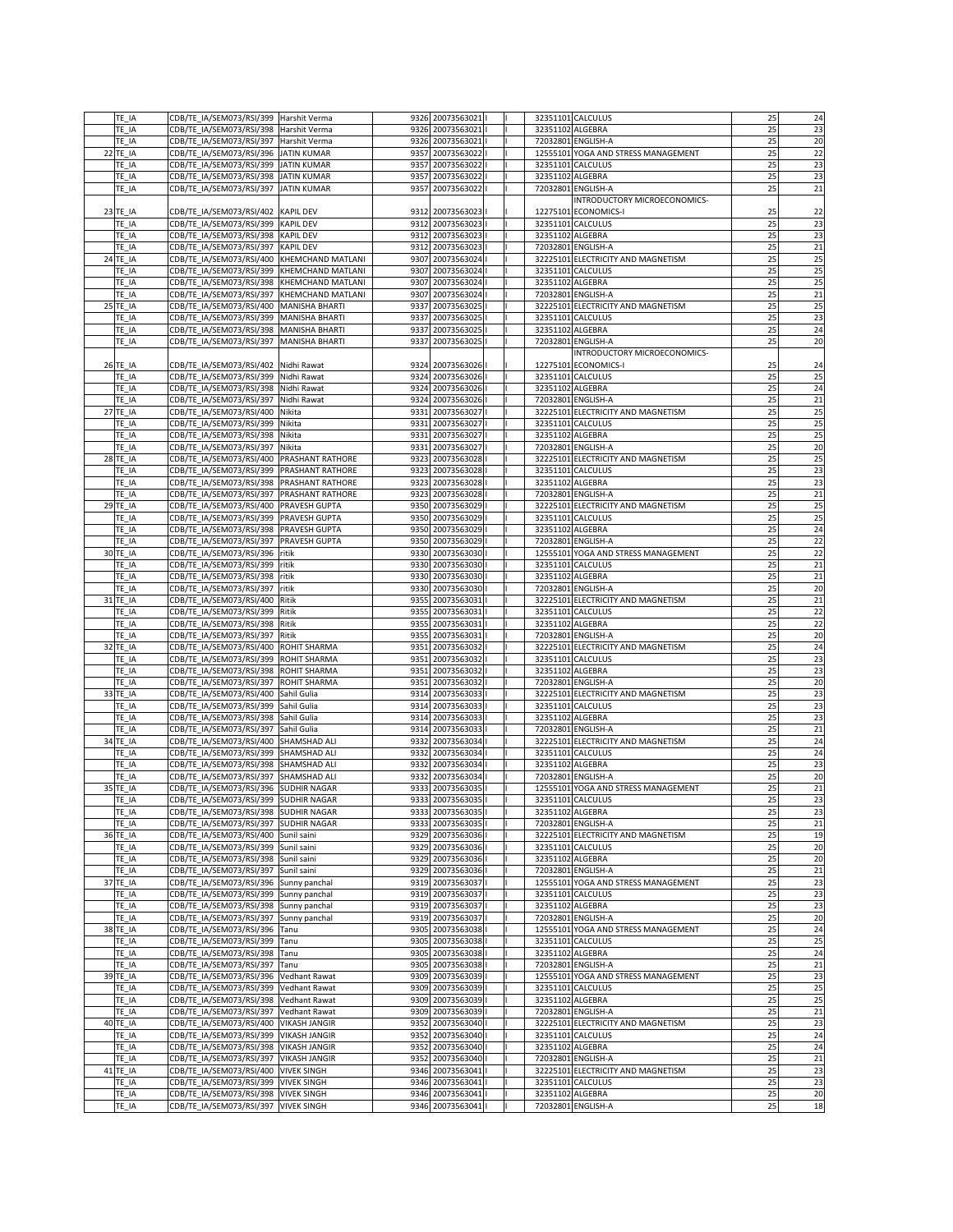|           |                                              |  |                      |  |                  | INTRODUCTORY MICROECONOMICS-            |    |    |
|-----------|----------------------------------------------|--|----------------------|--|------------------|-----------------------------------------|----|----|
| 42 TE_IA  | CDB/TE_IA/SEM073/RSI/402 Yash Arya           |  | 9308 20073563042     |  |                  | 12275101 ECONOMICS-I                    | 25 | 23 |
| $TE_l$ IA | CDB/TE_IA/SEM073/RSI/399 Yash Arya           |  | 9308 20073563042     |  |                  | 32351101 CALCULUS                       | 25 | 25 |
| $TE_l$ IA | CDB/TE IA/SEM073/RSI/398 Yash Arya           |  | 9308 20073563042   I |  |                  | 32351102 ALGEBRA                        | 25 | 23 |
| TE_IA     | CDB/TE_IA/SEM073/RSI/397 Yash Arya           |  | 9308 20073563042   I |  |                  | 72032801 ENGLISH-A                      | 25 | 21 |
| 43 TE_IA  | CDB/TE_IA/SEM073/RSI/444 YASHIKA SINGH       |  | 9353 20073563043   I |  |                  | 12035902 MEDIA AND COMMUNICATION SKILLS | 25 | 22 |
| TE_IA     | CDB/TE IA/SEM073/RSI/399 YASHIKA SINGH       |  | 9353 20073563043   I |  |                  | 32351101 CALCULUS                       | 25 | 20 |
| $TE_l$ IA | CDB/TE_IA/SEM073/RSI/398 YASHIKA SINGH       |  | 9353 20073563043   I |  | 32351102 ALGEBRA |                                         | 25 | 20 |
| $TE_l$ IA | CDB/TE IA/SEM073/RSI/397 YASHIKA SINGH       |  | 9353 20073563043   I |  |                  | 72032801 ENGLISH-A                      | 25 | 21 |
| 44 TE_IA  | CDB/TE IA/SEM073/RSI/396 Yogesh              |  | 9315 20073563044   I |  |                  | 12555101 YOGA AND STRESS MANAGEMENT     | 25 | 23 |
| $TE_l$ IA | CDB/TE_IA/SEM073/RSI/399 Yogesh              |  | 9315 20073563044   I |  |                  | 32351101 CALCULUS                       | 25 | 23 |
| $TE_l$ IA | CDB/TE_IA/SEM073/RSI/398 Yogesh              |  | 9315 20073563044   I |  | 32351102 ALGEBRA |                                         | 25 | 23 |
| TE_IA     | CDB/TE_IA/SEM073/RSI/397 Yogesh              |  | 9315 20073563044     |  |                  | 72032801 ENGLISH-A                      | 25 | 22 |
| 45 TE_IA  | CDB/TE_IA/SEM073/RSI/400 SATYAJEET CHAUDHARY |  | 9340 20073563045   I |  |                  | 32225101 ELECTRICITY AND MAGNETISM      | 25 | 19 |
| $TE_l$ IA | CDB/TE IA/SEM073/RSI/399 SATYAJEET CHAUDHARY |  | 9340 20073563045   I |  |                  | 32351101 CALCULUS                       | 25 | 16 |
| $TE_l$ IA | CDB/TE IA/SEM073/RSI/398 SATYAJEET CHAUDHARY |  | 9340 20073563045   I |  |                  | 32351102 ALGEBRA                        | 25 | 18 |
| TE_IA     | CDB/TE_IA/SEM073/RSI/397 SATYAJEET CHAUDHARY |  | 9340 20073563045   I |  |                  | 72032801 ENGLISH-A                      | 25 | 19 |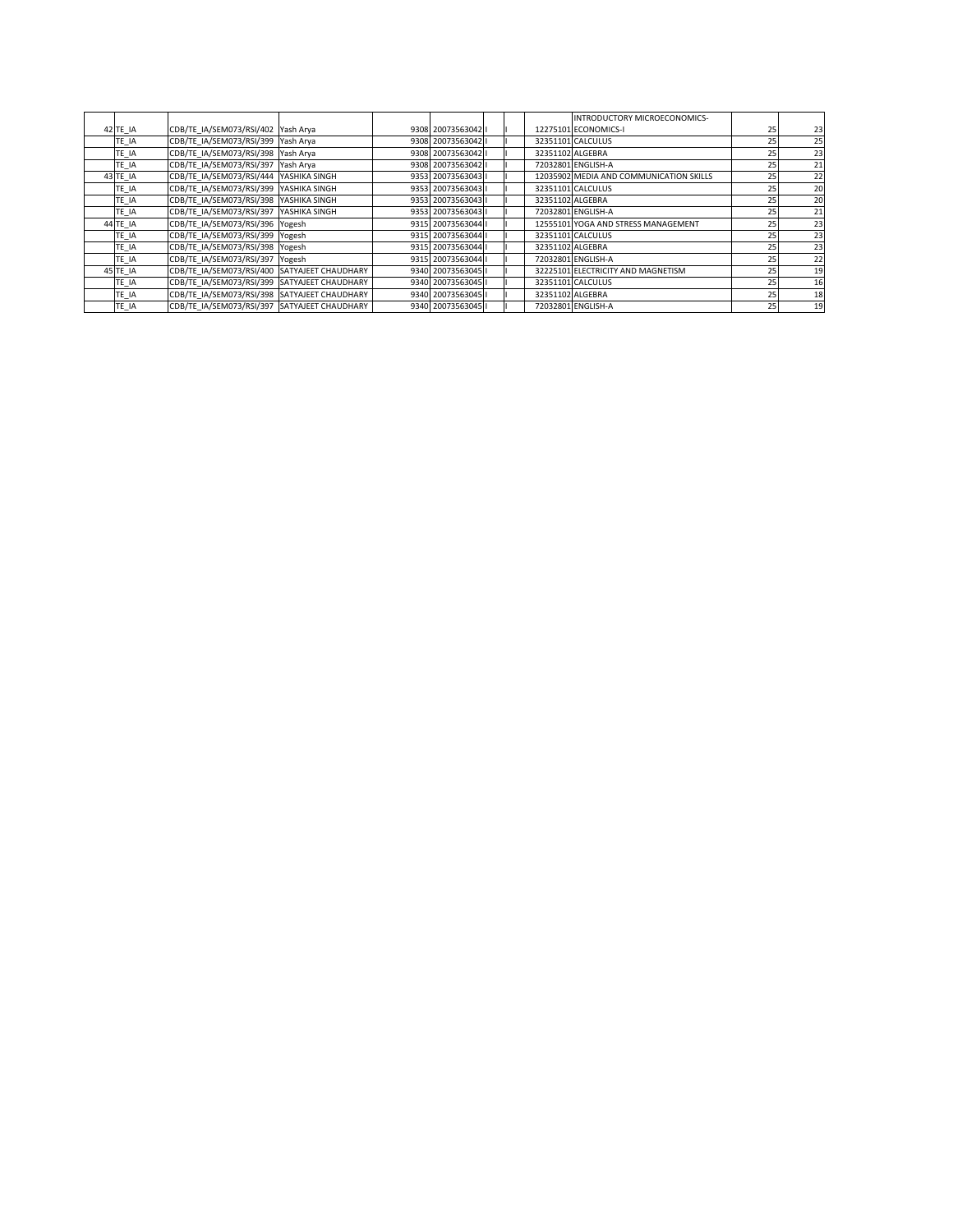### **Marks Entry Report (Nov-Dec 2020)**

 **This report can be download into excel file for your own printing settings.** 

- **College Name 073--Shyam Lal College (Day)**
- **Course Name 563--(CBCS) B.A.(HONS.) MATHEMATICS**

**Part II**

**Sem III**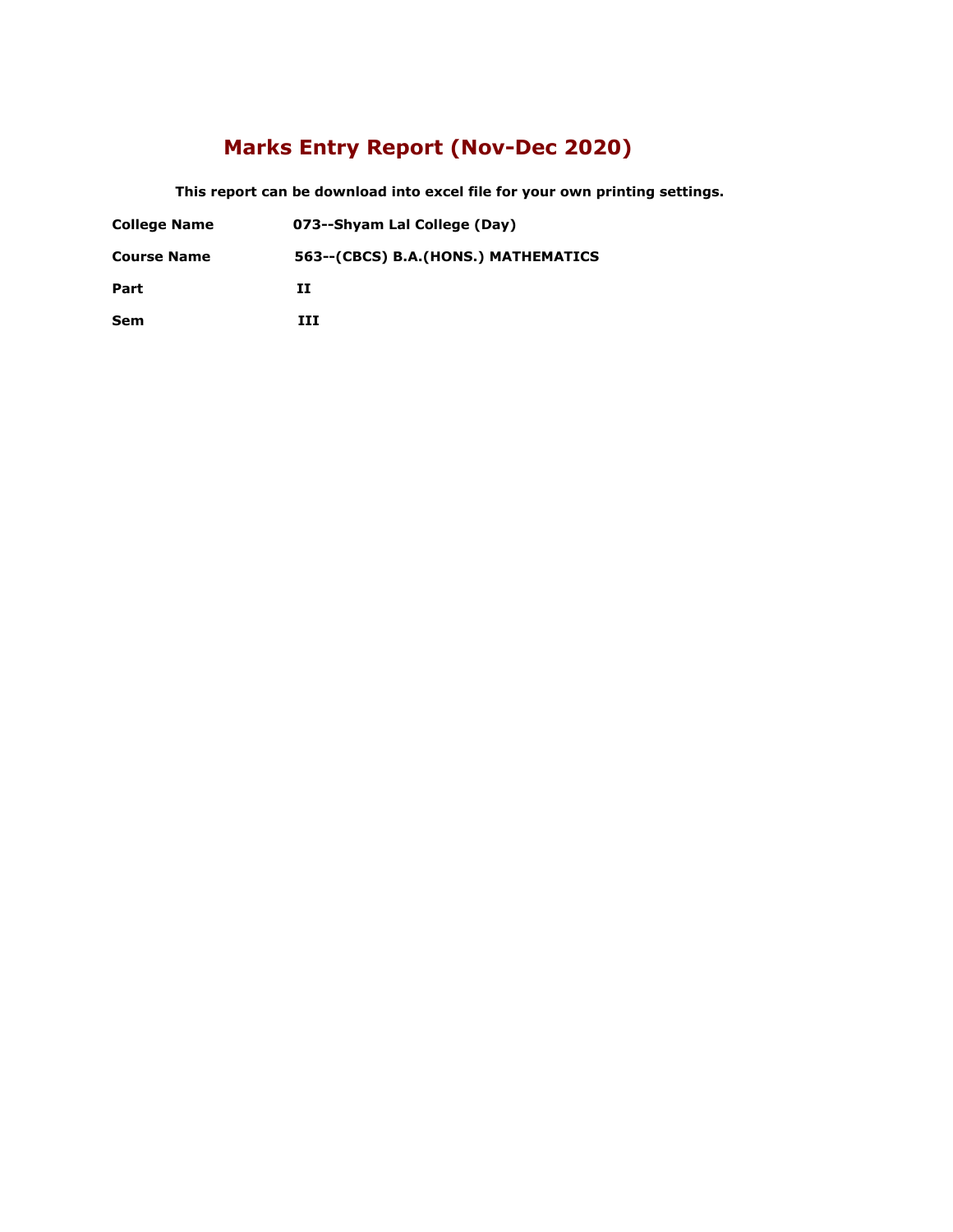| <b>STUDENT NAME</b>      | <b>ENROLMENT NUMBER</b> | <b>EXAM ROLL</b><br><b>NUMBER</b> | <b>PAPER</b><br><b>CODE</b> | <b>PAPER NAME</b>                                      | <b>Maximum</b><br>Marks (IA) | <b>Obtained</b><br>Marks (IA) |
|--------------------------|-------------------------|-----------------------------------|-----------------------------|--------------------------------------------------------|------------------------------|-------------------------------|
| <b>AAKASH SAINI</b>      | ERN20073563001          | 20073563001                       | 12555324                    | <b>AEROBICS TRAINING</b>                               | 25                           | 23                            |
| <b>AAKASH SAINI</b>      | ERN20073563001          | 20073563001                       | 32351301                    | <b>THEORY OF REAL FUNCTIONS</b>                        | 25                           | 23                            |
| <b>AAKASH SAINI</b>      | ERN20073563001          | 20073563001                       | 32351302                    | <b>GROUP THEORY-I</b>                                  | 25                           | 25                            |
| <b>AAKASH SAINI</b>      | ERN20073563001          | 20073563001                       | 32351303                    | MULTIVARIATE CALCULUS<br>(INCLUDING PRACTICALS)        | 25                           | 23                            |
| <b>AMIT AHIRWAR</b>      | ERN20073563003          | 20073563003                       | 12325904                    | <b>GANDHI AND THE</b><br>CONTEMPORARY WORLD            | 25                           | 21                            |
| <b>AMIT AHIRWAR</b>      | ERN20073563003          | 20073563003                       | 32351301                    | <b>THEORY OF REAL FUNCTIONS</b>                        | 25                           | 10                            |
| <b>AMIT AHIRWAR</b>      | ERN20073563003          | 20073563003                       | 32351302                    | <b>GROUP THEORY-I</b>                                  | 25                           | 15                            |
| <b>AMIT AHIRWAR</b>      | ERN20073563003          | 20073563003                       | 32351303                    | <b>MULTIVARIATE CALCULUS</b><br>(INCLUDING PRACTICALS) | 25                           | 10                            |
| <b>ANAND KUMAR SINGH</b> | ERN20073563004          | 20073563004                       | 32225310                    | <b>WAVES AND OPTICS</b>                                | 25                           | 21                            |
| ANAND KUMAR SINGH        | ERN20073563004          | 20073563004                       | 32351301                    | <b>THEORY OF REAL FUNCTIONS</b>                        | 25                           | 24                            |
| <b>ANAND KUMAR SINGH</b> | ERN20073563004          | 20073563004                       | 32351302                    | <b>GROUP THEORY-I</b>                                  | 25                           | 22                            |
| <b>ANAND KUMAR SINGH</b> | ERN20073563004          | 20073563004                       | 32351303                    | MULTIVARIATE CALCULUS<br>(INCLUDING PRACTICALS)        | 25                           | 23                            |
| <b>ANJU GREWAL</b>       | ERN20073563005          | 20073563005                       | 12555324                    | <b>AEROBICS TRAINING</b>                               | 25                           | 24                            |
| <b>ANJU GREWAL</b>       | ERN20073563005          | 20073563005                       | 32351301                    | <b>THEORY OF REAL FUNCTIONS</b>                        | 25                           | 24                            |
| <b>ANJU GREWAL</b>       | ERN20073563005          | 20073563005                       | 32351302                    | <b>GROUP THEORY-I</b>                                  | 25                           | 21                            |
| <b>ANJU GREWAL</b>       | ERN20073563005          | 20073563005                       | 32351303                    | <b>MULTIVARIATE CALCULUS</b><br>(INCLUDING PRACTICALS) | 25                           | 23                            |
| ANKIT                    | ERN20073563006          | 20073563006                       | 32225310                    | <b>WAVES AND OPTICS</b>                                | 25                           | 23                            |
| <b>ANKIT</b>             | ERN20073563006          | 20073563006                       | 32351301                    | <b>THEORY OF REAL FUNCTIONS</b>                        | 25                           | 21                            |
| ANKIT                    | ERN20073563006          | 20073563006                       | 32351302                    | <b>GROUP THEORY-I</b>                                  | 25                           | 20                            |
| ANKIT                    | ERN20073563006          | 20073563006                       | 32351303                    | MULTIVARIATE CALCULUS<br>(INCLUDING PRACTICALS)        | 25                           | 18                            |
| ARFAZ                    | ERN20073563007          | 20073563007                       | 12275301                    | <b>INDIAN ECONOMY-I</b>                                | 25                           | 19                            |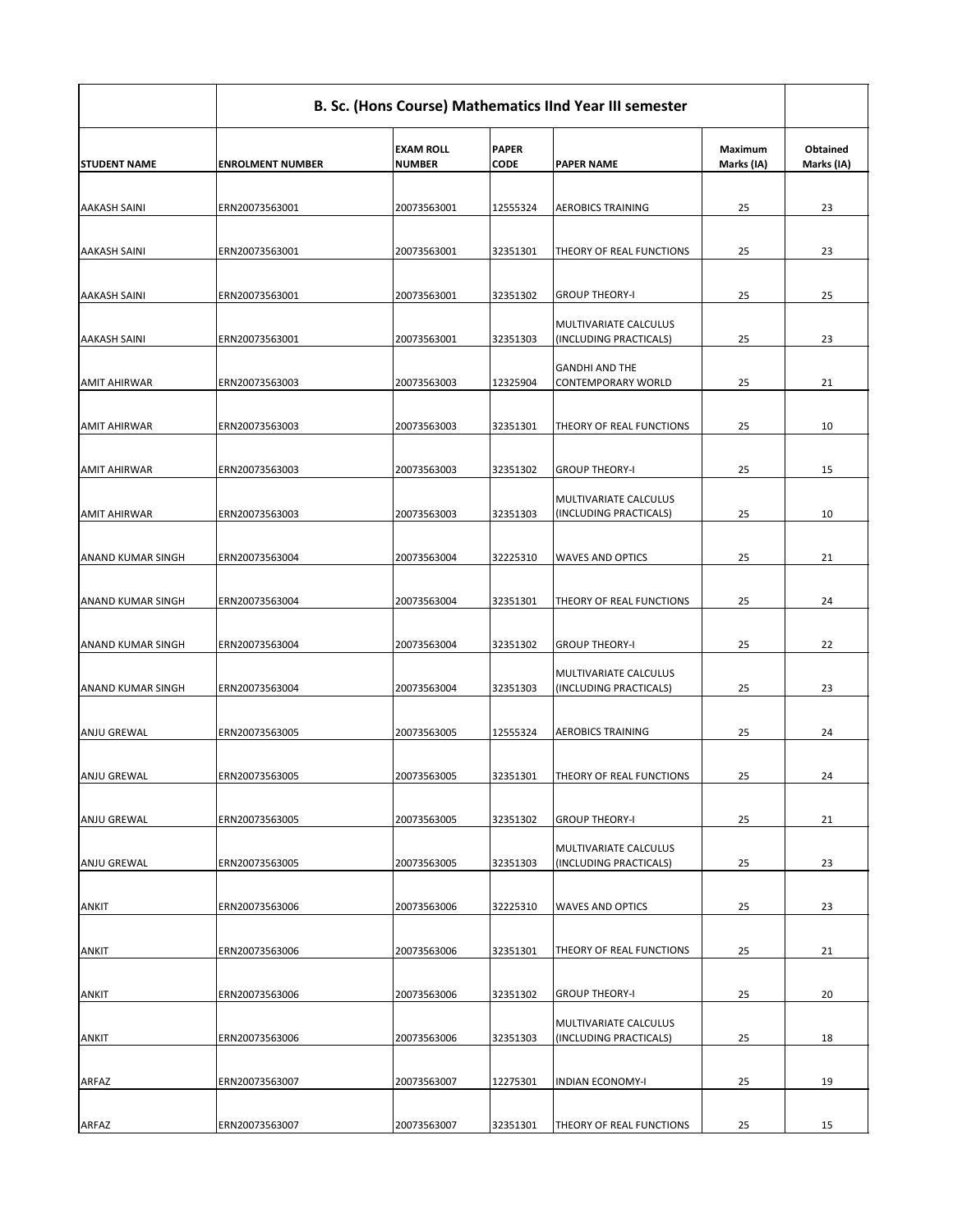| <b>ARFAZ</b>                 | ERN20073563007 | 20073563007 | 32351302 | <b>GROUP THEORY-I</b>                                  | 25 | 18          |
|------------------------------|----------------|-------------|----------|--------------------------------------------------------|----|-------------|
| ARFAZ                        | ERN20073563007 | 20073563007 | 32351303 | MULTIVARIATE CALCULUS<br>(INCLUDING PRACTICALS)        | 25 | 19          |
| <b>ARJUN BATHLA</b>          | ERN20073563008 | 20073563008 | 12555324 | <b>AEROBICS TRAINING</b>                               | 25 | 23          |
| <b>ARJUN BATHLA</b>          | ERN20073563008 | 20073563008 | 32351301 | THEORY OF REAL FUNCTIONS                               | 25 | 23          |
| <b>ARJUN BATHLA</b>          | ERN20073563008 | 20073563008 | 32351302 | <b>GROUP THEORY-I</b>                                  | 25 | 22          |
| <b>ARJUN BATHLA</b>          | ERN20073563008 | 20073563008 | 32351303 | MULTIVARIATE CALCULUS<br>(INCLUDING PRACTICALS)        | 25 | 23          |
| ARVIND                       | ERN20073563009 | 20073563009 | 12325904 | <b>GANDHI AND THE</b><br>CONTEMPORARY WORLD            | 25 | $\mathbf 0$ |
| ARVIND                       | ERN20073563009 | 20073563009 | 32351301 | <b>THEORY OF REAL FUNCTIONS</b>                        | 25 | 10          |
| <b>ARVIND</b>                | ERN20073563009 | 20073563009 | 32351302 | <b>GROUP THEORY-I</b>                                  | 25 | 0           |
| ARVIND                       | ERN20073563009 | 20073563009 | 32351303 | MULTIVARIATE CALCULUS<br>(INCLUDING PRACTICALS)        | 25 | 12          |
| <b>ARYAN CHAUHAN</b>         | ERN20073563010 | 20073563010 | 12555324 | <b>AEROBICS TRAINING</b>                               | 25 | 24          |
| <b>ARYAN CHAUHAN</b>         | ERN20073563010 | 20073563010 | 32351301 | <b>THEORY OF REAL FUNCTIONS</b>                        | 25 | 24          |
| <b>ARYAN CHAUHAN</b>         | ERN20073563010 | 20073563010 | 32351302 | <b>GROUP THEORY-I</b>                                  | 25 | 25          |
| <b>ARYAN CHAUHAN</b>         | ERN20073563010 | 20073563010 | 32351303 | <b>MULTIVARIATE CALCULUS</b><br>(INCLUDING PRACTICALS) | 25 | 24          |
| <b>ATUL TIWARI</b>           | ERN20073563011 | 20073563011 | 32225310 | <b>WAVES AND OPTICS</b>                                | 25 | 25          |
| <b>ATUL TIWARI</b>           | ERN20073563011 | 20073563011 | 32351301 | <b>THEORY OF REAL FUNCTIONS</b>                        | 25 | 24          |
| <b>ATUL TIWARI</b>           | ERN20073563011 | 20073563011 | 32351302 | <b>GROUP THEORY-I</b>                                  | 25 | 22          |
| <b>ATUL TIWARI</b>           | ERN20073563011 | 20073563011 | 32351303 | <b>MULTIVARIATE CALCULUS</b><br>(INCLUDING PRACTICALS) | 25 | 24          |
| <b>BHUVNESH PRATAP SINGH</b> | ERN20073563012 | 20073563012 | 12275301 | <b>INDIAN ECONOMY-I</b>                                | 25 | 20          |
| <b>BHUVNESH PRATAP SINGH</b> | ERN20073563012 | 20073563012 | 32351301 | <b>THEORY OF REAL FUNCTIONS</b>                        | 25 | 23          |
| <b>BHUVNESH PRATAP SINGH</b> | ERN20073563012 | 20073563012 | 32351302 | <b>GROUP THEORY-I</b>                                  | 25 | 22          |
| <b>BHUVNESH PRATAP SINGH</b> | ERN20073563012 | 20073563012 | 32351303 | MULTIVARIATE CALCULUS<br>(INCLUDING PRACTICALS)        | 25 | 23          |
| <b>DEEPAK KUMAR SINGH</b>    | ERN20073563013 | 20073563013 | 32225310 | <b>WAVES AND OPTICS</b>                                | 25 | 25          |
| <b>DEEPAK KUMAR SINGH</b>    | ERN20073563013 | 20073563013 | 32351301 | <b>THEORY OF REAL FUNCTIONS</b>                        | 25 | 21          |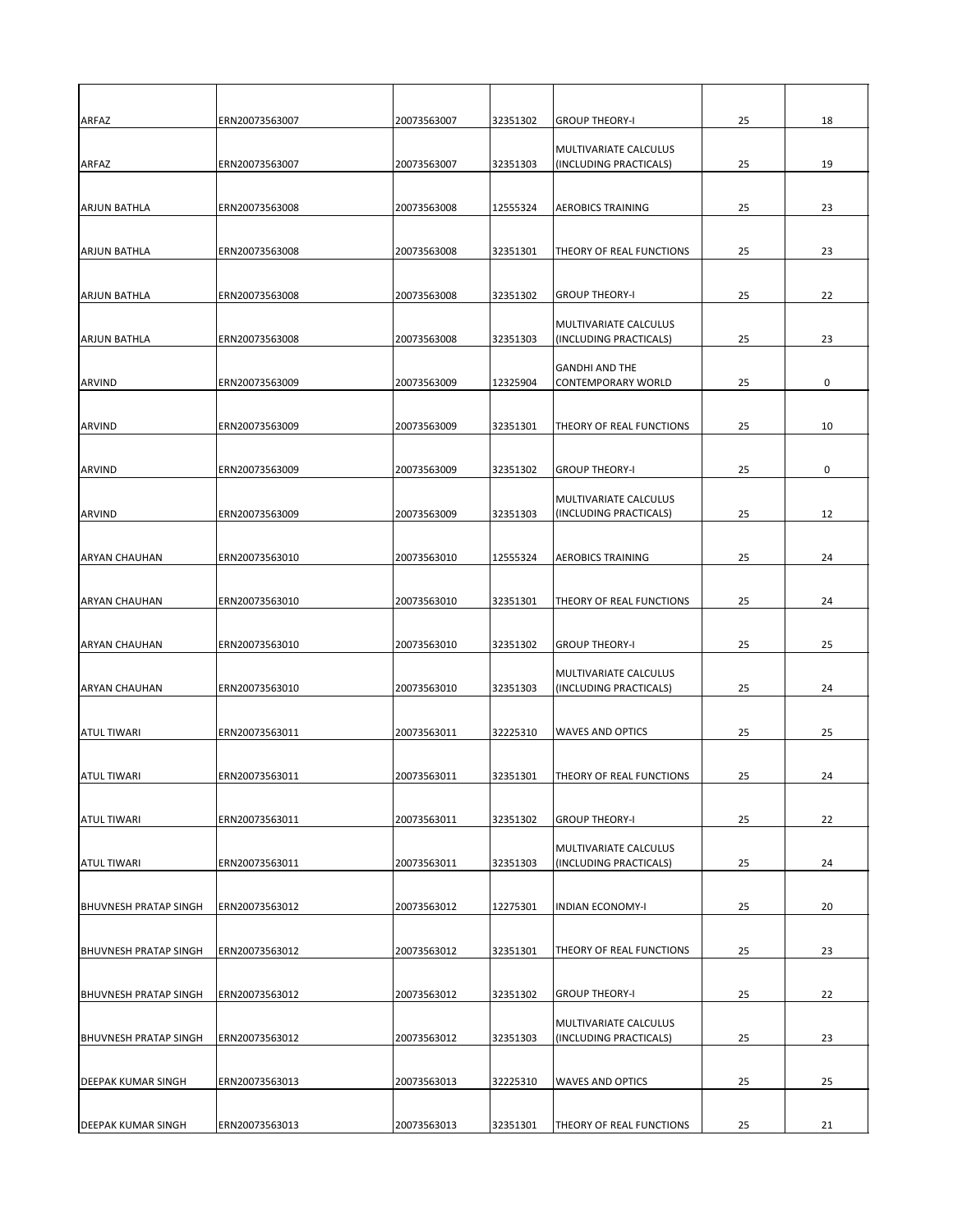| <b>DEEPAK KUMAR SINGH</b> | ERN20073563013 | 20073563013 | 32351302 | <b>GROUP THEORY-I</b>                                  | 25 | 21 |
|---------------------------|----------------|-------------|----------|--------------------------------------------------------|----|----|
| <b>DEEPAK KUMAR SINGH</b> | ERN20073563013 | 20073563013 | 32351303 | <b>MULTIVARIATE CALCULUS</b><br>(INCLUDING PRACTICALS) | 25 | 20 |
| <b>DHEERAJ SINGH</b>      | ERN20073563015 | 20073563015 | 12325904 | <b>GANDHI AND THE</b><br><b>CONTEMPORARY WORLD</b>     | 25 | 21 |
| <b>DHEERAJ SINGH</b>      | ERN20073563015 | 20073563015 | 32351301 | <b>THEORY OF REAL FUNCTIONS</b>                        | 25 | 15 |
| <b>DHEERAJ SINGH</b>      | ERN20073563015 | 20073563015 | 32351302 | <b>GROUP THEORY-I</b>                                  | 25 | 22 |
| <b>DHEERAJ SINGH</b>      | ERN20073563015 | 20073563015 | 32351303 | <b>MULTIVARIATE CALCULUS</b><br>(INCLUDING PRACTICALS) | 25 | 18 |
| <b>DIPANSHU GOYAL</b>     | ERN20073563016 | 20073563016 | 12555324 | <b>AEROBICS TRAINING</b>                               | 25 | 23 |
| <b>DIPANSHU GOYAL</b>     | ERN20073563016 | 20073563016 | 32351301 | <b>THEORY OF REAL FUNCTIONS</b>                        | 25 | 25 |
| <b>DIPANSHU GOYAL</b>     | ERN20073563016 | 20073563016 | 32351302 | <b>GROUP THEORY-I</b>                                  | 25 | 25 |
| <b>DIPANSHU GOYAL</b>     | ERN20073563016 | 20073563016 | 32351303 | MULTIVARIATE CALCULUS<br>(INCLUDING PRACTICALS)        | 25 | 25 |
| <b>FAIZAN</b>             | ERN20073563017 | 20073563017 | 12275301 | <b>INDIAN ECONOMY-I</b>                                | 25 | 21 |
| <b>FAIZAN</b>             | ERN20073563017 | 20073563017 | 32351301 | <b>THEORY OF REAL FUNCTIONS</b>                        | 25 | 23 |
| <b>FAIZAN</b>             | ERN20073563017 | 20073563017 | 32351302 | <b>GROUP THEORY-I</b>                                  | 25 | 22 |
| <b>FAIZAN</b>             | ERN20073563017 | 20073563017 | 32351303 | MULTIVARIATE CALCULUS<br>(INCLUDING PRACTICALS)        | 25 | 24 |
| <b>HAPPY PANCHAL</b>      | ERN20073563019 | 20073563019 | 12555324 | <b>AEROBICS TRAINING</b>                               | 25 | 24 |
| <b>HAPPY PANCHAL</b>      | ERN20073563019 | 20073563019 | 32351301 | <b>THEORY OF REAL FUNCTIONS</b>                        | 25 | 23 |
| <b>HAPPY PANCHAL</b>      | ERN20073563019 | 20073563019 | 32351302 | <b>GROUP THEORY-I</b>                                  | 25 | 22 |
| <b>HAPPY PANCHAL</b>      | ERN20073563019 | 20073563019 | 32351303 | <b>MULTIVARIATE CALCULUS</b><br>(INCLUDING PRACTICALS) | 25 | 23 |
| <b>HARSH BAJAJ</b>        | ERN20073563020 | 20073563020 | 12555324 | <b>AEROBICS TRAINING</b>                               | 25 | 24 |
| <b>HARSH BAJAJ</b>        | ERN20073563020 | 20073563020 | 32351301 | <b>THEORY OF REAL FUNCTIONS</b>                        | 25 | 15 |
| <b>HARSH BAJAJ</b>        | ERN20073563020 | 20073563020 | 32351302 | <b>GROUP THEORY-I</b>                                  | 25 | 23 |
| <b>HARSH BAJAJ</b>        | ERN20073563020 | 20073563020 | 32351303 | MULTIVARIATE CALCULUS<br>(INCLUDING PRACTICALS)        | 25 | 22 |
| <b>HARSHIT VERMA</b>      | ERN20073563021 | 20073563021 | 12555324 | <b>AEROBICS TRAINING</b>                               | 25 | 24 |
| <b>HARSHIT VERMA</b>      | ERN20073563021 | 20073563021 | 32351301 | <b>THEORY OF REAL FUNCTIONS</b>                        | 25 | 24 |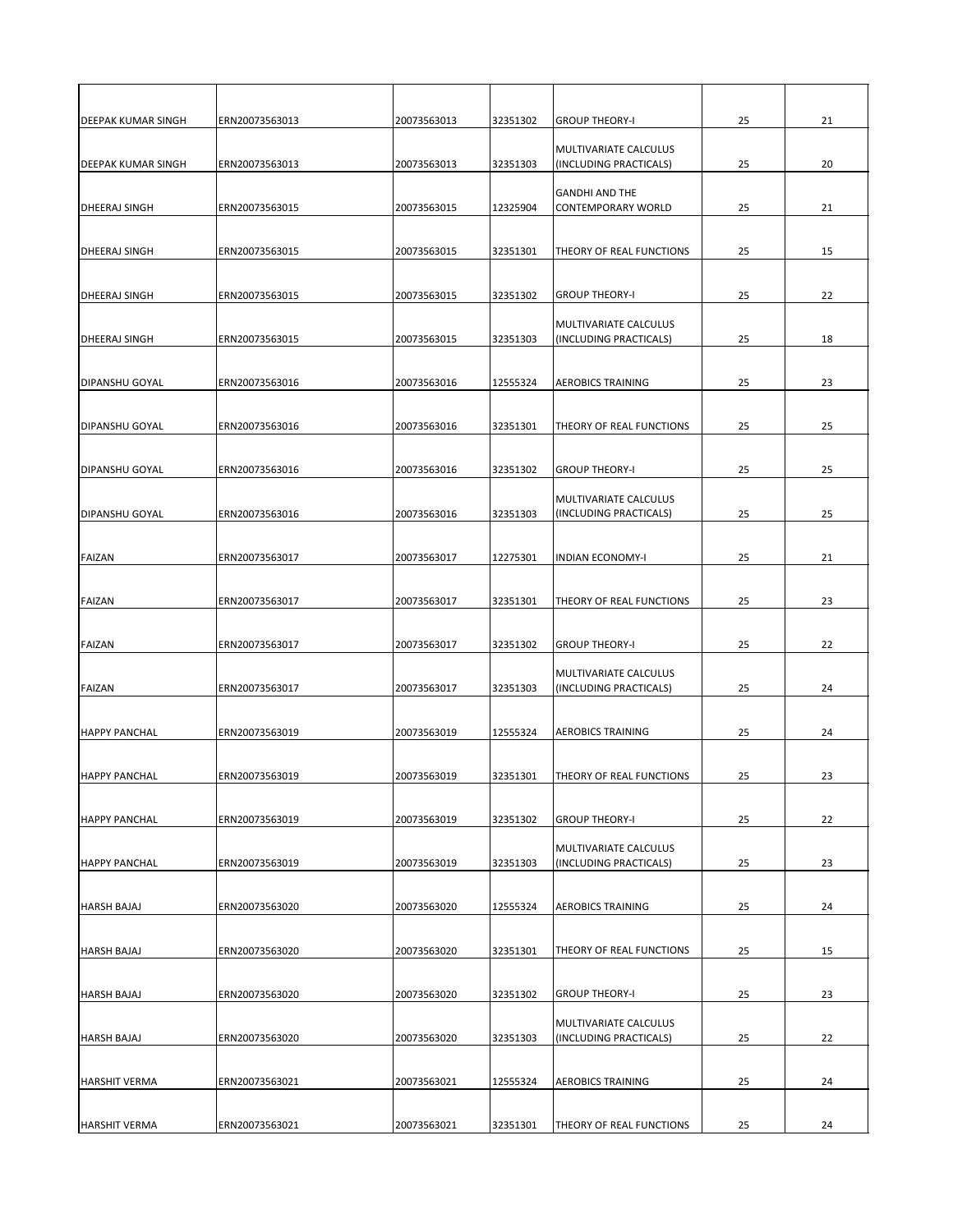| <b>HARSHIT VERMA</b>     | ERN20073563021 | 20073563021 | 32351302 | <b>GROUP THEORY-I</b>                                  | 25 | 22 |
|--------------------------|----------------|-------------|----------|--------------------------------------------------------|----|----|
| <b>HARSHIT VERMA</b>     | ERN20073563021 | 20073563021 | 32351303 | MULTIVARIATE CALCULUS<br>(INCLUDING PRACTICALS)        | 25 | 22 |
| <b>JATIN KUMAR</b>       | ERN20073563022 | 20073563022 | 12555324 | <b>AEROBICS TRAINING</b>                               | 25 | 23 |
| <b>JATIN KUMAR</b>       | ERN20073563022 | 20073563022 | 32351301 | <b>THEORY OF REAL FUNCTIONS</b>                        | 25 | 21 |
| <b>JATIN KUMAR</b>       | ERN20073563022 | 20073563022 | 32351302 | <b>GROUP THEORY-I</b>                                  | 25 | 23 |
| JATIN KUMAR              | ERN20073563022 | 20073563022 | 32351303 | MULTIVARIATE CALCULUS<br>(INCLUDING PRACTICALS)        | 25 | 20 |
| KAPIL DEV                | ERN20073563023 | 20073563023 | 12275301 | <b>INDIAN ECONOMY-I</b>                                | 25 | 20 |
| KAPIL DEV                | ERN20073563023 | 20073563023 | 32351301 | <b>THEORY OF REAL FUNCTIONS</b>                        | 25 | 23 |
| <b>KAPIL DEV</b>         | ERN20073563023 | 20073563023 | 32351302 | <b>GROUP THEORY-I</b>                                  | 25 | 25 |
| <b>KAPIL DEV</b>         | ERN20073563023 | 20073563023 | 32351303 | <b>MULTIVARIATE CALCULUS</b><br>(INCLUDING PRACTICALS) | 25 | 23 |
| <b>KHEMCHAND MATLANI</b> | ERN20073563024 | 20073563024 | 32225310 | <b>WAVES AND OPTICS</b>                                | 25 | 25 |
| <b>KHEMCHAND MATLANI</b> | ERN20073563024 | 20073563024 | 32351301 | <b>THEORY OF REAL FUNCTIONS</b>                        | 25 | 25 |
| KHEMCHAND MATLANI        | ERN20073563024 | 20073563024 | 32351302 | <b>GROUP THEORY-I</b>                                  | 25 | 25 |
| <b>KHEMCHAND MATLANI</b> | ERN20073563024 | 20073563024 | 32351303 | MULTIVARIATE CALCULUS<br>(INCLUDING PRACTICALS)        | 25 | 25 |
| <b>MANISHA BHARTI</b>    | ERN20073563025 | 20073563025 | 32225310 | <b>WAVES AND OPTICS</b>                                | 25 | 24 |
| <b>MANISHA BHARTI</b>    | ERN20073563025 | 20073563025 | 32351301 | <b>THEORY OF REAL FUNCTIONS</b>                        | 25 | 25 |
| <b>MANISHA BHARTI</b>    | ERN20073563025 | 20073563025 | 32351302 | <b>GROUP THEORY-I</b>                                  | 25 | 25 |
| <b>MANISHA BHARTI</b>    | ERN20073563025 | 20073563025 | 32351303 | MULTIVARIATE CALCULUS<br>(INCLUDING PRACTICALS)        | 25 | 23 |
| <b>NIDHI RAWAT</b>       | ERN20073563026 | 20073563026 | 12275301 | <b>INDIAN ECONOMY-I</b>                                | 25 | 22 |
| NIDHI RAWAT              | ERN20073563026 | 20073563026 | 32351301 | <b>THEORY OF REAL FUNCTIONS</b>                        | 25 | 25 |
| NIDHI RAWAT              | ERN20073563026 | 20073563026 | 32351302 | <b>GROUP THEORY-I</b>                                  | 25 | 24 |
| <b>NIDHI RAWAT</b>       | ERN20073563026 | 20073563026 | 32351303 | MULTIVARIATE CALCULUS<br>(INCLUDING PRACTICALS)        | 25 | 24 |
| <b>NIKITA</b>            | ERN20073563027 | 20073563027 | 32225310 | <b>WAVES AND OPTICS</b>                                | 25 | 25 |
| <b>NIKITA</b>            | ERN20073563027 | 20073563027 | 32351301 | <b>THEORY OF REAL FUNCTIONS</b>                        | 25 | 25 |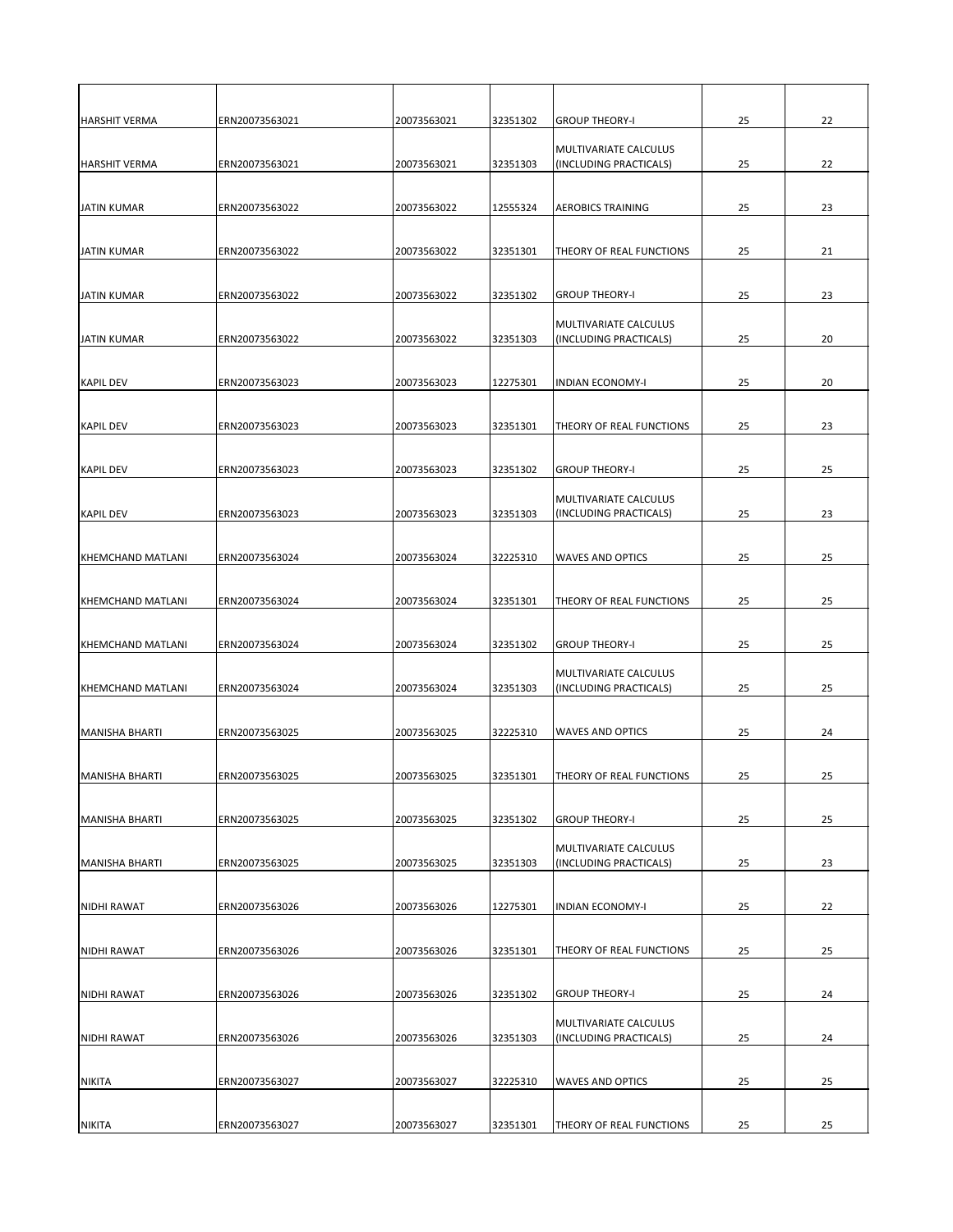| <b>NIKITA</b>           | ERN20073563027  | 20073563027 | 32351302 | <b>GROUP THEORY-I</b>                                  | 25 | 25 |
|-------------------------|-----------------|-------------|----------|--------------------------------------------------------|----|----|
| NIKITA                  | ERN20073563027  | 20073563027 | 32351303 | <b>MULTIVARIATE CALCULUS</b><br>(INCLUDING PRACTICALS) | 25 | 25 |
| <b>PRASHANT RATHORE</b> | ERN20073563028  | 20073563028 | 32225310 | <b>WAVES AND OPTICS</b>                                | 25 | 25 |
| <b>PRASHANT RATHORE</b> | ERN20073563028  | 20073563028 | 32351301 | <b>THEORY OF REAL FUNCTIONS</b>                        | 25 | 23 |
| <b>PRASHANT RATHORE</b> | ERN20073563028  | 20073563028 | 32351302 | <b>GROUP THEORY-I</b>                                  | 25 | 25 |
| <b>PRASHANT RATHORE</b> | ERN20073563028  | 20073563028 | 32351303 | MULTIVARIATE CALCULUS<br>(INCLUDING PRACTICALS)        | 25 | 24 |
| <b>PRAVESH GUPTA</b>    | ERN20073563029  | 20073563029 | 32225310 | <b>WAVES AND OPTICS</b>                                | 25 | 23 |
| <b>PRAVESH GUPTA</b>    | ERN20073563029  | 20073563029 | 32351301 | THEORY OF REAL FUNCTIONS                               | 25 | 23 |
| <b>PRAVESH GUPTA</b>    | ERN20073563029  | 20073563029 | 32351302 | <b>GROUP THEORY-I</b>                                  | 25 | 25 |
| <b>PRAVESH GUPTA</b>    | ERN20073563029  | 20073563029 | 32351303 | <b>MULTIVARIATE CALCULUS</b><br>(INCLUDING PRACTICALS) | 25 | 25 |
| <b>RITIK</b>            | ERN20073563030  | 20073563030 | 12555324 | <b>AEROBICS TRAINING</b>                               | 25 | 23 |
| RITIK                   | ERN20073563030  | 20073563030 | 32351301 | <b>THEORY OF REAL FUNCTIONS</b>                        | 25 | 22 |
| <b>RITIK</b>            | ERN20073563030  | 20073563030 | 32351302 | <b>GROUP THEORY-I</b>                                  | 25 | 22 |
| RITIK                   | ERN20073563030  | 20073563030 | 32351303 | MULTIVARIATE CALCULUS<br>(INCLUDING PRACTICALS)        | 25 | 20 |
| <b>RITIK</b>            | ERN20073563031  | 20073563031 | 32225310 | <b>WAVES AND OPTICS</b>                                | 25 | 20 |
| RITIK                   | ERN20073563031  | 20073563031 | 32351301 | <b>THEORY OF REAL FUNCTIONS</b>                        | 25 | 10 |
| RITIK                   | ERN20073563031  | 20073563031 | 32351302 | <b>GROUP THEORY-I</b>                                  | 25 | 20 |
| <b>RITIK</b>            | ERN20073563031  | 20073563031 | 32351303 | MULTIVARIATE CALCULUS<br>(INCLUDING PRACTICALS)        | 25 | 17 |
| <b>ROHIT SHARMA</b>     | 317539/SLC/51/8 | 20073563032 | 32225310 | <b>WAVES AND OPTICS</b>                                | 25 | 22 |
| <b>ROHIT SHARMA</b>     | 317539/SLC/51/8 | 20073563032 | 32351301 | <b>THEORY OF REAL FUNCTIONS</b>                        | 25 | 23 |
| <b>ROHIT SHARMA</b>     | 317539/SLC/51/8 | 20073563032 | 32351302 | <b>GROUP THEORY-I</b>                                  | 25 | 22 |
| <b>ROHIT SHARMA</b>     | 317539/SLC/51/8 | 20073563032 | 32351303 | MULTIVARIATE CALCULUS<br>(INCLUDING PRACTICALS)        | 25 | 23 |
| <b>SAHIL GULIA</b>      | ERN20073563033  | 20073563033 | 32225310 | <b>WAVES AND OPTICS</b>                                | 25 | 25 |
| <b>SAHIL GULIA</b>      | ERN20073563033  | 20073563033 | 32351301 | THEORY OF REAL FUNCTIONS                               | 25 | 22 |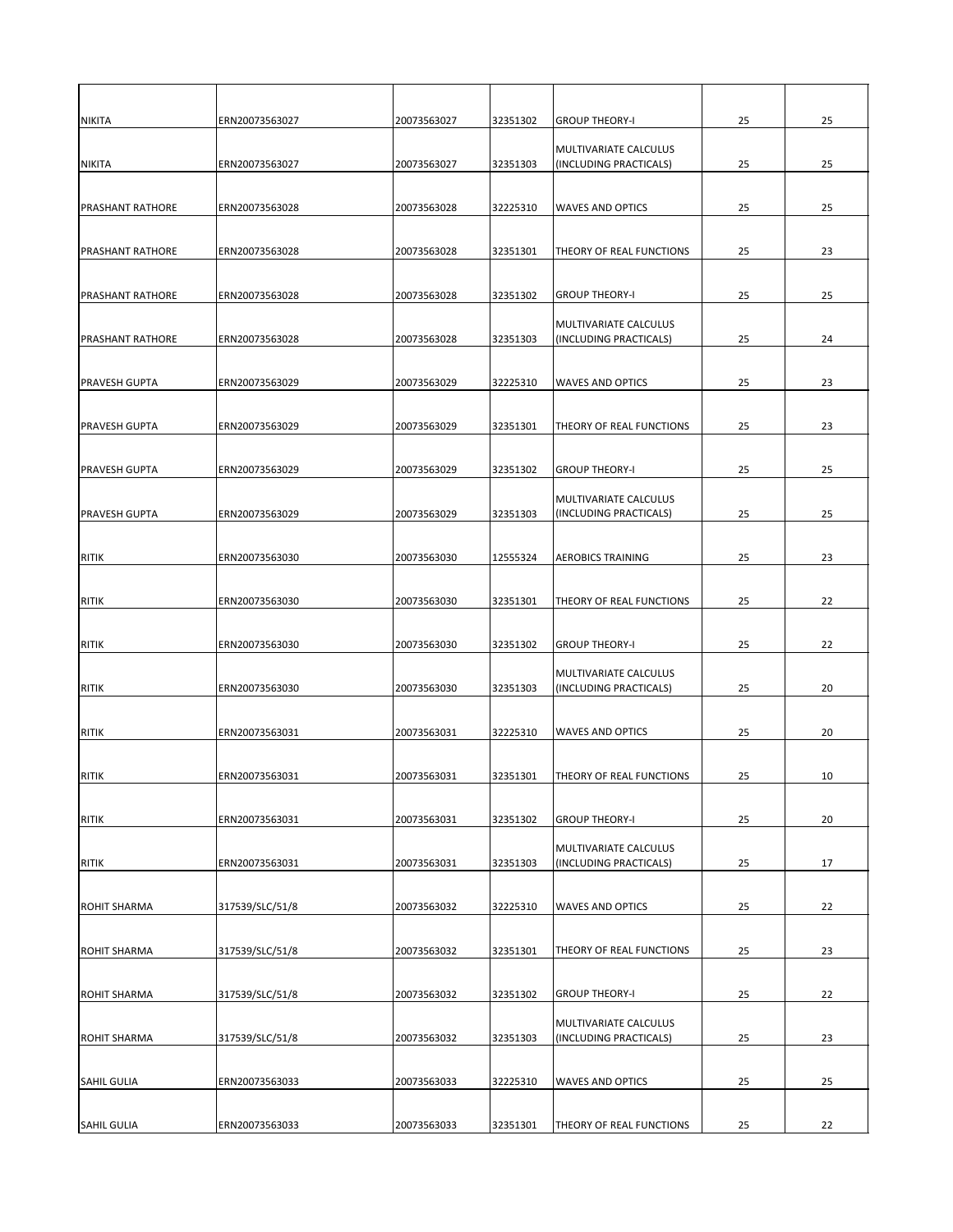| <b>SAHIL GULIA</b>    | ERN20073563033 | 20073563033 | 32351302 | <b>GROUP THEORY-I</b>                                  | 25 | 24 |
|-----------------------|----------------|-------------|----------|--------------------------------------------------------|----|----|
| <b>SAHIL GULIA</b>    | ERN20073563033 | 20073563033 | 32351303 | MULTIVARIATE CALCULUS<br>(INCLUDING PRACTICALS)        | 25 | 23 |
| <b>SHAMSHAD ALI</b>   | ERN20073563034 | 20073563034 | 32225310 | <b>WAVES AND OPTICS</b>                                | 25 | 22 |
| <b>SHAMSHAD ALI</b>   | ERN20073563034 | 20073563034 | 32351301 | <b>THEORY OF REAL FUNCTIONS</b>                        | 25 | 23 |
| <b>I</b> SHAMSHAD ALI | ERN20073563034 | 20073563034 | 32351302 | <b>GROUP THEORY-I</b>                                  | 25 | 22 |
| <b>SHAMSHAD ALI</b>   | ERN20073563034 | 20073563034 | 32351303 | MULTIVARIATE CALCULUS<br>(INCLUDING PRACTICALS)        | 25 | 22 |
| <b>SUDHIR NAGAR</b>   | ERN20073563035 | 20073563035 | 12555324 | <b>AEROBICS TRAINING</b>                               | 25 | 23 |
| <b>SUDHIR NAGAR</b>   | ERN20073563035 | 20073563035 | 32351301 | <b>THEORY OF REAL FUNCTIONS</b>                        | 25 | 23 |
| <b>SUDHIR NAGAR</b>   | ERN20073563035 | 20073563035 | 32351302 | <b>GROUP THEORY-I</b>                                  | 25 | 23 |
| <b>SUDHIR NAGAR</b>   | ERN20073563035 | 20073563035 | 32351303 | <b>MULTIVARIATE CALCULUS</b><br>(INCLUDING PRACTICALS) | 25 | 24 |
| <b>SUNIL SAINI</b>    | ERN20073563036 | 20073563036 | 32225310 | <b>WAVES AND OPTICS</b>                                | 25 | 21 |
| <b>SUNIL SAINI</b>    | ERN20073563036 | 20073563036 | 32351301 | <b>THEORY OF REAL FUNCTIONS</b>                        | 25 | 15 |
| <b>SUNIL SAINI</b>    | ERN20073563036 | 20073563036 | 32351302 | <b>GROUP THEORY-I</b>                                  | 25 | 21 |
| <b>SUNIL SAINI</b>    | ERN20073563036 | 20073563036 | 32351303 | MULTIVARIATE CALCULUS<br>(INCLUDING PRACTICALS)        | 25 | 19 |
| <b>SUNNY PANCHAL</b>  | ERN20073563037 | 20073563037 | 12555324 | <b>AEROBICS TRAINING</b>                               | 25 | 24 |
| <b>SUNNY PANCHAL</b>  | ERN20073563037 | 20073563037 | 32351301 | <b>THEORY OF REAL FUNCTIONS</b>                        | 25 | 23 |
| <b>SUNNY PANCHAL</b>  | ERN20073563037 | 20073563037 | 32351302 | <b>GROUP THEORY-I</b>                                  | 25 | 23 |
| <b>SUNNY PANCHAL</b>  | ERN20073563037 | 20073563037 | 32351303 | MULTIVARIATE CALCULUS<br>(INCLUDING PRACTICALS)        | 25 | 24 |
| <b>TANU</b>           | ERN20073563038 | 20073563038 | 12555324 | <b>AEROBICS TRAINING</b>                               | 25 | 24 |
| <b>TANU</b>           | ERN20073563038 | 20073563038 | 32351301 | <b>THEORY OF REAL FUNCTIONS</b>                        | 25 | 25 |
| <b>TANU</b>           | ERN20073563038 | 20073563038 | 32351302 | <b>GROUP THEORY-I</b>                                  | 25 | 25 |
| <b>TANU</b>           | ERN20073563038 | 20073563038 | 32351303 | MULTIVARIATE CALCULUS<br>(INCLUDING PRACTICALS)        | 25 | 24 |
| <b>VEDHANT RAWAT</b>  | ERN20073563039 | 20073563039 | 12325904 | <b>GANDHI AND THE</b><br>CONTEMPORARY WORLD            | 25 | 21 |
| <b>VEDHANT RAWAT</b>  | ERN20073563039 | 20073563039 | 32351301 | <b>THEORY OF REAL FUNCTIONS</b>                        | 25 | 25 |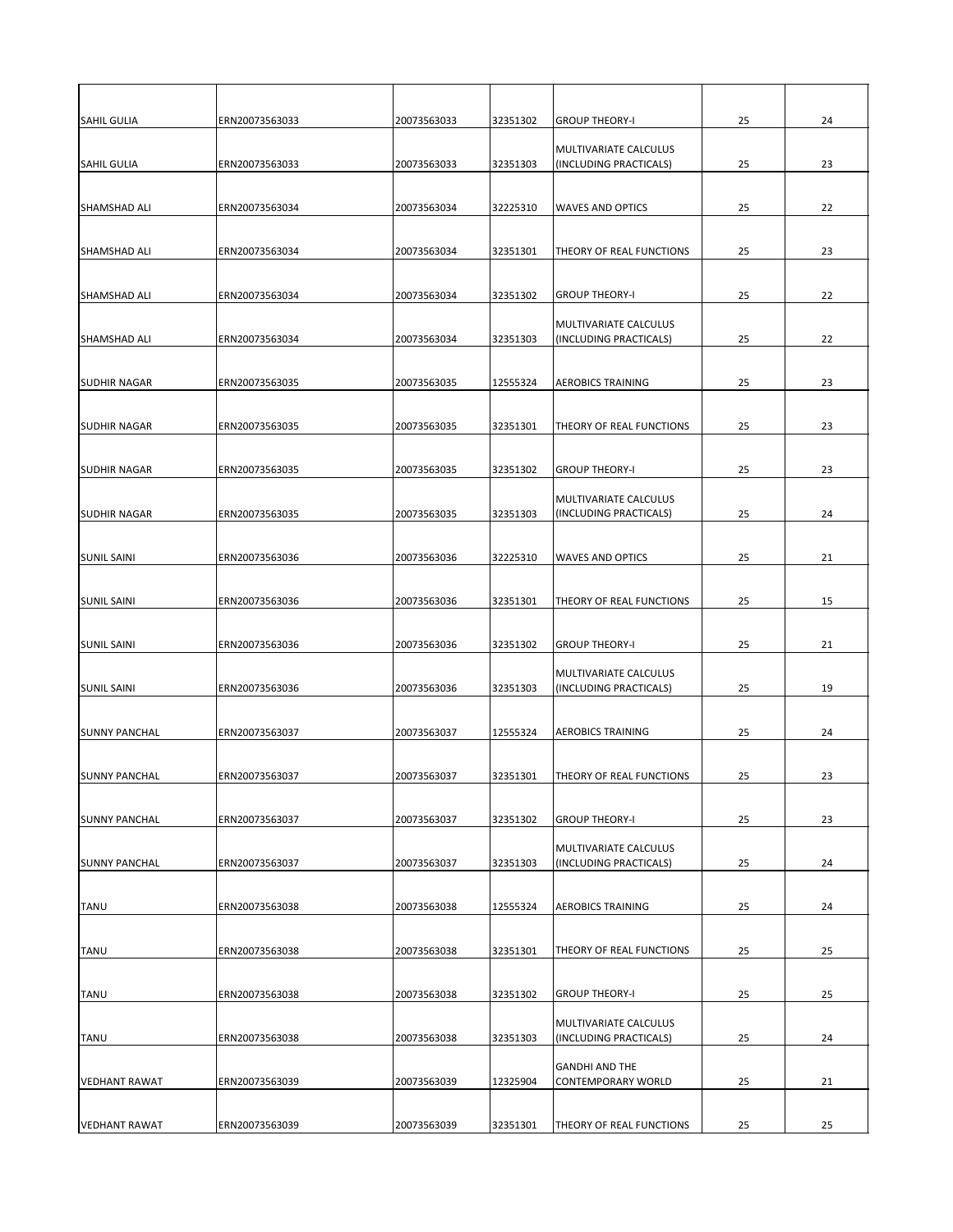| <b>VEDHANT RAWAT</b> | ERN20073563039 | 20073563039 | 32351302 | <b>GROUP THEORY-I</b>                           | 25 | 25 |
|----------------------|----------------|-------------|----------|-------------------------------------------------|----|----|
| VEDHANT RAWAT        | ERN20073563039 | 20073563039 | 32351303 | MULTIVARIATE CALCULUS<br>(INCLUDING PRACTICALS) | 25 | 23 |
|                      |                |             |          |                                                 |    |    |
| <b>VIKASH JANGIR</b> | ERN20073563040 | 20073563040 | 32225310 | <b>WAVES AND OPTICS</b>                         | 25 | 25 |
|                      |                |             |          |                                                 |    |    |
| VIKASH JANGIR        | ERN20073563040 | 20073563040 | 32351301 | THEORY OF REAL FUNCTIONS                        | 25 | 24 |
|                      |                |             |          |                                                 |    |    |
| <b>VIKASH JANGIR</b> | ERN20073563040 | 20073563040 | 32351302 | <b>GROUP THEORY-I</b>                           | 25 | 25 |
|                      |                |             |          |                                                 |    |    |
| VIKASH JANGIR        | ERN20073563040 | 20073563040 | 32351303 | MULTIVARIATE CALCULUS<br>(INCLUDING PRACTICALS) | 25 | 22 |
|                      |                |             |          |                                                 |    |    |
| <b>VIVEK SINGH</b>   | ERN20073563041 | 20073563041 | 32225310 | <b>WAVES AND OPTICS</b>                         | 25 | 23 |
|                      |                |             |          |                                                 |    |    |
| <b>VIVEK SINGH</b>   | ERN20073563041 | 20073563041 | 32351301 | THEORY OF REAL FUNCTIONS                        | 25 | 22 |
|                      |                |             |          |                                                 |    |    |
| <b>IVIVEK SINGH</b>  | ERN20073563041 | 20073563041 | 32351302 | <b>GROUP THEORY-I</b>                           | 25 | 23 |
|                      |                |             |          |                                                 |    |    |
| <b>VIVEK SINGH</b>   | ERN20073563041 | 20073563041 | 32351303 | MULTIVARIATE CALCULUS<br>(INCLUDING PRACTICALS) | 25 | 21 |
|                      |                |             |          |                                                 |    |    |
| YASH ARYA            | ERN20073563042 | 20073563042 | 12275301 | <b>INDIAN ECONOMY-I</b>                         | 25 | 20 |
|                      |                |             |          |                                                 |    |    |
| YASH ARYA            | ERN20073563042 | 20073563042 | 32351301 | <b>THEORY OF REAL FUNCTIONS</b>                 | 25 | 25 |
|                      |                |             |          |                                                 |    |    |
| YASH ARYA            | ERN20073563042 | 20073563042 | 32351302 | <b>GROUP THEORY-I</b>                           | 25 | 21 |
|                      |                |             |          | MULTIVARIATE CALCULUS                           |    |    |
| YASH ARYA            | ERN20073563042 | 20073563042 | 32351303 | (INCLUDING PRACTICALS)                          | 25 | 24 |
|                      |                |             |          | <b>ACADEMIC WRITING AND</b>                     |    |    |
| <b>YASHIKA SINGH</b> | ERN20073563043 | 20073563043 | 12035901 | <b>COMPOSITION</b>                              | 25 | 14 |
|                      |                |             |          |                                                 |    |    |
| YASHIKA SINGH        | ERN20073563043 | 20073563043 | 32351301 | THEORY OF REAL FUNCTIONS                        | 25 | 24 |
|                      |                |             |          |                                                 |    |    |
| YASHIKA SINGH        | ERN20073563043 | 20073563043 | 32351302 | <b>GROUP THEORY-I</b>                           | 25 | 20 |
|                      |                |             |          | MULTIVARIATE CALCULUS                           |    |    |
| <b>YASHIKA SINGH</b> | ERN20073563043 | 20073563043 | 32351303 | (INCLUDING PRACTICALS)                          | 25 | 18 |
|                      |                |             |          |                                                 |    |    |
| <b>YOGESH</b>        | ERN20073563044 | 20073563044 | 12555324 | <b>AEROBICS TRAINING</b>                        | 25 | 24 |
|                      |                |             |          |                                                 |    |    |
| <b>YOGESH</b>        | ERN20073563044 | 20073563044 | 32351301 | THEORY OF REAL FUNCTIONS                        | 25 | 24 |
|                      |                |             |          |                                                 |    |    |
| <b>YOGESH</b>        | ERN20073563044 | 20073563044 | 32351302 | <b>GROUP THEORY-I</b>                           | 25 | 23 |
|                      |                |             |          | MULTIVARIATE CALCULUS                           |    |    |
| <b>YOGESH</b>        | ERN20073563044 | 20073563044 | 32351303 | (INCLUDING PRACTICALS)                          | 25 | 24 |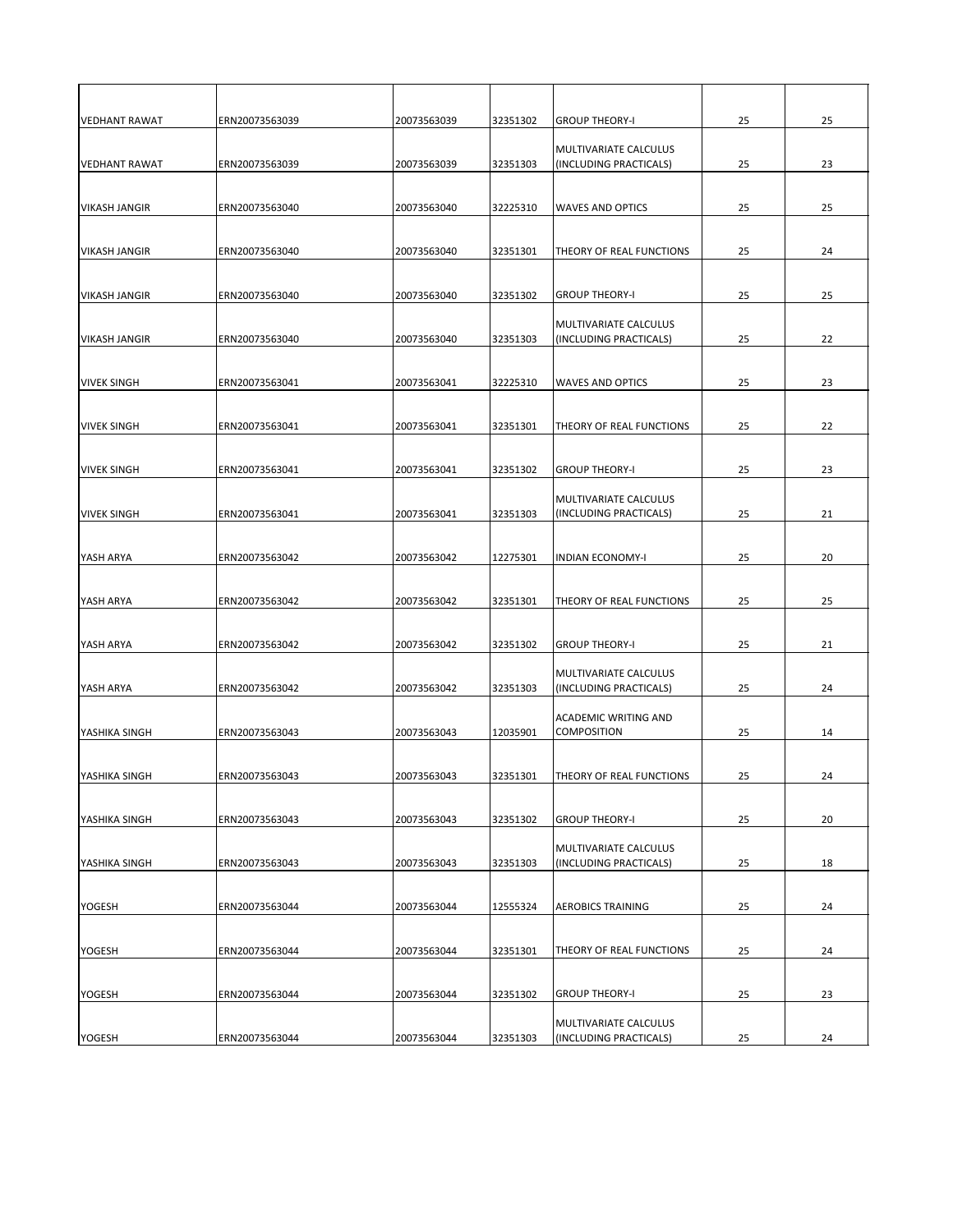### **Marks Entry Report (Nov-Dec 2020)**

 **This report can be download into excel file for your own printing settings.** 

- **College Name 073--Shyam Lal College (Day)**
- **Course Name 563--(CBCS) B.A.(HONS.) MATHEMATICS**

**Part III**

**Sem V**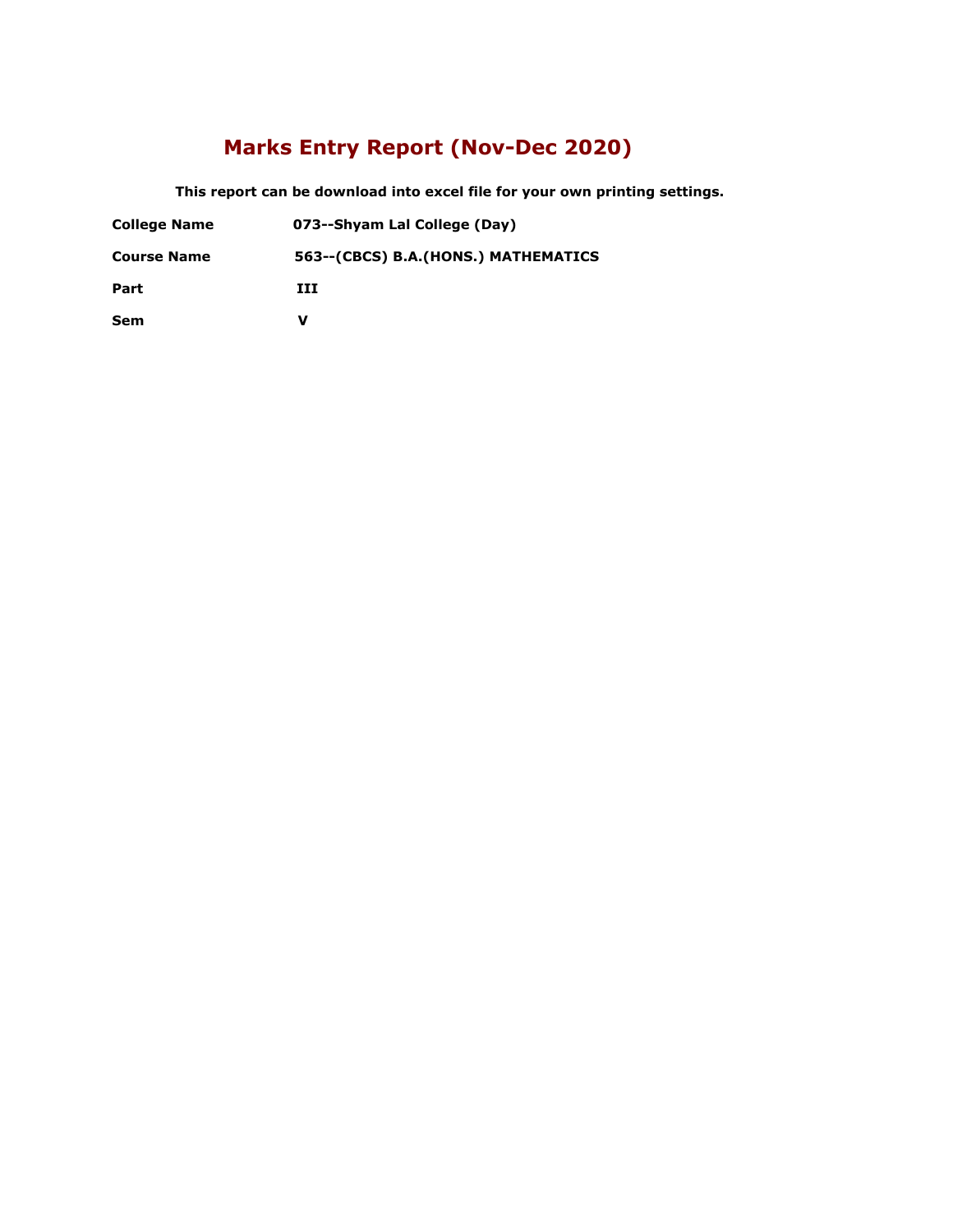|                       | <b>B.Sc. (Honours Course) Mathematics Vth Semester</b> |                                   |                             |                                                 |                              |                               |  |  |
|-----------------------|--------------------------------------------------------|-----------------------------------|-----------------------------|-------------------------------------------------|------------------------------|-------------------------------|--|--|
| <b>STUDENT NAME</b>   | <b>ENROLMENT</b><br><b>NUMBER</b>                      | <b>EXAM ROLL</b><br><b>NUMBER</b> | <b>PAPER</b><br><b>CODE</b> | <b>PAPER NAME</b>                               | <b>Maximum</b><br>Marks (IA) | <b>Obtained</b><br>Marks (IA) |  |  |
|                       |                                                        |                                   |                             |                                                 |                              |                               |  |  |
| <b>ARUN</b>           | 19SHLDBSMA000001                                       | 19073563001                       | 32351501                    | <b>METRIC SPACES</b>                            | 25                           | 20                            |  |  |
| <b>ARUN</b>           | 19SHLDBSMA000001                                       | 19073563001                       | 32351502                    | <b>GROUP THEORY-II</b>                          | 25                           | 25                            |  |  |
| <b>ARUN</b>           | 19SHLDBSMA000001                                       | 19073563001                       | 32357501                    | NUMERICAL ANALYSIS (B.SC.<br>(HONS) MATHEMATICS | 25                           | 24                            |  |  |
| <b>ARUN</b>           | 19SHLDBSMA000001                                       | 19073563001                       | 223701102                   | PROBABILITY THEORY                              | 30                           | 24                            |  |  |
| <b>AYUSHI TOMAR</b>   | 19SHLDBSMA000002                                       | 19073563002                       | 32351501                    | <b>METRIC SPACES</b>                            | 25                           | 22                            |  |  |
| <b>AYUSHI TOMAR</b>   | 19SHLDBSMA000002                                       | 19073563002                       | 32351502                    | <b>GROUP THEORY-II</b>                          | 25                           | 24                            |  |  |
| <b>AYUSHI TOMAR</b>   | 19SHLDBSMA000002                                       | 19073563002                       | 32357501                    | NUMERICAL ANALYSIS (B.SC.<br>(HONS) MATHEMATICS | 25                           | 23                            |  |  |
| <b>AYUSHI TOMAR</b>   | 19SHLDBSMA000002                                       | 19073563002                       | 223701102                   | PROBABILITY THEORY                              | 30                           | 23                            |  |  |
| <b>UMAKANT SHARMA</b> | 19SHLDBSMA000003                                       | 19073563003                       | 32351501                    | <b>METRIC SPACES</b>                            | 25                           | 20                            |  |  |
| <b>UMAKANT SHARMA</b> | 19SHLDBSMA000003                                       | 19073563003                       | 32351502                    | <b>GROUP THEORY-II</b>                          | 25                           | 23                            |  |  |
| UMAKANT SHARMA        | 19SHLDBSMA000003                                       | 19073563003                       | 32357501                    | NUMERICAL ANALYSIS (B.SC.<br>(HONS) MATHEMATICS | 25                           | 23                            |  |  |
| <b>UMAKANT SHARMA</b> | 19SHLDBSMA000003                                       | 19073563003                       | 223701102                   | PROBABILITY THEORY                              | 30                           | 24                            |  |  |
| <b>ADITI JAIN</b>     | 19SHLDBSMA000004                                       | 19073563004                       | 32351501                    | <b>METRIC SPACES</b>                            | 25                           | 22                            |  |  |
| <b>ADITI JAIN</b>     | 19SHLDBSMA000004                                       | 19073563004                       | 32351502                    | <b>GROUP THEORY-II</b>                          | 25                           | 24                            |  |  |
| <b>ADITI JAIN</b>     | 19SHLDBSMA000004                                       | 19073563004                       | 32357501                    | NUMERICAL ANALYSIS (B.SC.<br>(HONS) MATHEMATICS | 25                           | 23                            |  |  |

| ADITI JAIN   | 19SHLDBSMA000004 | 19073563004 | 223701102 | PROBABILITY THEORY        | 30 | 23 |
|--------------|------------------|-------------|-----------|---------------------------|----|----|
|              |                  |             |           |                           |    |    |
| <b>NISHA</b> | 19SHLDBSMA000005 | 19073563005 | 32351501  | <b>IMETRIC SPACES</b>     | 25 | 22 |
|              |                  |             |           |                           |    |    |
| <b>NISHA</b> | 19SHLDBSMA000005 | 19073563005 | 32351502  | <b>GROUP THEORY-II</b>    | 25 | 23 |
|              |                  |             |           |                           |    |    |
|              |                  |             |           | NUMERICAL ANALYSIS (B.SC. |    |    |
| <b>NISHA</b> | 19SHLDBSMA000005 | 19073563005 | 32357501  | (HONS) MATHEMATICS        | 25 | 24 |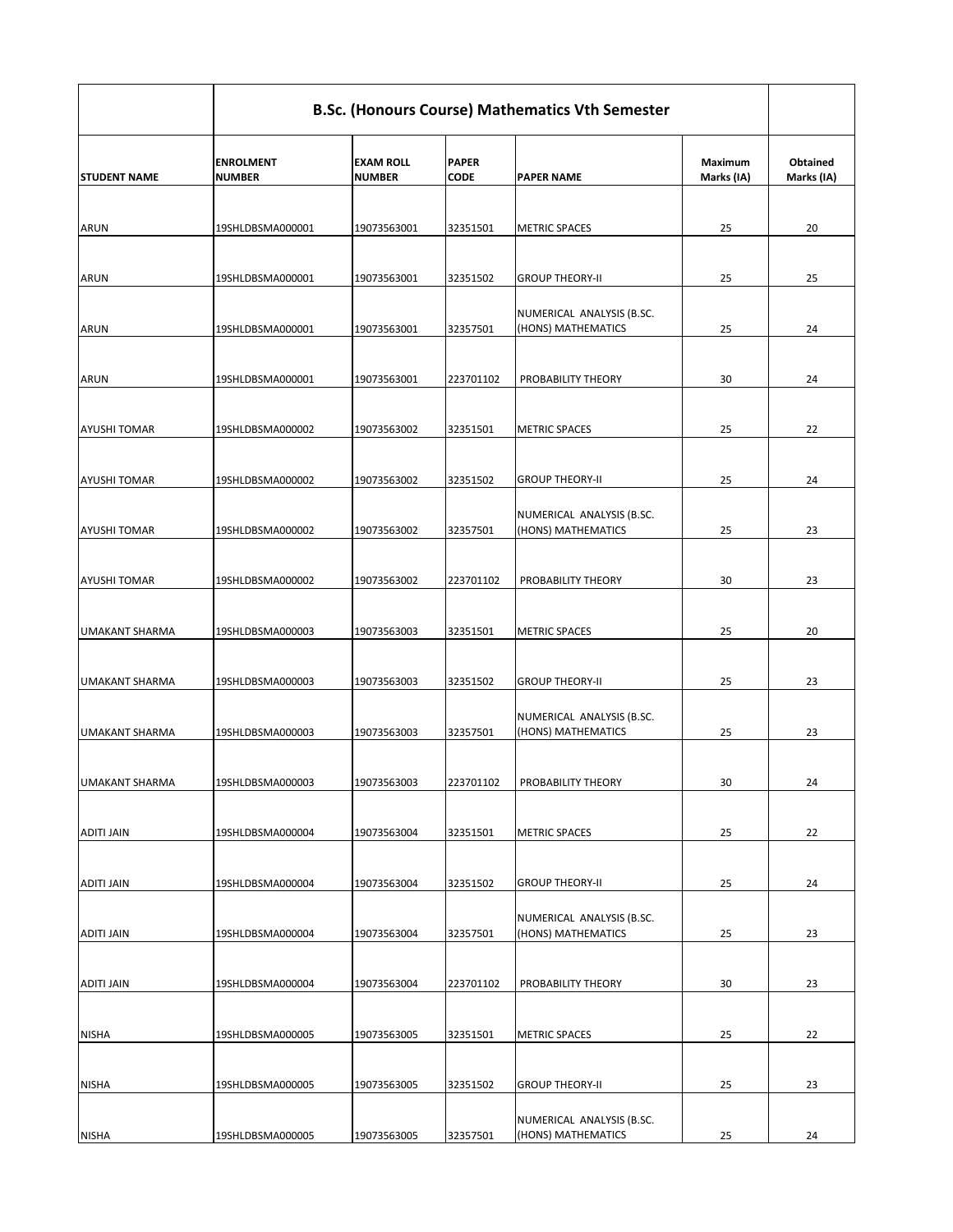| <b>NISHA</b>           | 19SHLDBSMA000005 | 19073563005 | 223701102 | PROBABILITY THEORY                              | 30 | 24 |
|------------------------|------------------|-------------|-----------|-------------------------------------------------|----|----|
|                        |                  |             |           |                                                 |    |    |
| <b>SHUBHAM SINGH</b>   | 19SHLDBSMA000006 | 19073563006 | 32351501  | <b>METRIC SPACES</b>                            | 25 | 20 |
|                        |                  |             |           |                                                 |    |    |
| <b>SHUBHAM SINGH</b>   | 19SHLDBSMA000006 | 19073563006 | 32351502  | <b>GROUP THEORY-II</b>                          | 25 | 23 |
|                        |                  |             |           |                                                 |    |    |
| <b>SHUBHAM SINGH</b>   | 19SHLDBSMA000006 | 19073563006 | 32357501  | NUMERICAL ANALYSIS (B.SC.<br>(HONS) MATHEMATICS | 25 | 23 |
|                        |                  |             |           |                                                 |    |    |
|                        |                  |             |           |                                                 |    |    |
| <b>SHUBHAM SINGH</b>   | 19SHLDBSMA000006 | 19073563006 | 223701102 | PROBABILITY THEORY                              | 30 | 23 |
|                        |                  |             |           |                                                 |    |    |
| <b>RITIK KUMAR DAS</b> | 19SHLDBSMA000007 | 19073563007 | 32351501  | <b>METRIC SPACES</b>                            | 25 | 25 |
|                        |                  |             |           |                                                 |    |    |
| <b>RITIK KUMAR DAS</b> | 19SHLDBSMA000007 | 19073563007 | 32351502  | <b>GROUP THEORY-II</b>                          | 25 | 25 |
|                        |                  |             |           |                                                 |    |    |
| <b>RITIK KUMAR DAS</b> | 19SHLDBSMA000007 | 19073563007 | 32357501  | NUMERICAL ANALYSIS (B.SC.<br>(HONS) MATHEMATICS | 25 | 25 |
|                        |                  |             |           |                                                 |    |    |
|                        |                  |             |           |                                                 |    |    |
| <b>RITIK KUMAR DAS</b> | 19SHLDBSMA000007 | 19073563007 | 223701102 | PROBABILITY THEORY                              | 30 | 25 |
|                        |                  |             |           |                                                 |    |    |
| YUVRAJ CHHETRI         | 19SHLDBSMA000008 | 19073563008 | 32351501  | <b>METRIC SPACES</b>                            | 25 | 24 |
|                        |                  |             |           |                                                 |    |    |
| YUVRAJ CHHETRI         | 19SHLDBSMA000008 | 19073563008 | 32351502  | <b>GROUP THEORY-II</b>                          | 25 | 24 |
|                        |                  |             |           |                                                 |    |    |
| YUVRAJ CHHETRI         | 19SHLDBSMA000008 | 19073563008 | 32357501  | NUMERICAL ANALYSIS (B.SC.<br>(HONS) MATHEMATICS | 25 | 23 |
|                        |                  |             |           |                                                 |    |    |
|                        |                  |             |           |                                                 |    |    |
| YUVRAJ CHHETRI         | 19SHLDBSMA000008 | 19073563008 | 223701102 | PROBABILITY THEORY                              | 30 | 23 |
|                        |                  |             |           |                                                 |    |    |
| <b>NITISH GUPTA</b>    | 19SHLDBSMA000010 | 19073563010 | 32351501  | <b>METRIC SPACES</b>                            | 25 | 25 |
|                        |                  |             |           |                                                 |    |    |
| <b>NITISH GUPTA</b>    | 19SHLDBSMA000010 | 19073563010 | 32351502  | <b>GROUP THEORY-II</b>                          | 25 | 23 |
|                        |                  |             |           |                                                 |    |    |
| <b>NITISH GUPTA</b>    | 19SHLDBSMA000010 | 19073563010 | 32357501  | NUMERICAL ANALYSIS (B.SC.<br>(HONS) MATHEMATICS | 25 | 24 |
|                        |                  |             |           |                                                 |    |    |
|                        |                  |             |           |                                                 |    |    |
| <b>NITISH GUPTA</b>    | 19SHLDBSMA000010 | 19073563010 | 223701102 | PROBABILITY THEORY                              | 30 | 24 |

| <b>ISANJANA</b> | 19SHLDBSMA000012 | 19073563012 | 32351501  | <b>IMETRIC SPACES</b>     | 25 | 18 |
|-----------------|------------------|-------------|-----------|---------------------------|----|----|
|                 |                  |             |           |                           |    |    |
| <b>SANJANA</b>  | 19SHLDBSMA000012 | 19073563012 | 32351502  | <b>GROUP THEORY-II</b>    | 25 | 23 |
|                 |                  |             |           | NUMERICAL ANALYSIS (B.SC. |    |    |
| <b>ISANJANA</b> | 19SHLDBSMA000012 | 19073563012 | 32357501  | (HONS) MATHEMATICS        | 25 | 25 |
|                 |                  |             |           |                           |    |    |
|                 |                  |             |           |                           |    |    |
| <b>ISANJANA</b> | 19SHLDBSMA000012 | 19073563012 | 223701102 | PROBABILITY THEORY        | 30 | 22 |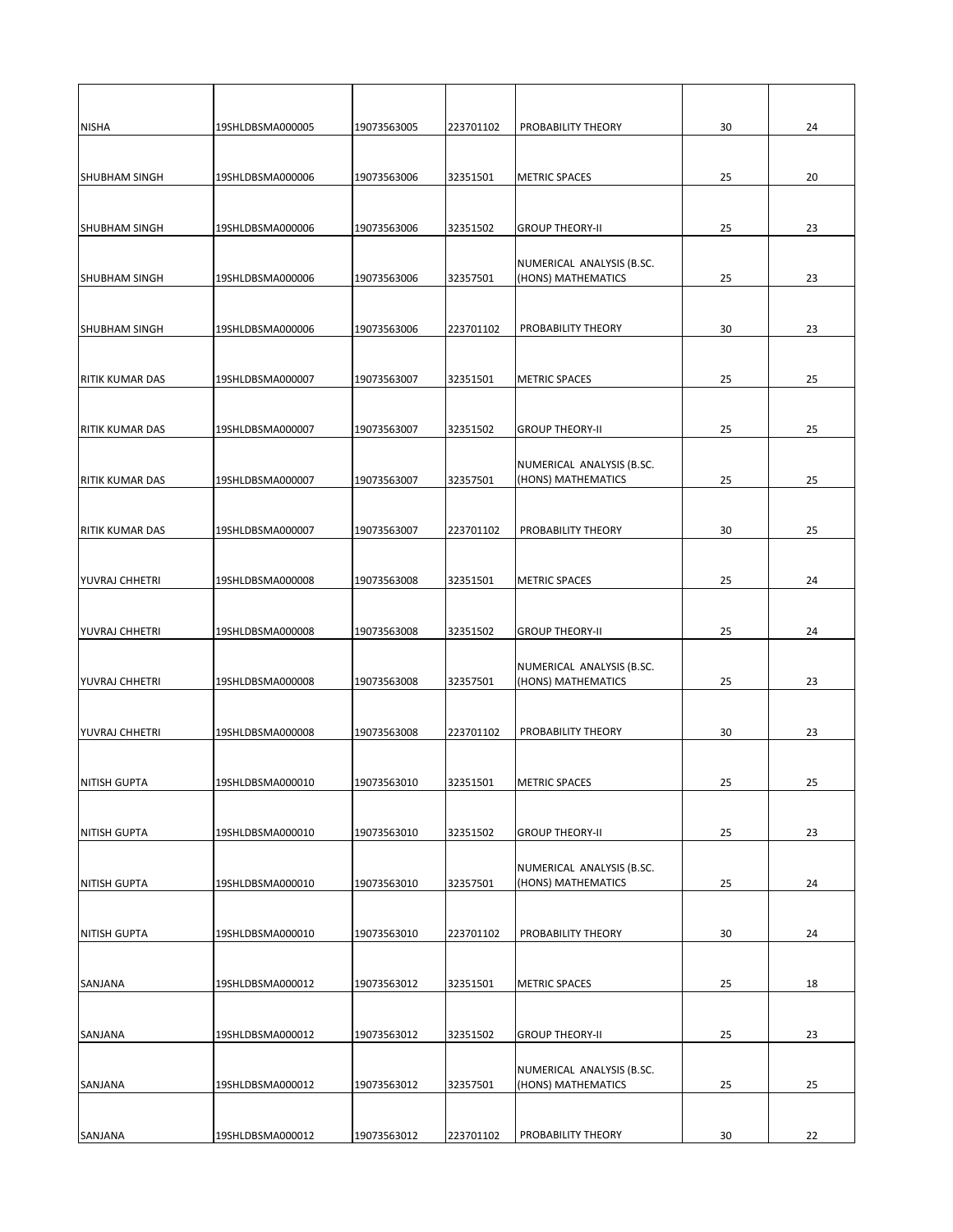| <b>PRAVEEN KUMAR YADAV</b> | 19SHLDBSMA000013 | 19073563013 | 32351501  | <b>METRIC SPACES</b>                            | 25 | 18 |
|----------------------------|------------------|-------------|-----------|-------------------------------------------------|----|----|
|                            |                  |             |           |                                                 |    |    |
| <b>PRAVEEN KUMAR YADAV</b> | 19SHLDBSMA000013 | 19073563013 | 32351502  | <b>GROUP THEORY-II</b>                          | 25 | 23 |
|                            |                  |             |           |                                                 |    |    |
|                            |                  |             |           | NUMERICAL ANALYSIS (B.SC.                       |    |    |
| <b>PRAVEEN KUMAR YADAV</b> | 19SHLDBSMA000013 | 19073563013 | 32357501  | (HONS) MATHEMATICS                              | 25 | 23 |
|                            |                  |             |           |                                                 |    |    |
| <b>PRAVEEN KUMAR YADAV</b> | 19SHLDBSMA000013 | 19073563013 | 223701102 | PROBABILITY THEORY                              | 30 | 22 |
|                            |                  |             |           |                                                 |    |    |
|                            |                  |             |           | <b>METRIC SPACES</b>                            |    |    |
| <b>ANKUL KUMAR</b>         | 19SHLDBSMA000014 | 19073563014 | 32351501  |                                                 | 25 | 18 |
|                            |                  |             |           |                                                 |    |    |
| <b>ANKUL KUMAR</b>         | 19SHLDBSMA000014 | 19073563014 | 32351502  | <b>GROUP THEORY-II</b>                          | 25 | 23 |
|                            |                  |             |           |                                                 |    |    |
| <b>ANKUL KUMAR</b>         | 19SHLDBSMA000014 | 19073563014 | 32357501  | NUMERICAL ANALYSIS (B.SC.<br>(HONS) MATHEMATICS | 25 | 22 |
|                            |                  |             |           |                                                 |    |    |
|                            |                  |             |           |                                                 |    |    |
| <b>ANKUL KUMAR</b>         | 19SHLDBSMA000014 | 19073563014 | 223701102 | PROBABILITY THEORY                              | 30 | 23 |
|                            |                  |             |           |                                                 |    |    |
| <b>AMAN GARG</b>           | 19SHLDBSMA000015 | 19073563015 | 32351501  | <b>METRIC SPACES</b>                            | 25 | 18 |
|                            |                  |             |           |                                                 |    |    |
|                            |                  |             |           |                                                 |    |    |
| <b>AMAN GARG</b>           | 19SHLDBSMA000015 | 19073563015 | 32351502  | <b>GROUP THEORY-II</b>                          | 25 | 22 |
|                            |                  |             |           | NUMERICAL ANALYSIS (B.SC.                       |    |    |
| <b>AMAN GARG</b>           | 19SHLDBSMA000015 | 19073563015 | 32357501  | (HONS) MATHEMATICS                              | 25 | 22 |
|                            |                  |             |           |                                                 |    |    |
|                            |                  |             |           |                                                 |    |    |
| <b>AMAN GARG</b>           | 19SHLDBSMA000015 | 19073563015 | 223701102 | PROBABILITY THEORY                              | 30 | 23 |
|                            |                  |             |           |                                                 |    |    |
| <b>DEVKI NANDAN</b>        | 19SHLDBSMA000016 | 19073563016 | 32351501  | <b>METRIC SPACES</b>                            | 25 | 15 |
|                            |                  |             |           |                                                 |    |    |
| <b>DEVKI NANDAN</b>        | 19SHLDBSMA000016 | 19073563016 | 32351502  | <b>GROUP THEORY-II</b>                          | 25 | 20 |
|                            |                  |             |           |                                                 |    |    |
|                            |                  |             |           | NUMERICAL ANALYSIS (B.SC.                       |    |    |
| <b>DEVKI NANDAN</b>        | 19SHLDBSMA000016 | 19073563016 | 32357501  | (HONS) MATHEMATICS                              | 25 | 22 |
|                            |                  |             |           |                                                 |    |    |
| <b>DEVKI NANDAN</b>        | 19SHLDBSMA000016 | 19073563016 | 223701102 | PROBABILITY THEORY                              | 30 | 24 |
|                            |                  |             |           |                                                 |    |    |
|                            |                  |             |           |                                                 |    |    |
| <b>PRASOON RAI</b>         | 19SHLDBSMA000017 | 19073563017 | 32351501  | <b>METRIC SPACES</b>                            | 25 | 15 |

| <b>IPRASOON RAI</b>      | 19SHLDBSMA000017 | 19073563017 | 32351502  | <b>GROUP THEORY-II</b>                          | 25 | 15 |
|--------------------------|------------------|-------------|-----------|-------------------------------------------------|----|----|
| <b>PRASOON RAI</b>       | 19SHLDBSMA000017 | 19073563017 | 32357501  | NUMERICAL ANALYSIS (B.SC.<br>(HONS) MATHEMATICS | 25 | 22 |
| <b>IPRASOON RAI</b>      | 19SHLDBSMA000017 | 19073563017 | 223701102 | <b>PROBABILITY THEORY</b>                       | 30 | 23 |
| <b>RAHUL KUMAR GUPTA</b> | 19SHLDBSMA000018 | 19073563018 | 32351501  | <b>METRIC SPACES</b>                            | 25 | 17 |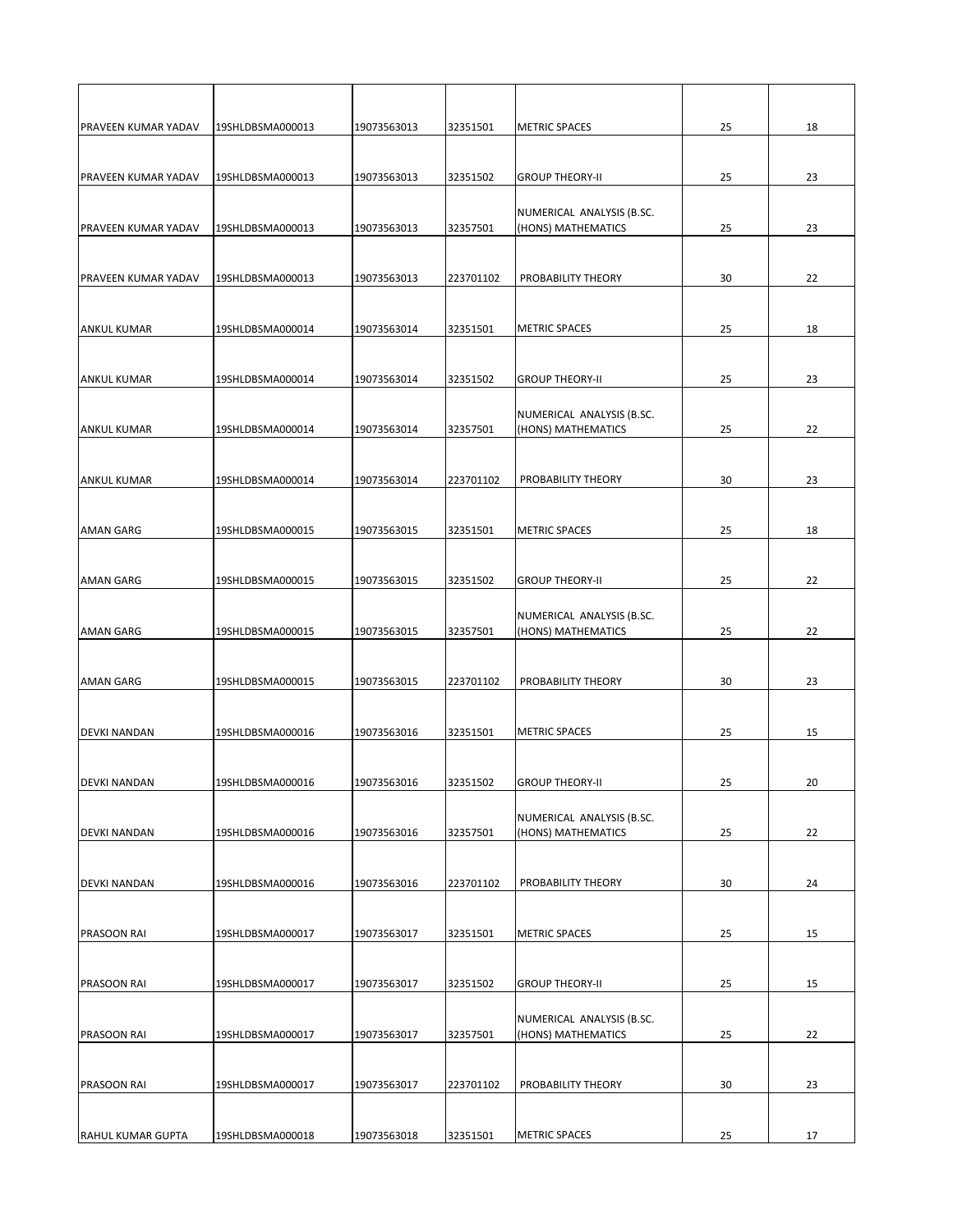| <b>RAHUL KUMAR GUPTA</b> | 19SHLDBSMA000018 | 19073563018 | 32351502  | <b>GROUP THEORY-II</b>                          | 25 | 24 |
|--------------------------|------------------|-------------|-----------|-------------------------------------------------|----|----|
| <b>RAHUL KUMAR GUPTA</b> | 19SHLDBSMA000018 | 19073563018 | 32357501  | NUMERICAL ANALYSIS (B.SC.<br>(HONS) MATHEMATICS | 25 | 22 |
| <b>RAHUL KUMAR GUPTA</b> | 19SHLDBSMA000018 | 19073563018 | 223701102 | PROBABILITY THEORY                              | 30 | 23 |
| <b>KRISHAN KUMAR</b>     | 19SHLDBSMA000019 | 19073563019 | 32351501  | <b>METRIC SPACES</b>                            | 25 | 20 |
| <b>KRISHAN KUMAR</b>     | 19SHLDBSMA000019 | 19073563019 | 32351502  | <b>GROUP THEORY-II</b>                          | 25 | 24 |
| <b>KRISHAN KUMAR</b>     | 19SHLDBSMA000019 | 19073563019 | 32357501  | NUMERICAL ANALYSIS (B.SC.<br>(HONS) MATHEMATICS | 25 | 24 |
| <b>KRISHAN KUMAR</b>     | 19SHLDBSMA000019 | 19073563019 | 223701102 | PROBABILITY THEORY                              | 30 | 24 |
| <b>DAKSH BISHT</b>       | 19SHLDBSMA000020 | 19073563020 | 32351501  | <b>METRIC SPACES</b>                            | 25 | 24 |
| <b>DAKSH BISHT</b>       | 19SHLDBSMA000020 | 19073563020 | 32351502  | <b>GROUP THEORY-II</b>                          | 25 | 23 |
| <b>DAKSH BISHT</b>       | 19SHLDBSMA000020 | 19073563020 | 32357501  | NUMERICAL ANALYSIS (B.SC.<br>(HONS) MATHEMATICS | 25 | 23 |
| <b>DAKSH BISHT</b>       | 19SHLDBSMA000020 | 19073563020 | 223701102 | PROBABILITY THEORY                              | 30 | 23 |
| <b>BHARAT BHUSHAN</b>    | 19SHLDBSMA000022 | 19073563022 | 32351501  | <b>METRIC SPACES</b>                            | 25 | 15 |
| <b>BHARAT BHUSHAN</b>    | 19SHLDBSMA000022 | 19073563022 | 32351502  | <b>GROUP THEORY-II</b>                          | 25 | 24 |
| <b>BHARAT BHUSHAN</b>    | 19SHLDBSMA000022 | 19073563022 | 32357501  | NUMERICAL ANALYSIS (B.SC.<br>(HONS) MATHEMATICS | 25 | 22 |
| <b>BHARAT BHUSHAN</b>    | 19SHLDBSMA000022 | 19073563022 | 223701102 | PROBABILITY THEORY                              | 30 | 23 |
| <b>PRIYANSHU SONI</b>    | 19SHLDBSMA000023 | 19073563023 | 32351501  | <b>METRIC SPACES</b>                            | 25 | 20 |
| <b>PRIYANSHU SONI</b>    | 19SHLDBSMA000023 | 19073563023 | 32351502  | <b>GROUP THEORY-II</b>                          | 25 | 24 |

| <b>PRIYANSHU SONI</b> | 19SHLDBSMA000023 | 19073563023 | 32357501  | NUMERICAL ANALYSIS (B.SC.<br>(HONS) MATHEMATICS | 25 | 23 |
|-----------------------|------------------|-------------|-----------|-------------------------------------------------|----|----|
|                       |                  |             |           |                                                 |    |    |
| IPRIYANSHU SONI       | 19SHLDBSMA000023 | 19073563023 | 223701102 | <b>PROBABILITY THEORY</b>                       | 30 | 23 |
|                       |                  |             |           |                                                 |    |    |
| <b>ANUJ THAPLIYAL</b> | 19SHLDBSMA000024 | 19073563024 | 32351501  | <b>METRIC SPACES</b>                            | 25 | 18 |
|                       |                  |             |           |                                                 |    |    |
| IANUJ THAPLIYAL       | 19SHLDBSMA000024 | 19073563024 | 32351502  | <b>GROUP THEORY-II</b>                          | 25 | 24 |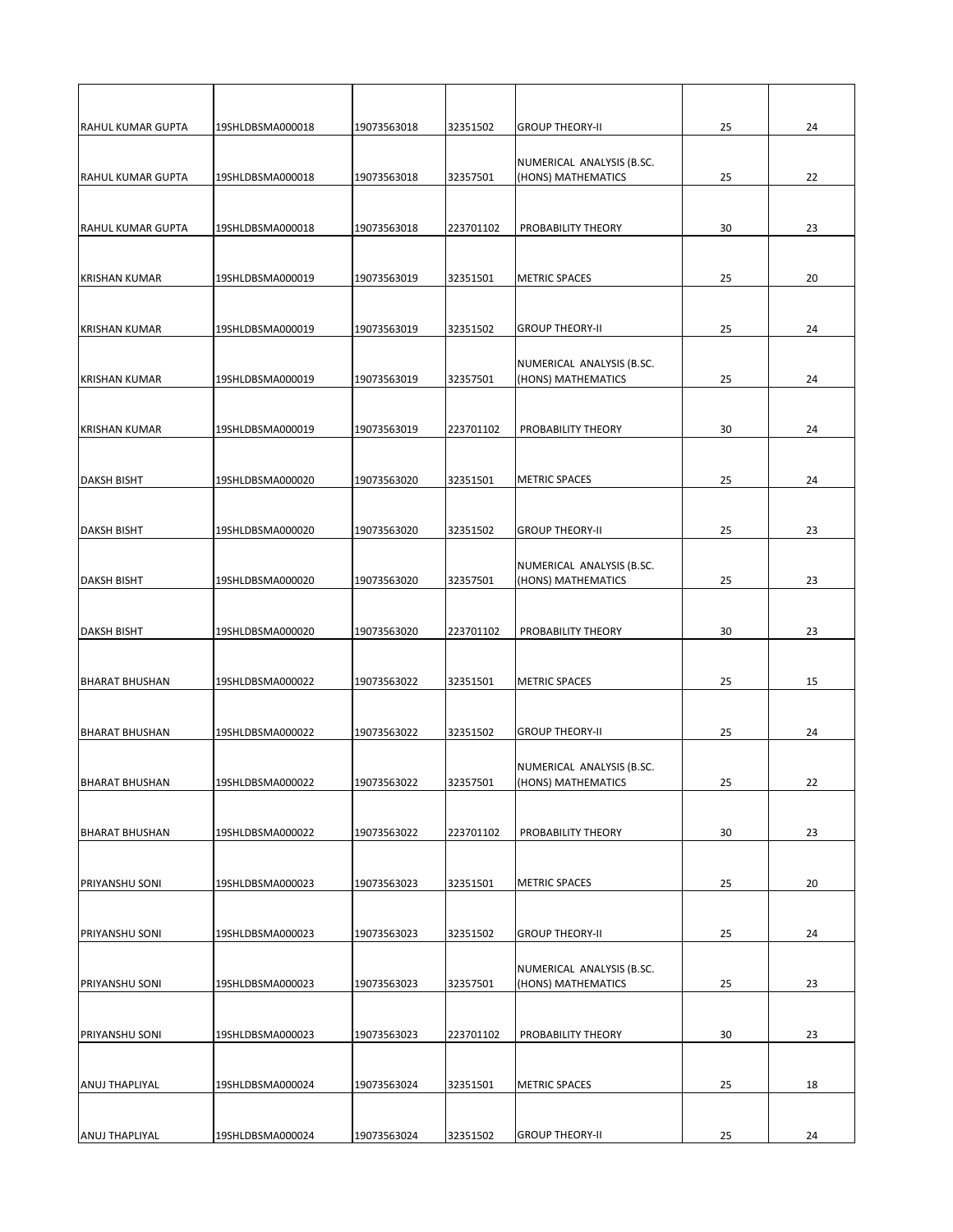|                       |                  |             |           | NUMERICAL ANALYSIS (B.SC.                       |    |    |
|-----------------------|------------------|-------------|-----------|-------------------------------------------------|----|----|
| <b>ANUJ THAPLIYAL</b> | 19SHLDBSMA000024 | 19073563024 | 32357501  | (HONS) MATHEMATICS                              | 25 | 25 |
| <b>ANUJ THAPLIYAL</b> | 19SHLDBSMA000024 | 19073563024 | 223701102 | PROBABILITY THEORY                              | 30 | 24 |
| <b>SHOBHIT SHARMA</b> | 19SHLDBSMA000025 | 19073563025 | 32351501  | <b>METRIC SPACES</b>                            | 25 | 18 |
| <b>SHOBHIT SHARMA</b> | 19SHLDBSMA000025 | 19073563025 | 32351502  | <b>GROUP THEORY-II</b>                          | 25 | 23 |
| <b>SHOBHIT SHARMA</b> | 19SHLDBSMA000025 | 19073563025 | 32357501  | NUMERICAL ANALYSIS (B.SC.<br>(HONS) MATHEMATICS | 25 | 23 |
| <b>SHOBHIT SHARMA</b> | 19SHLDBSMA000025 | 19073563025 | 223701102 | PROBABILITY THEORY                              | 30 | 23 |
| <b>AKASH</b>          | 19SHLDBSMA000027 | 19073563027 | 32351501  | <b>METRIC SPACES</b>                            | 25 | 20 |
| <b>AKASH</b>          | 19SHLDBSMA000027 | 19073563027 | 32351502  | <b>GROUP THEORY-II</b>                          | 25 | 23 |
| <b>AKASH</b>          | 19SHLDBSMA000027 | 19073563027 | 32357501  | NUMERICAL ANALYSIS (B.SC.<br>(HONS) MATHEMATICS | 25 | 22 |
| <b>AKASH</b>          | 19SHLDBSMA000027 | 19073563027 | 223701102 | PROBABILITY THEORY                              | 30 | 23 |
| <b>SOMBIR</b>         | 19SHLDBSMA000028 | 19073563028 | 32351501  | <b>METRIC SPACES</b>                            | 25 | 20 |
| <b>SOMBIR</b>         | 19SHLDBSMA000028 | 19073563028 | 32351502  | <b>GROUP THEORY-II</b>                          | 25 | 24 |
| <b>SOMBIR</b>         | 19SHLDBSMA000028 | 19073563028 | 32357501  | NUMERICAL ANALYSIS (B.SC.<br>(HONS) MATHEMATICS | 25 | 25 |
| <b>SOMBIR</b>         | 19SHLDBSMA000028 | 19073563028 | 223701102 | PROBABILITY THEORY                              | 30 | 24 |
| <b>VANSH KALRA</b>    | 19SHLDBSMA000030 | 19073563030 | 32351501  | <b>METRIC SPACES</b>                            | 25 | 15 |
| <b>VANSH KALRA</b>    | 19SHLDBSMA000030 | 19073563030 | 32351502  | <b>GROUP THEORY-II</b>                          | 25 | 16 |
| <b>VANSH KALRA</b>    | 19SHLDBSMA000030 | 19073563030 | 32357501  | NUMERICAL ANALYSIS (B.SC.<br>(HONS) MATHEMATICS | 25 | 22 |
|                       |                  |             |           |                                                 |    |    |

| IVANSH KALRA               | I19SHLDBSMA000030 | 19073563030 | 223701102 | PROBABILITY THEORY                              | 30 | 22 |
|----------------------------|-------------------|-------------|-----------|-------------------------------------------------|----|----|
|                            |                   |             |           |                                                 |    |    |
| <b>NAMAN SINGH ROHTELA</b> | 19SHLDBSMA000031  | 19073563031 | 32351501  | <b>IMETRIC SPACES</b>                           | 25 | 25 |
|                            |                   |             |           |                                                 |    |    |
| NAMAN SINGH ROHTELA        | 19SHLDBSMA000031  | 19073563031 | 32351502  | IGROUP THEORY-II                                | 25 | 24 |
|                            |                   |             |           |                                                 |    |    |
| NAMAN SINGH ROHTELA        | I19SHLDBSMA000031 | 19073563031 | 32357501  | NUMERICAL ANALYSIS (B.SC.<br>(HONS) MATHEMATICS | 25 | 24 |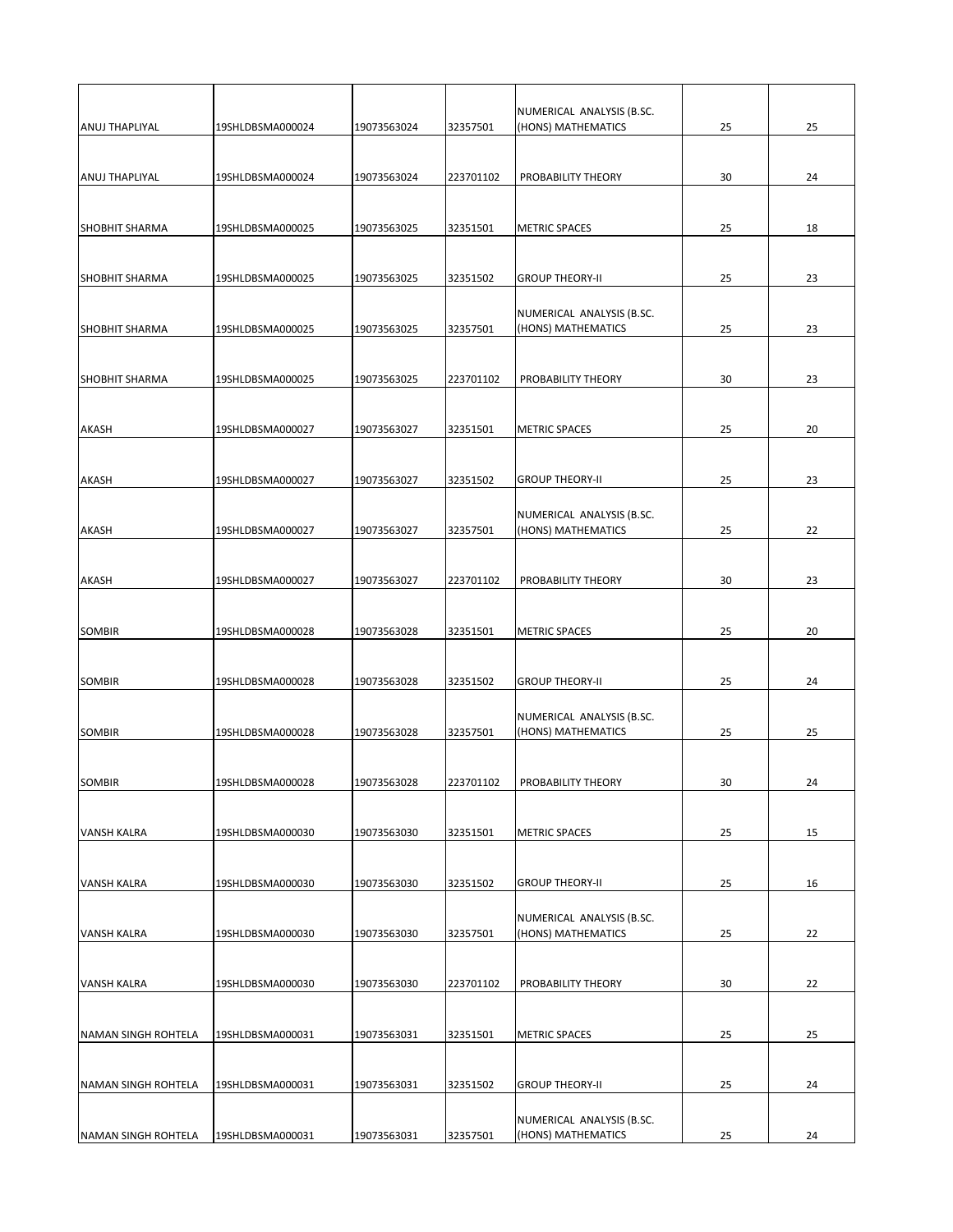| NAMAN SINGH ROHTELA     | 19SHLDBSMA000031 | 19073563031 | 223701102 | PROBABILITY THEORY        | 30 | 24 |
|-------------------------|------------------|-------------|-----------|---------------------------|----|----|
|                         |                  |             |           |                           |    |    |
| <b>CHANDRAKANT SAHU</b> | 19SHLDBSMA000032 | 19073563032 | 32351501  | <b>METRIC SPACES</b>      | 25 | 25 |
|                         |                  |             |           |                           |    |    |
|                         |                  |             |           |                           |    |    |
| <b>CHANDRAKANT SAHU</b> | 19SHLDBSMA000032 | 19073563032 | 32351502  | <b>GROUP THEORY-II</b>    | 25 | 24 |
|                         |                  |             |           | NUMERICAL ANALYSIS (B.SC. |    |    |
| <b>CHANDRAKANT SAHU</b> | 19SHLDBSMA000032 | 19073563032 | 32357501  | (HONS) MATHEMATICS        | 25 | 23 |
|                         |                  |             |           |                           |    |    |
| <b>CHANDRAKANT SAHU</b> | 19SHLDBSMA000032 | 19073563032 | 223701102 | PROBABILITY THEORY        | 30 | 23 |
|                         |                  |             |           |                           |    |    |
|                         |                  |             |           |                           |    |    |
| <b>NALIN BURH</b>       | 19SHLDBSMA000033 | 19073563033 | 32351501  | <b>METRIC SPACES</b>      | 25 | 15 |
|                         |                  |             |           |                           |    |    |
| <b>NALIN BURH</b>       | 19SHLDBSMA000033 | 19073563033 | 32351502  | <b>GROUP THEORY-II</b>    | 25 | 20 |
|                         |                  |             |           |                           |    |    |
|                         |                  |             |           | NUMERICAL ANALYSIS (B.SC. |    |    |
| <b>NALIN BURH</b>       | 19SHLDBSMA000033 | 19073563033 | 32357501  | (HONS) MATHEMATICS        | 25 | 22 |
|                         |                  |             |           |                           |    |    |
| <b>NALIN BURH</b>       | 19SHLDBSMA000033 | 19073563033 | 223701102 | PROBABILITY THEORY        | 30 | 22 |
|                         |                  |             |           |                           |    |    |
| <b>RITESH KUMAR</b>     | 19SHLDBSMA000034 | 19073563034 | 32351501  | <b>METRIC SPACES</b>      | 25 | 20 |
|                         |                  |             |           |                           |    |    |
|                         |                  |             |           |                           |    |    |
| <b>RITESH KUMAR</b>     | 19SHLDBSMA000034 | 19073563034 | 32351502  | <b>GROUP THEORY-II</b>    | 25 | 22 |
|                         |                  |             |           | NUMERICAL ANALYSIS (B.SC. |    |    |
| <b>RITESH KUMAR</b>     | 19SHLDBSMA000034 | 19073563034 | 32357501  | (HONS) MATHEMATICS        | 25 | 22 |
|                         |                  |             |           |                           |    |    |
| <b>RITESH KUMAR</b>     | 19SHLDBSMA000034 | 19073563034 | 223701102 | PROBABILITY THEORY        | 30 | 22 |
|                         |                  |             |           |                           |    |    |
|                         |                  |             |           |                           |    |    |
| <b>TUSHAR SIDDHARTH</b> | 19SHLDBSMA000035 | 19073563035 | 32351501  | <b>METRIC SPACES</b>      | 25 | 20 |
|                         |                  |             |           |                           |    |    |
| <b>TUSHAR SIDDHARTH</b> | 19SHLDBSMA000035 | 19073563035 | 32351502  | <b>GROUP THEORY-II</b>    | 25 | 24 |
|                         |                  |             |           |                           |    |    |
|                         |                  |             |           | NUMERICAL ANALYSIS (B.SC. |    |    |
| <b>TUSHAR SIDDHARTH</b> | 19SHLDBSMA000035 | 19073563035 | 32357501  | (HONS) MATHEMATICS        | 25 | 22 |
|                         |                  |             |           |                           |    |    |
| <b>TUSHAR SIDDHARTH</b> | 19SHLDBSMA000035 | 19073563035 | 223701102 | PROBABILITY THEORY        | 30 | 23 |
|                         |                  |             |           |                           |    |    |

| <b>ANAND DUNG DUNG</b> | 19SHLDBSMA000036  | 19073563036 | 32351501  | <b>IMETRIC SPACES</b>     | 25 | 15 |
|------------------------|-------------------|-------------|-----------|---------------------------|----|----|
|                        |                   |             |           |                           |    |    |
| <b>ANAND DUNG DUNG</b> | 19SHLDBSMA000036  | 19073563036 | 32351502  | <b>GROUP THEORY-II</b>    | 25 | 18 |
|                        |                   |             |           | NUMERICAL ANALYSIS (B.SC. |    |    |
| IANAND DUNG DUNG       | 19SHLDBSMA000036  | 19073563036 | 32357501  | (HONS) MATHEMATICS        | 25 | 22 |
|                        |                   |             |           |                           |    |    |
| IANAND DUNG DUNG       | I19SHLDBSMA000036 | 19073563036 | 223701102 | <b>PROBABILITY THEORY</b> | 30 | 23 |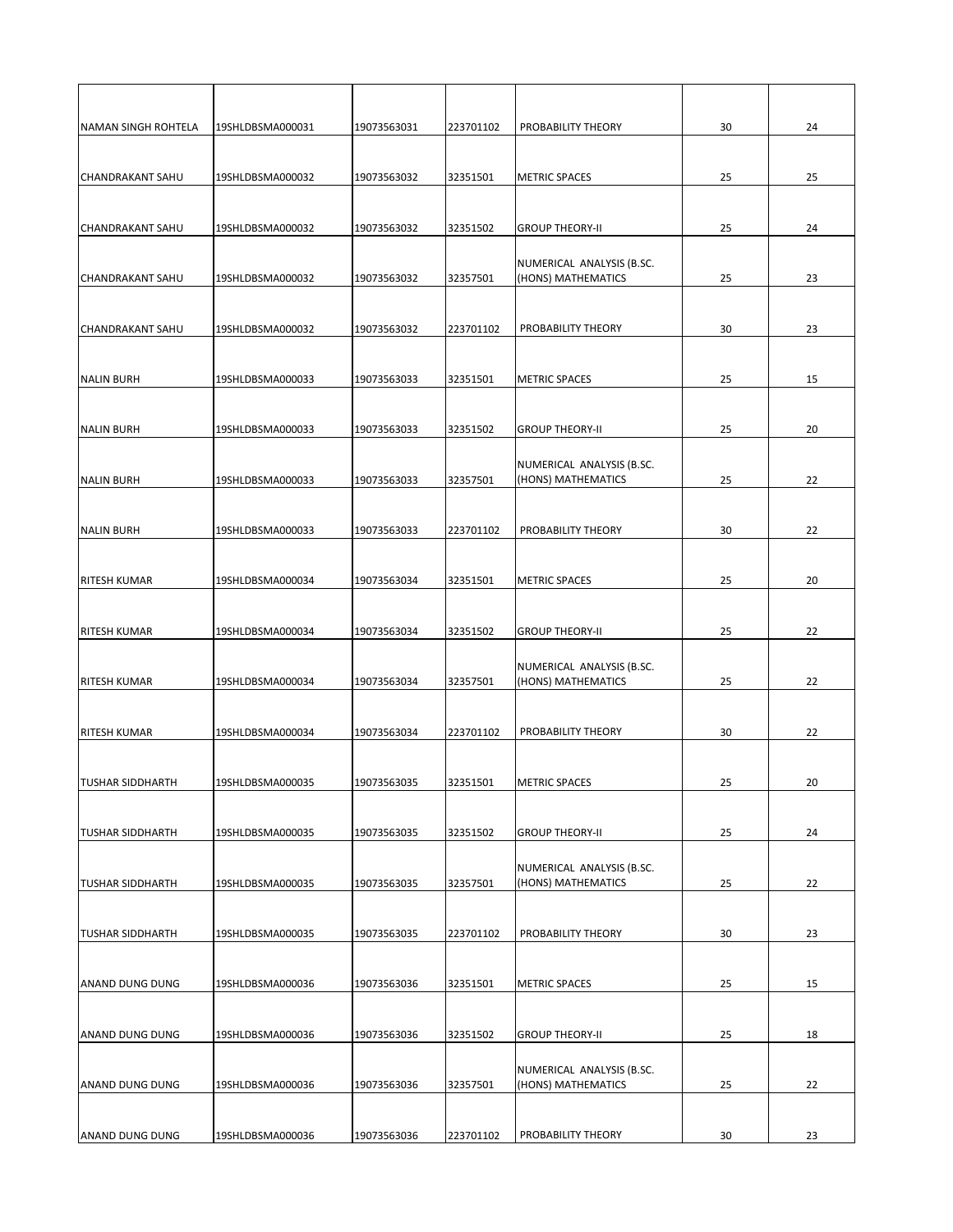| <b>NAZMUL HUDA</b>    | 19SHLDBSMA000037 | 19073563037 | 32351501  | <b>METRIC SPACES</b>                            | 25 | 18 |
|-----------------------|------------------|-------------|-----------|-------------------------------------------------|----|----|
|                       |                  |             |           |                                                 |    |    |
|                       |                  |             |           |                                                 |    |    |
| <b>NAZMUL HUDA</b>    | 19SHLDBSMA000037 | 19073563037 | 32351502  | <b>GROUP THEORY-II</b>                          | 25 | 24 |
|                       |                  |             |           | NUMERICAL ANALYSIS (B.SC.                       |    |    |
| <b>NAZMUL HUDA</b>    | 19SHLDBSMA000037 | 19073563037 | 32357501  | (HONS) MATHEMATICS                              | 25 | 23 |
|                       |                  |             |           |                                                 |    |    |
|                       |                  |             |           |                                                 |    |    |
| <b>NAZMUL HUDA</b>    | 19SHLDBSMA000037 | 19073563037 | 223701102 | PROBABILITY THEORY                              | 30 | 24 |
|                       |                  |             |           |                                                 |    |    |
| <b>VIKRANT</b>        | 19SHLDBSMA000038 | 19073563038 | 32351501  | <b>METRIC SPACES</b>                            | 25 | 20 |
|                       |                  |             |           |                                                 |    |    |
|                       |                  |             |           |                                                 |    |    |
| <b>VIKRANT</b>        | 19SHLDBSMA000038 | 19073563038 | 32351502  | <b>GROUP THEORY-II</b>                          | 25 | 24 |
|                       |                  |             |           |                                                 |    |    |
| <b>VIKRANT</b>        | 19SHLDBSMA000038 | 19073563038 | 32357501  | NUMERICAL ANALYSIS (B.SC.<br>(HONS) MATHEMATICS | 25 | 22 |
|                       |                  |             |           |                                                 |    |    |
|                       |                  |             |           |                                                 |    |    |
| <b>VIKRANT</b>        | 19SHLDBSMA000038 | 19073563038 | 223701102 | PROBABILITY THEORY                              | 30 | 23 |
|                       |                  |             |           |                                                 |    |    |
| <b>RAVINDRA KUMAR</b> | 19SHLDBSMA000039 | 19073563039 | 32351501  | <b>METRIC SPACES</b>                            | 25 | 10 |
|                       |                  |             |           |                                                 |    |    |
|                       |                  |             |           |                                                 |    |    |
| <b>RAVINDRA KUMAR</b> | 19SHLDBSMA000039 | 19073563039 | 32351502  | <b>GROUP THEORY-II</b>                          | 25 | 23 |
|                       |                  |             |           |                                                 |    |    |
|                       |                  |             |           | NUMERICAL ANALYSIS (B.SC.                       |    |    |
| <b>RAVINDRA KUMAR</b> | 19SHLDBSMA000039 | 19073563039 | 32357501  | (HONS) MATHEMATICS                              | 25 | 23 |
|                       |                  |             |           |                                                 |    |    |
| <b>RAVINDRA KUMAR</b> | 19SHLDBSMA000039 | 19073563039 | 223701102 | PROBABILITY THEORY                              | 30 | 23 |
|                       |                  |             |           |                                                 |    |    |
|                       |                  |             |           |                                                 |    |    |
| <b>AMAN CHAUHAN</b>   | 19SHLDBSMA000040 | 19073563040 | 32351501  | <b>METRIC SPACES</b>                            | 25 | 20 |
|                       |                  |             |           |                                                 |    |    |
| <b>AMAN CHAUHAN</b>   | 19SHLDBSMA000040 | 19073563040 | 32351502  | <b>GROUP THEORY-II</b>                          | 25 | 24 |
|                       |                  |             |           |                                                 |    |    |
|                       |                  |             |           | NUMERICAL ANALYSIS (B.SC.                       |    |    |
| <b>AMAN CHAUHAN</b>   | 19SHLDBSMA000040 | 19073563040 | 32357501  | (HONS) MATHEMATICS                              | 25 | 25 |
|                       |                  |             |           |                                                 |    |    |
| <b>AMAN CHAUHAN</b>   | 19SHLDBSMA000040 | 19073563040 | 223701102 | PROBABILITY THEORY                              | 30 | 24 |
|                       |                  |             |           |                                                 |    |    |
|                       |                  |             |           |                                                 |    |    |
| YASH KUMAR            | 19SHLDBSMA000042 | 19073563042 | 32351501  | <b>METRIC SPACES</b>                            | 25 | 18 |
|                       |                  |             |           |                                                 |    |    |

| IYASH KUMAR             | 19SHLDBSMA000042 | 19073563042 | 32351502  | <b>GROUP THEORY-II</b>                          | 25 | 23 |
|-------------------------|------------------|-------------|-----------|-------------------------------------------------|----|----|
| IYASH KUMAR             | 19SHLDBSMA000042 | 19073563042 | 32357501  | NUMERICAL ANALYSIS (B.SC.<br>(HONS) MATHEMATICS | 25 | 23 |
| IYASH KUMAR             | 19SHLDBSMA000042 | 19073563042 | 223701102 | <b>PROBABILITY THEORY</b>                       | 30 | 25 |
| <b>DHURENDARA KUMAR</b> | ERN19073563043   | 19073563043 | 32351501  | <b>METRIC SPACES</b>                            | 25 | 15 |